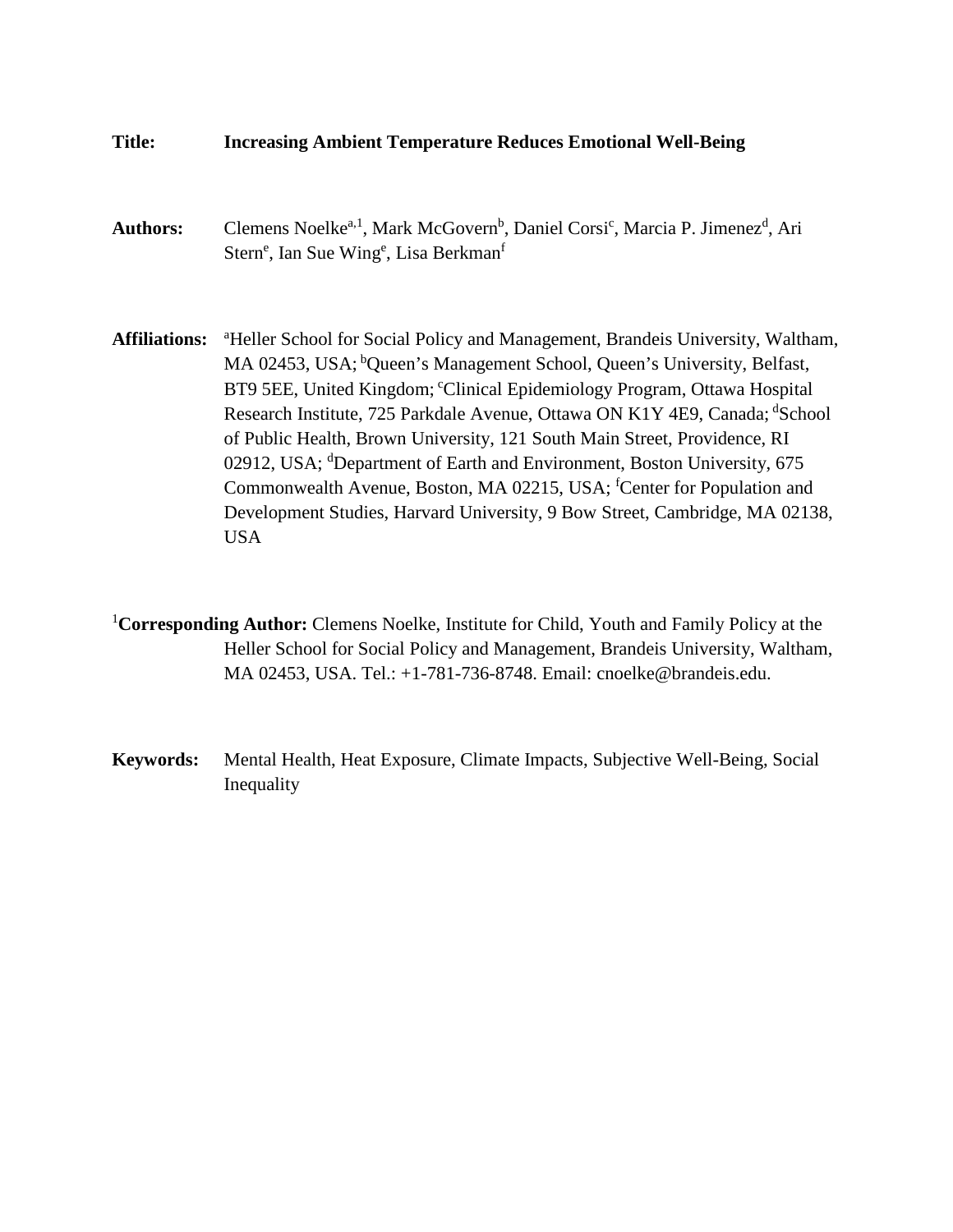### **INCREASING AMBIENT TEMPERATURE REDUCES EMOTIONAL WELL-BEING**

### **Abstract**

This study examines the impact of ambient temperature on emotional well-being in the U.S. population aged 18+. The U.S. is an interesting test case because of its resources, technology and variation in climate across different areas, which also allows us to examine whether adaptation to different climates could weaken or even eliminate the impact of heat on well-being. Using survey responses from 1.9 million Americans over the period from 2008 to 2013, we estimate the effect of temperature on well-being from exogenous day-to-day temperature variation within respondents' area of residence and test whether this effect varies across areas with different climates. We find that increasing temperatures significantly reduce well-being. Compared to average daily temperatures in the 50 to 60°F (10 to 16°C) range, temperatures above 70°F (21°C) reduce positive emotions (e.g. joy, happiness), increase negative emotions (e.g. stress, anger), and increase fatigue (feeling tired, low energy). These effects are particularly strong among less educated and older Americans. However, there is no consistent evidence that heat effects on well-being differ across areas with mild and hot summers, suggesting limited variation in heat adaptation.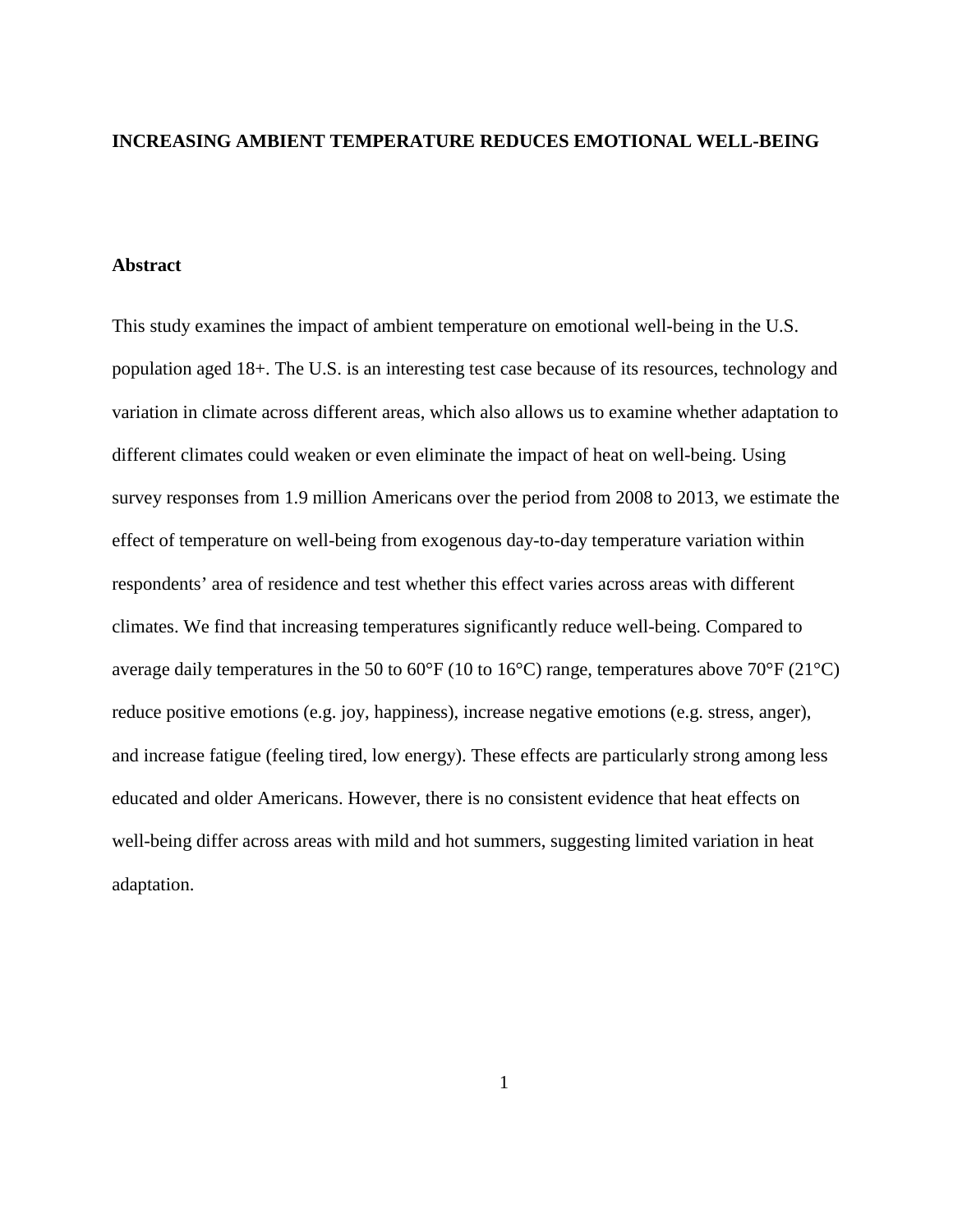### **Introduction**

While the empirical link between heat exposure and mortality rates is well-established (Curriero et al., 2002; Deschênes & Greenstone, 2011; Gasparrini et al., 2015; Kovats & Hajat, 2008), little is known about the effect of heat exposure on mental health. Previous studies have focused on suicide mortality and indicate that heat exposure is associated with increased suicide rates (Basagaña et al., 2011; Kim et al., 2016; Maes, De Meyer, Thompson, Peeters, & Cosyns, 1994; Page, Hajat, & Kovats, 2007; Qi, Hu, Page, & Tong, 2015). One study has found an impact of heat exposure on hospital admissions for mental and behavioral disorders (Hansen et al., 2008). Related research in psychology and economics has suggested that heat exposure reduces emotional wellbeing (Keller et al., 2005), increases interpersonal aggression (Anderson & Anderson, 1998; Anderson & Bushman, 2002) and diminishes life satisfaction (Connolly, 2013; Denissen, Butalid, Penke, & van Aken, 2008; Lucas & Lawless, 2013; Schwarz & Clore, 1983). Together, these findings indicate that heat exposure may adversely impact mental health and that global climate change, by increasing exposure to extreme heat, could similarly have negative consequences for mental health (Berry, Bowen, & Kjellstrom, 2010).

In this study, we use survey data on 1.9 million Americans to examine the impact of ambient temperatures on emotional well-being. Our main goal is to provide evidence of a psychological link between heat exposure and emotional well-being, which could contribute to the impact of heat on mental health. Furthermore, while previous research focused on hospital admissions and suicide mortality, we obtain an estimate of the sub-clinical impact of ambient temperatures on individual's emotional well-being and quality of life in the U.S. population.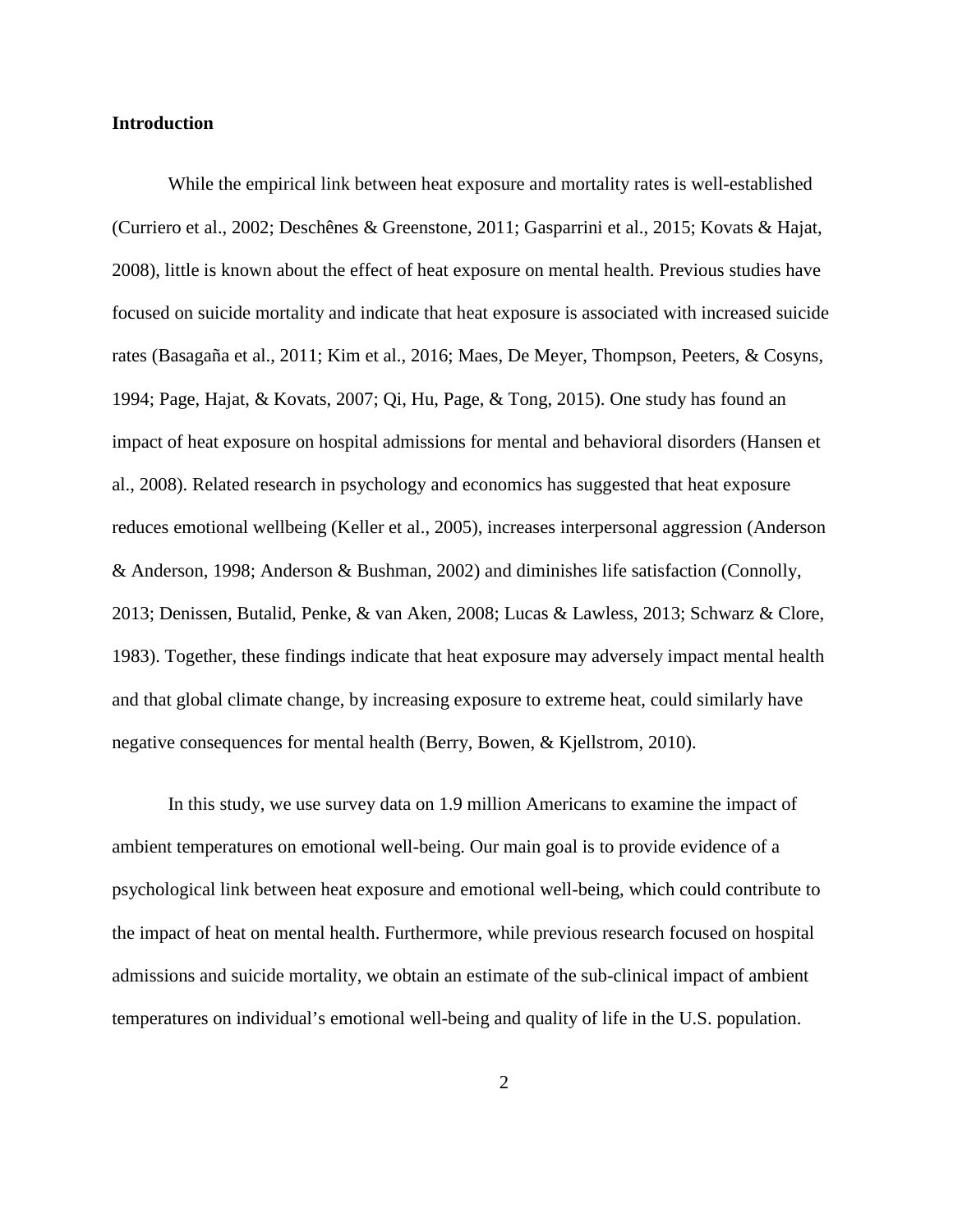Finally, we explore empirically whether adaptation to hotter climates could potentially mitigate the effect of heat exposure on emotional well-being.

Direct exposure to ambient heat likely affects emotional well-being by causing heat stress and exhaustion (Kovats  $\&$  Hajat, 2008), which is experienced as intrinsically unpleasant (Frederick & Loewenstein, 1999). Heat exposure may also alter mental states through thermosensitive physiological processes (Leon & Bouchama, 2015; Page et al., 2007). Emotional wellbeing may diminish because individuals are forced to stay indoors for extended periods, have to alter their daily schedules and face increased cooling expenditures, e.g., due to running air conditioners (Deschênes, 2012). Our outcome measure therefore captures potential well-being losses due to direct heat exposure and opportunity costs caused by heat avoidance.

Our data allow us to explore whether adaptation to heat exposure could lower the adverse effect of heat on emotional well-being. The U.S. represents a good test-case because of its diverse climate conditions, mobile population and available technology. Local climate conditions are a robust predictor of where in the U.S. Americans chose to live (Albouy, Graf, Kellogg, & Wolff, 2013). At least some Americans chose to live in areas with local climate conditions that optimally fit their preferences, e.g., areas with neither very cold winters nor extremely hot summers. Climate-driven migration therefore represents one mechanism of adaptation (Albouy et al., 2013; Deschênes & Moretti, 2009). Second, heating and cooling technologies like air conditioners are widely available (Barreca, Clay, Deschênes, Greenstone, & Shapiro, Forthcoming) so that individuals can avoid exposure to hazardous temperatures and can adjust indoor climates to subjectively optimal levels.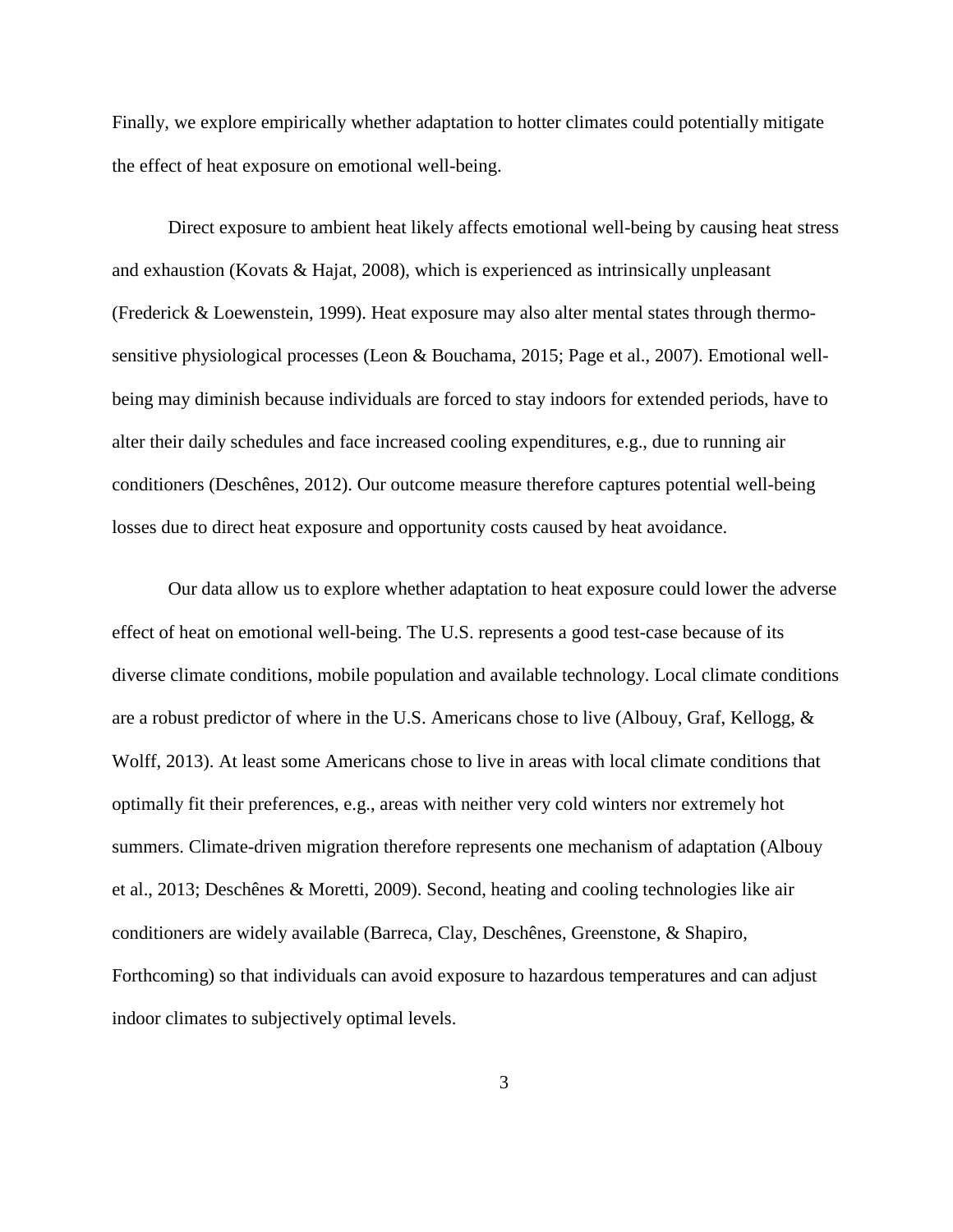Residential mobility and technology therefore allow individuals to move to and adapt to local climates. While these conditions exist in other developed countries too, the U.S. is a good test case because climate conditions vary more across regions, which provides useful identifying variation while keeping many other factors, e.g. available technology, constant. We exploit this identifying variation to test whether adaptation to local climates could perhaps mitigate or even eliminate any impact of ambient temperature on emotional well-being.

Finally, the issue of adaptation is relevant to understanding the future impact of global warming on well-being. If further adaptation occurs, the future impact of increased heat exposure due to global climate change may not result in a net well-being loss. Conversely, if we find that heat lowers well-being by the same amount across areas with mild and hot summers, this could be interpreted as evidence that adaptive potentials have been exhausted and that there is little room for further heat adaptation. In this case, it is more likely that the future impact of increased heat exposure will result in a net well-being loss.

### **Materials and Methods**

We used the Gallup G1K dataset, which is based on telephone surveys of a random sample of 1,000 Americans that is conducted on 350 days per year. Our observation period covers the years 2008 to 2013. Our analysis included all measures explicitly referencing emotional well-being on the day prior to the day of interview. Specifically, respondents were asked "Did you experience the following feelings a lot of the day yesterday?" before interviewers went through the following list: enjoyment, worry, sadness, stress, anger, and happiness. We also included the following additional questions: "Did you smile or laugh a lot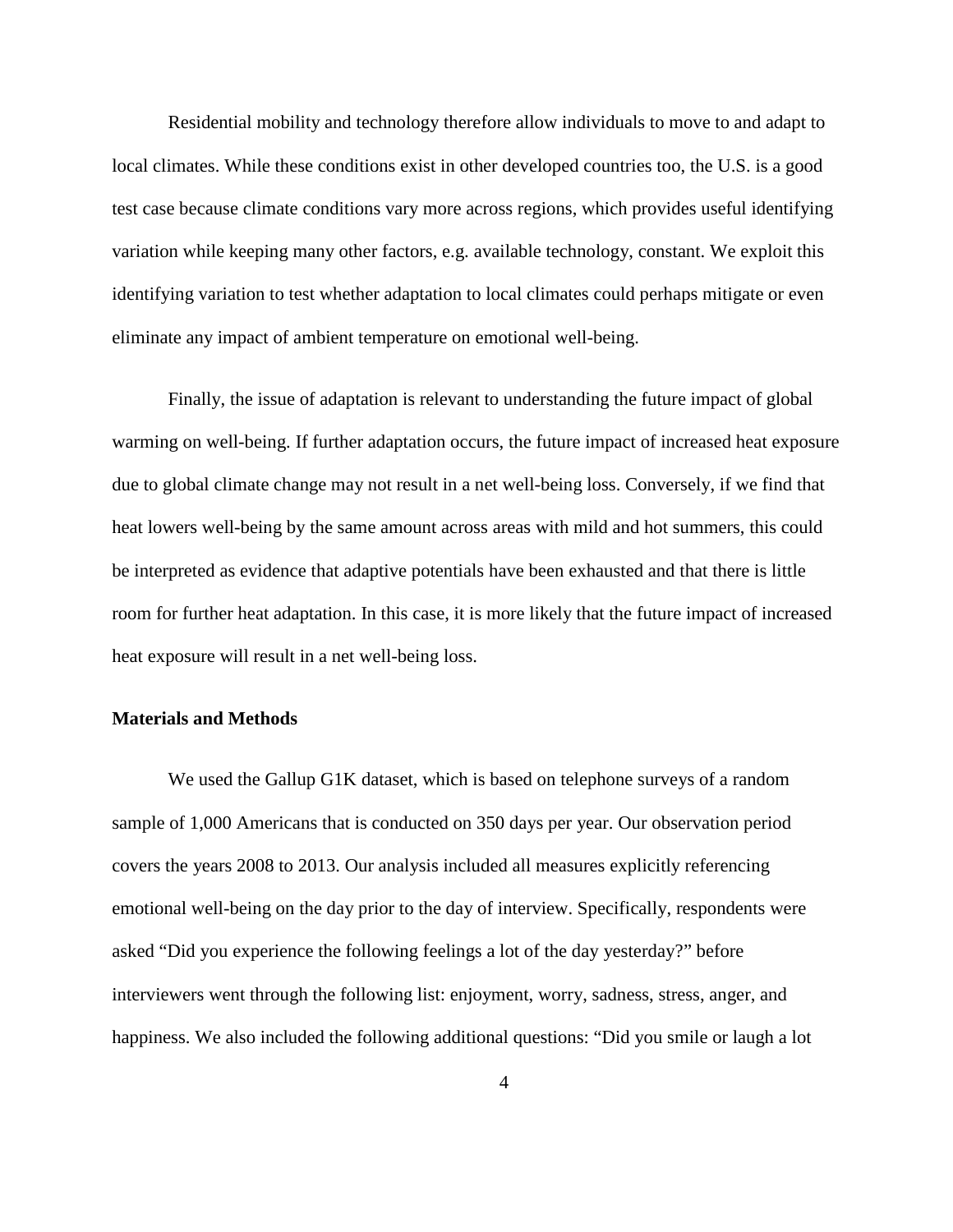yesterday?", "Did you have enough energy to get things done yesterday?", "Were you treated with respect all day yesterday?", and "Did you feel well-rested yesterday?". For each item, respondents could chose to answer "yes", "no", "don't know", or refuse to answer. Individuals in the last two response categories were dropped, reducing sample size by 4%, which resulted in a final sample of 1,854,746 individuals. The items included in the analyses were originally developed to capture hedonic well-being (Kahneman & Krueger, 2006), but are very similar to items used in common epidemiologic self-report mental health scales (see Appendix, p. 7., for further details).

We recoded the well-being measures into binary variables that took the value 1 for "yes" responses indicating the presence of positive feelings or the value 0 for "no" responses indicating the presence of negative feelings, i.e. the value 1 indicates reports of positive or absence of negative feelings. We performed principal component analysis on all ten items. The first component explained 53% of the total variation. Predicted scores of this component form our aggregate index of emotional well-being. After oblique rotation, we obtained three distinct components that jointly explained 74% of the total variation, and which we labeled positive emotions (happiness, enjoyment, smiling/laughter), negative emotions (anger, stress, worry, sadness, not treated with respect), and fatigue (well-rested, enough energy). The predicted scores for these components were also analyzed as dependent variables. All indices are standardized  $(mean = 0, standard deviation = 1)$ . Further details on the index construction and results from principal components analysis are available in the Appendix (p. 4).

5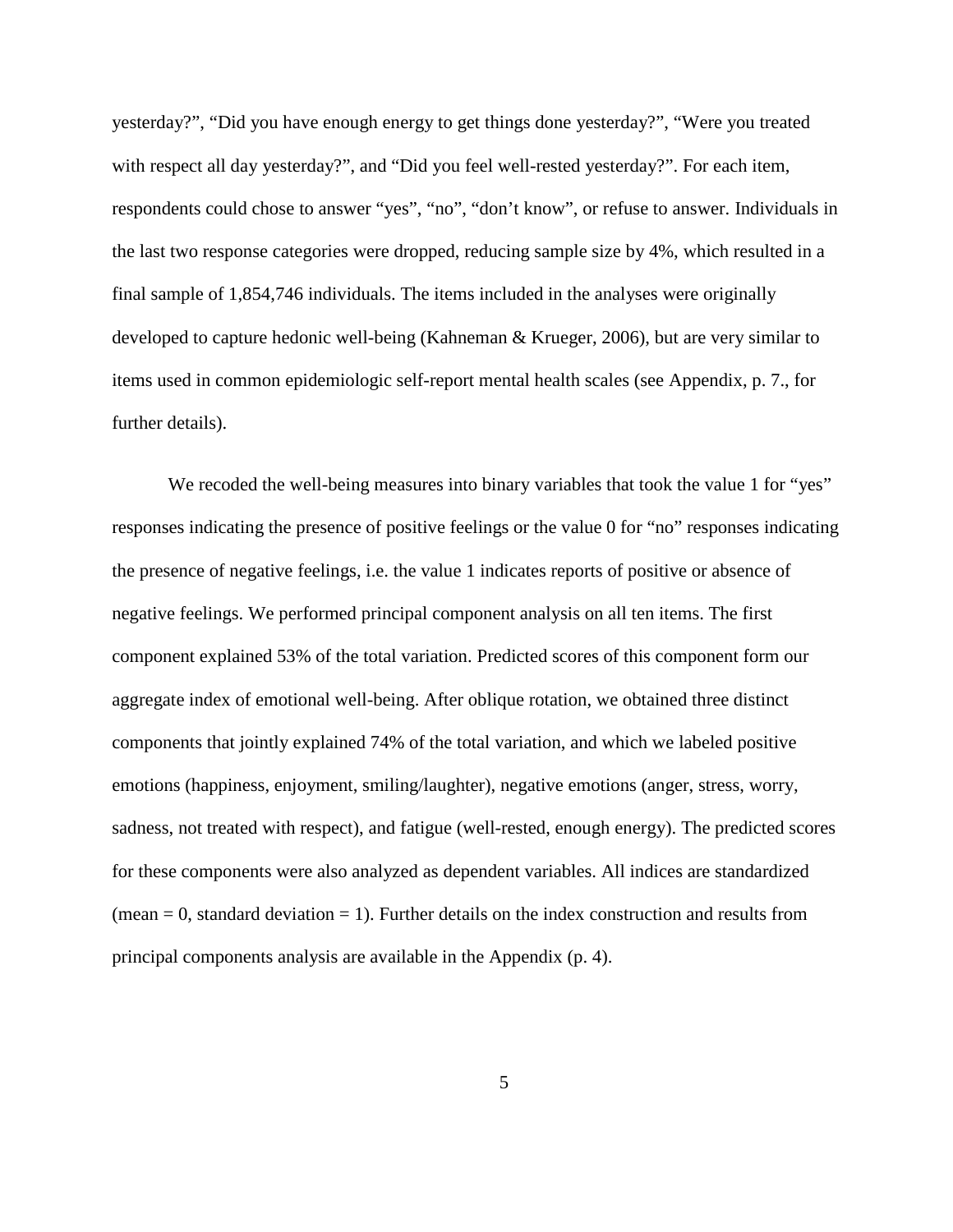We linked the G1K survey to temperature data using information on the day of interview and respondents' self-reported zip codes. Respondents' zip codes were linked to Zip Code Tabulation Areas (ZCTAs) and, in combination with data on interview dates, matched to 24-hour average daily temperature records from the North American Land Data Assimilation System (NLDAS-2) forcing files, which provide hourly estimates of air temperature (K) 2 meters above ground level on a 0.125 x 0.125 degree grid. Air temperature is the main predictor of interest; total hourly precipitation and relative humidity (calculated from temperature, pressure and specific humidity) were included as control variables for robustness checks. For each respondent in our sample, we calculated the daily 24-hour average values of these variables at the centroid of the ZCTA. Our main exposure variable is 24-hour average temperature in respondents' ZCTA of residence on the day prior to the day of interview, which is the day to which outcome measurements refer.

To model the relationship between temperature and well-being, we used ordinary least squares (OLS) regression with sampling weights provided by Gallup and standard errors adjusted for clustering of respondents within ZCTAs. Because individuals residing in different areas differ in ways that are likely to be correlated with well-being and local temperatures, we control for area of residence fixed effects.(Burke, Hsiang, & Miguel, 2015) To reduce computation time, rather than controlling for >32,000 ZCTA fixed effects, we control for commuting zone fixed effects in our baseline specification. Specification checks (see Appendix, p. 16) show that this restriction does not affect temperature estimates. Using information on the county of residence, we identify individual commuting zones, which are similar to Metropolitan Statistical Areas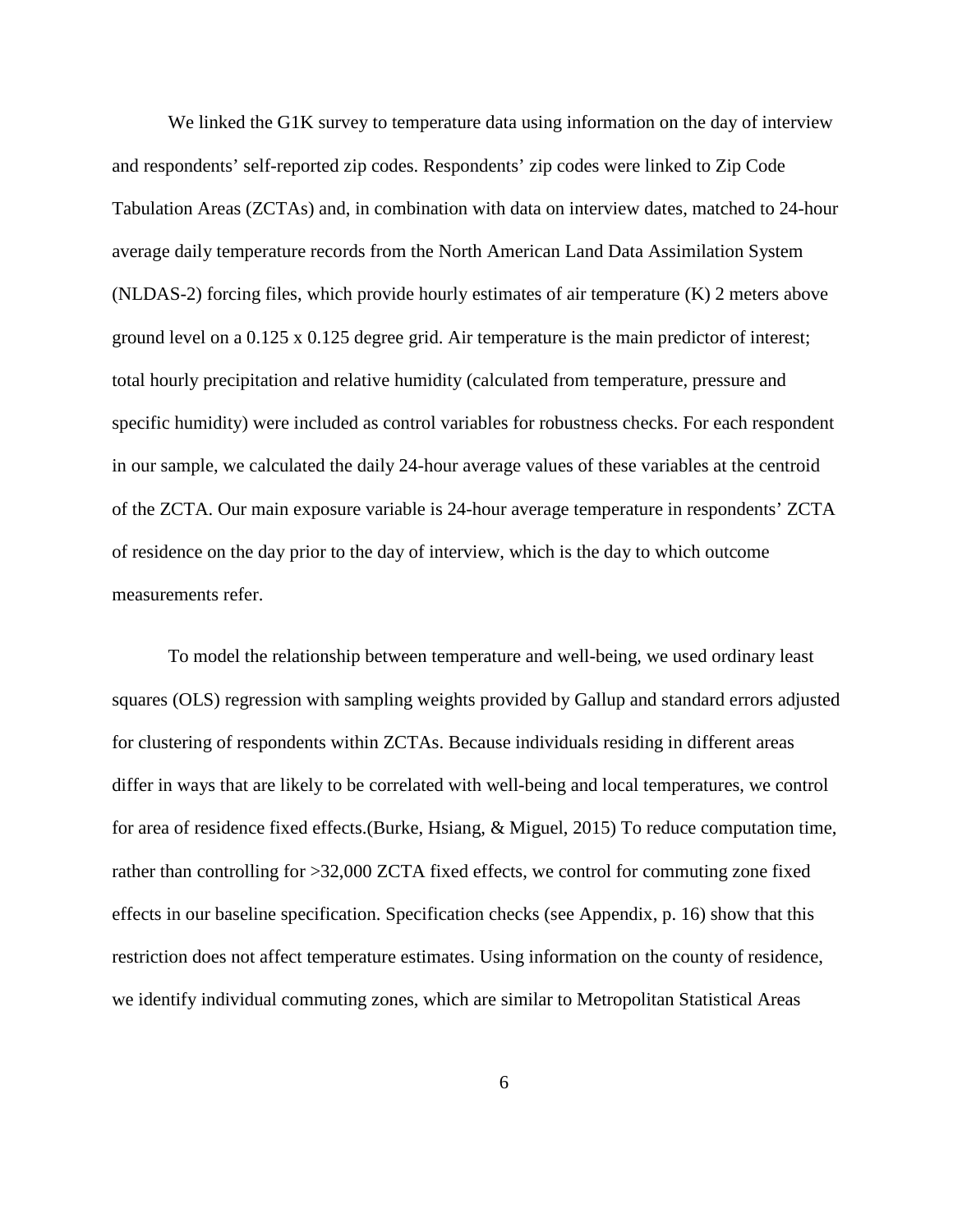defined by the U.S. Census Bureau, but include rural counties, too. We observe 691 commuting zones. The resulting estimates are immune to biases resulting from unmeasured time-constant determinants of well-being shared by individuals residing in the same commuting zone. Furthermore, seasonal factors, e.g. variation in sunlight exposure(Buscha, Forthcoming), are correlated with well-being and temperature and therefore flexibly controlled for. The modeling approach closely follows recent contributions in climate economics (Burke et al., 2015; Deschênes & Greenstone, 2011).

Specifically, we estimate variants of the following model, where we use subscripts  $i$  to denote individuals, *j* to denote commuting zones ( $j = 1, ..., 691$ ), *m* to denote survey months  $(m = 1, ..., 12)$ , s to denote contiguous US states  $(s = 1, ..., 48)$ , c to denote calendar weeks  $(c = 1, ..., 312)$  and y to denote calendar years  $(y = 2008, ..., 2013)$ :

$$
Y_{ijmscy} = \alpha_{jm} + \sum_{k=1}^{7} \beta_k T_k + \lambda_{sy} + \mu_c + X\gamma + \varepsilon_{ijmscy}
$$

The continuous temperature variable is split into a categorical variable with eight bins, denoted  $T_k$ , with seven temperature coefficients  $\beta_k$  to be estimated. For  $\beta_k$  to have a causal interpretation, we assume that the correlation between temperature dummies and the idiosyncratic error term  $\varepsilon$  is zero conditional on the other covariates, i.e., within ZCTAs, day-today variation of temperatures is uncorrelated with unmeasured determinants of well-being.

To make this assumption more plausible, we flexibly control for both location of residence and season fixed effects by including  $\alpha_{im}$  commuting zone by month fixed effects, i.e.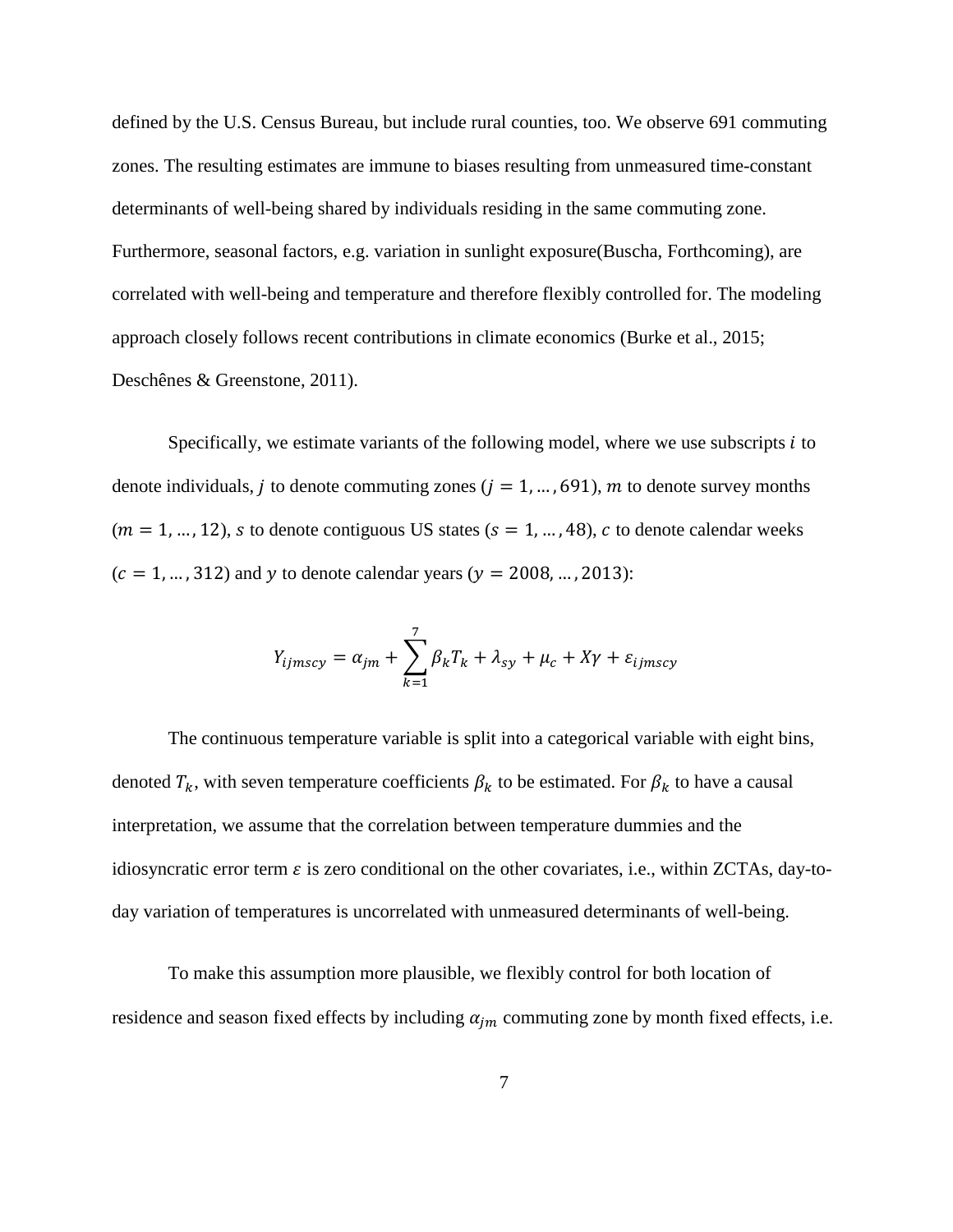one fixed effect per commuting zone and survey month. Our baseline model also adjusts for  $\lambda_{sv}$ state by calendar year fixed effects to capture unobserved state- and year-specific well-being shocks, e.g., caused by the recession unfolding during the observation period, which could induce a spurious correlation between temperature and well-being. Furthermore, we adjust for  $\mu_c$  calendar week fixed effects, i.e. one fixed effect per year and calendar week, to adjust for common year- and week-specific events that could affect well-being across the US, such as holidays or election outcomes, and be correlated with temperature. Finally,  $X$  is a matrix of additional covariates. In the baseline model,  $X$  only includes weekday fixed effects. For specification checks reported in the Appendix (p. 16), we add socio-demographic and climate control variables. We show that our results are consistent across multiple specifications, which suggests that the day-to-day temperature variation within respondent's areas of residence is as good as randomly assigned.

Our baseline model does not impose a particular functional form on the temperature effect. In the Appendix, we report results from analyses using temperature polynomial functions. None of our conclusions was substantially affected by functional form issues, and we discuss the main issues behind different modeling approaches in the Appendix (p. 23). We also explored whether lagged or future temperature values affect well-being after temperature on the day of interview is conditioned on, but found no evidence that this is the case (Appendix, p. 11).

To test for heat adaptation, we compared the well-being temperature response functions across U.S. regions defined by summer climate. For each ZCTA, we calculated the average summer temperature (June, July, August) during the five years preceding the year of interview.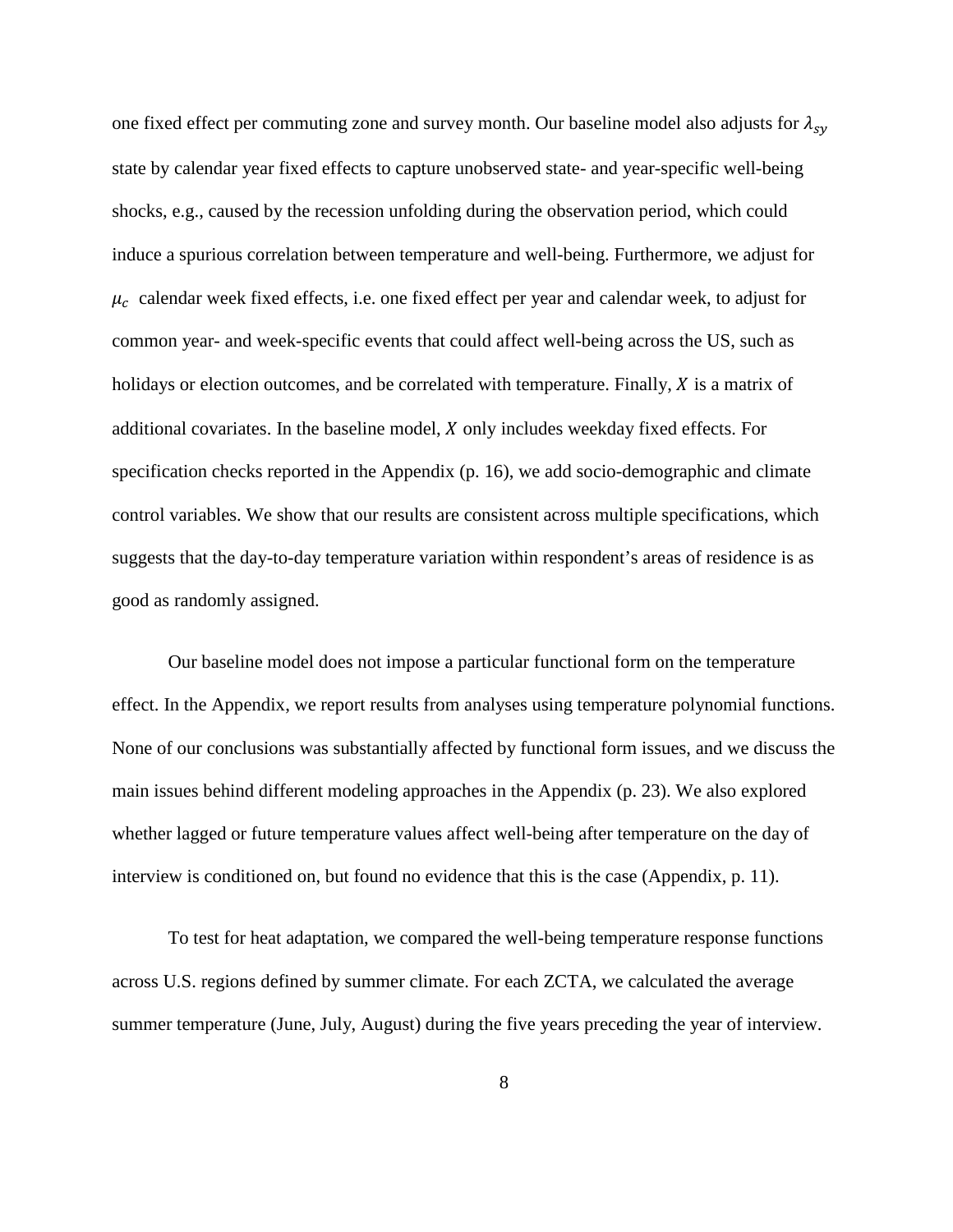We then generated an indicator variable classifying each respondent as living in an area with above median or below median summer time temperatures. We added this indicator variable to the baseline model and also added interactions between this indicator and all other variables in the baseline model.

Our null hypothesis is that the temperature well-being response function is constant across different climate regions. In turn, we interpret significant differences in the response function as evidence supporting adaptation, specifically if we find a significantly weaker effect of heat on well-being among individuals living in areas with typically hot compared to mild summers. This testing approach faces the challenge that average summer temperature and heat exposure are positively correlated. We observe much fewer extreme heat exposures in areas with mild compared to areas with hot summers (Appendix Table A10). Our tests therefore have less statistical power in the tails of the temperature distribution compared to the center. Similarly, it becomes more difficult to identify the correct functional form of the temperature effect in the tails of the temperature distribution. The Appendix (p. 23) discusses these analyses further, explores issues of statistical power, functional form and reports results from additional tests. However, the additional evidence is consistent with the evidence and conclusions drawn here.

## **Results**

Figure 1A shows OLS estimates from our baseline model of the effect of exposure to temperatures within 10°F intervals on the aggregate index of emotional well-being. The response function shows the estimated change in well-being due to a day spent in a given temperature interval relative to a day spent in the reference interval of 50 to  $60^{\circ}F(10 \text{ to } 16^{\circ}C)$ . While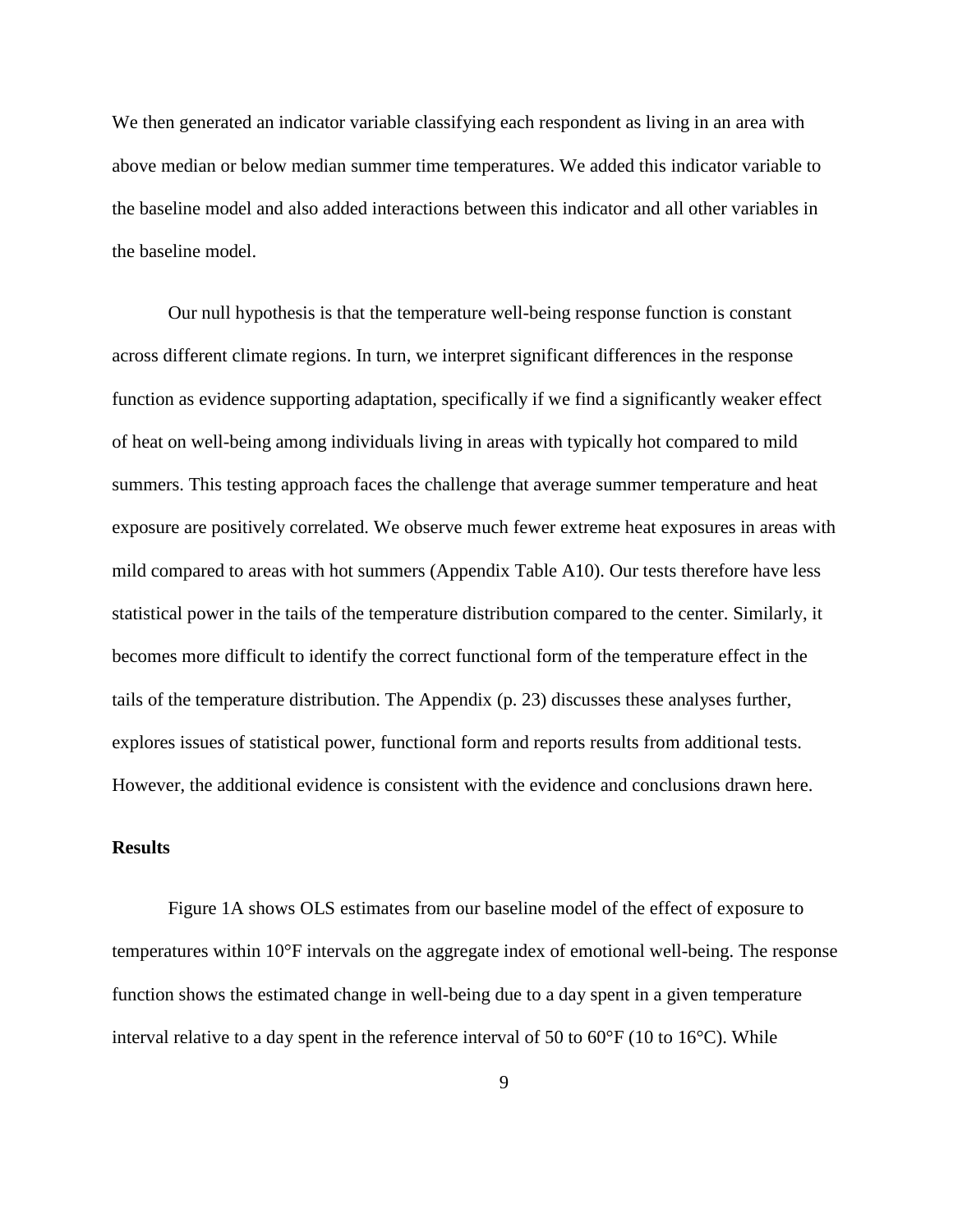temperatures from 20 to 70°F (-7 to 21°C) have no effect, exposure to one day averaging 70-  $80^{\circ}$ F (21 to 27<sup>o</sup>C) reduces well-being by 1.6% of a standard deviation (p<0.01). Days above 90°F (32°C) reduce well-being by 4.4% of a standard deviation ( $p<0.01$ ). Very cold days (less than 20 $\textdegree$ F or -7 $\textdegree$ C) are associated with a 3.1% of a standard deviation well-being increase  $(p<0.01)$ . These results are robust to the inclusion of an extensive set of demographic, socioeconomic, and health control variables, ZCTA fixed effects, and controls for relative humidity and precipitation (Appendix, p. 16).

We observe significant reductions in well-being during hot temperatures for all three subcomponents of well-being (Figure 1, B-D). Positive emotions (Figure 1, C) exhibit the least consistent temperature response: heat effects are no longer statistically significant after adjusting for all potential confounders (Appendix, p. 16), while moderately cold (20 to 40°F), but not very cold (<20°F) days are associated with slight reductions in well-being. Negative emotions (Figure 1, D) and fatigue (Figure 1, B) respond in a similar way as aggregate emotional well-being. The fatigue component shows the strongest association with temperature.

To test if temperature effects on emotional well-being vary across different subpopulations, we added group indicator variables to the baseline regression model and interacted the group indicator with the temperature indicator variables. Joint *F*-tests on the interaction terms indicate that age  $(p<0.001)$  and education  $(p<0.001)$  are significant moderators, but yield no evidence of effect moderation by gender  $(p=0.89)$ . While temperature effects on 18-45 year-olds are small and fail to reach statistical significance at conventional levels (Figure 2, A), we observe well-being enhancing effects of very cold temperatures and more sizeable negative effects of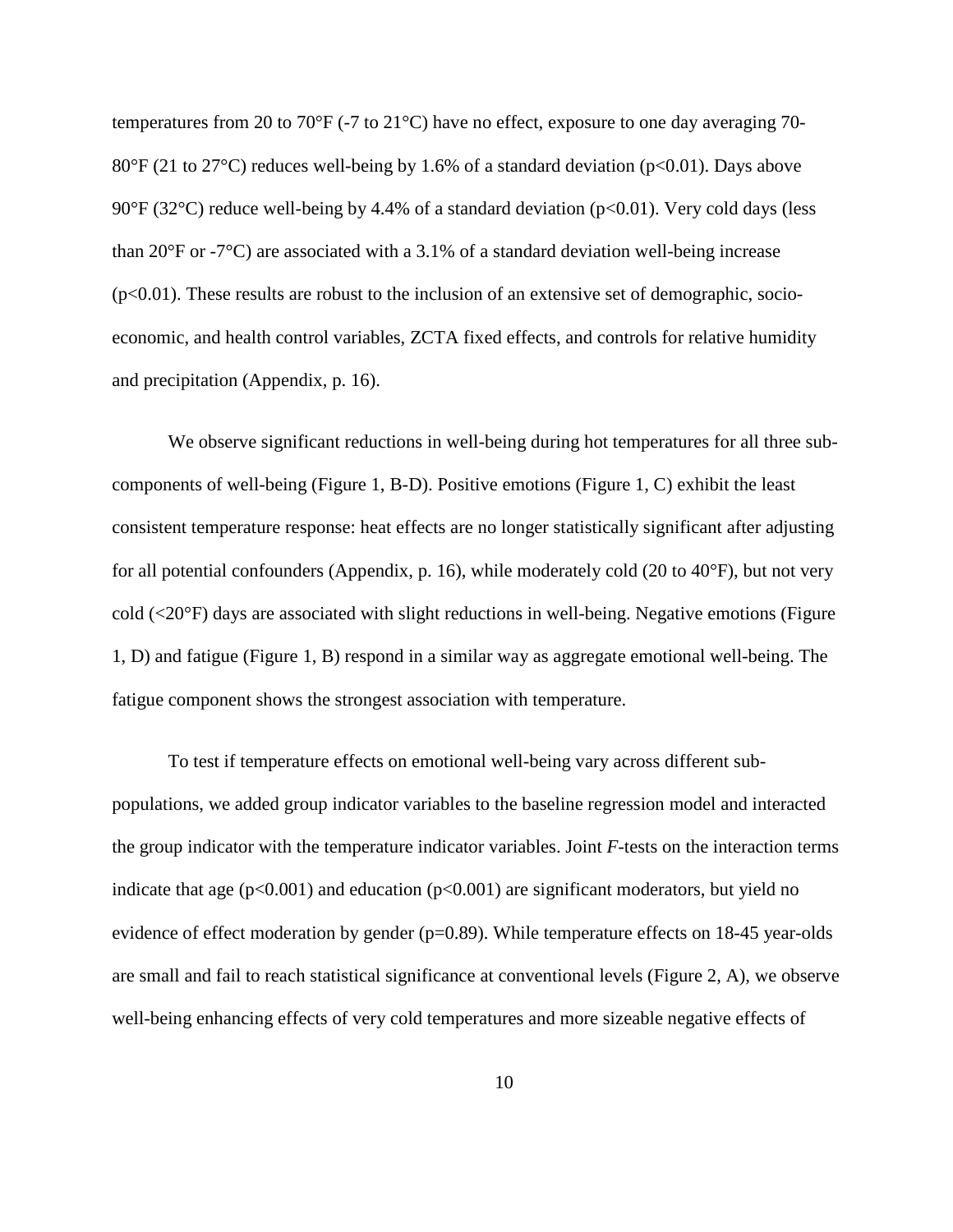moderately hot and very hot days among individuals aged 46+ (Figure 2, B). Education is also an important moderator. Less educated individuals are more sensitive to temperature variation, experiencing larger decreases (increases) in well-being at high (low) temperatures (Figure 2, C). Heat effects do not reach statistical significance for individuals with more than a high school degree (Figure 2, D).

To put these effect sizes in perspective, we computed unadjusted well-being gaps by gender and education. Compared to men, women's levels of well-being are 11% of a standard deviation lower ( $p<0.001$ ), which is consistent with gender gaps in morbidity (Case & Paxson, 2005) and life satisfaction (Stevenson & Wolfers, 2009). Reflecting enduring socio-economic differentials in health and well-being (Mirowsky & Ross, 2003), levels of well-being are 7% (11%) higher among individuals with a bachelor (graduate) degree compared to individuals with a high school degree. This suggests that the estimated magnitude of the transitory reduction in well-being during very hot days is substantial, particularly among older and less educated Americans.

Figure 3 displays the marginal effects of exposure to temperatures in a given interval relative to the reference interval of 50-60°F (10 to 16°C) for areas with mild and hot summers. We display 95% confidence intervals as grey areas for mild summer areas, and as dashed lines for hot summer areas. Consistent with adaptation to heat in hot summer areas, the effect of temperatures in the 80-90°F range on well-being is weaker in areas with hot vs. mild summers  $(p<0.05)$ . However, the effects of exposure to temperatures above 90 $\degree$ F are nearly identical across areas, as are the effects of other temperature exposures. A joint F-test on the interaction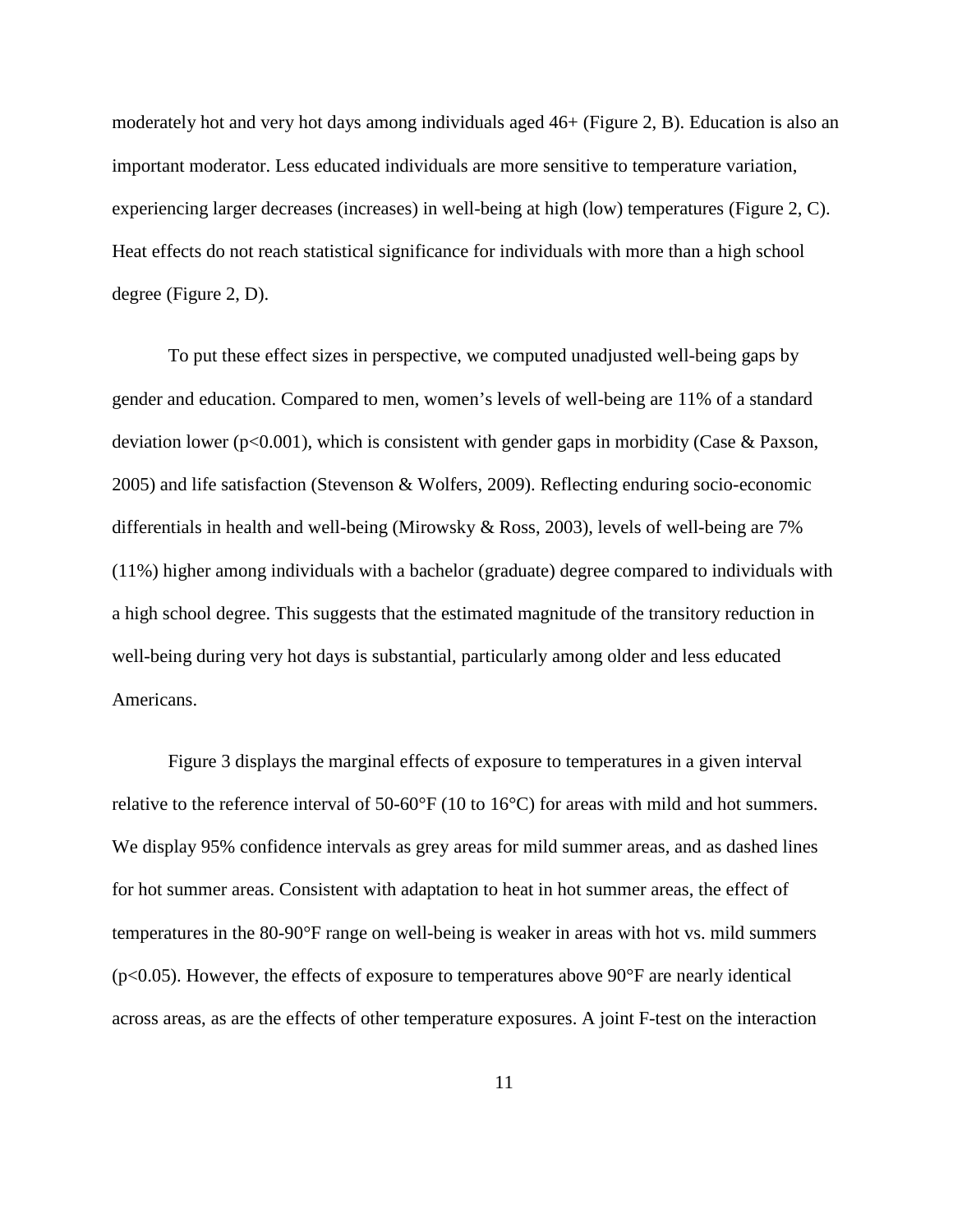terms between climate area and temperature suggest that observed differences in temperature responses across areas are not statistically significant (p-value  $= 0.26$ ).

#### **Discussion**

Our results indicate that ambient temperatures in excess of 70°F, and especially above 90°F, significantly reduce emotional well-being. The magnitude of these effects appears meaningful when compared to well-being gaps between genders and education groups. We found no consistent evidence suggesting that individuals living in areas with mild and hot summers respond differently to heat exposure, suggesting a limited role for heat adaptation to mitigate the impact of heat on well-being in the contemporary U.S.

Heat-related well-being losses are likely generated in part by direct heat exposure through thermo-sensitive physiological mechanisms resulting in sleep disturbance, exhaustion, and heat stress (Kovats & Hajat, 2008). These may trigger fatigue, or alter mental states resulting in reduced emotional well-being (Keller et al., 2005) or increased aggression (Anderson & Bushman, 2002; Hsiang, Burke, & Miguel, 2013; Ranson, 2014). Furthermore, by potentially diverting time and money away from activities and investments that increase well-being, defensive investments (e.g., air conditioning) and avoidance behavior (e.g. substituting indoor activities for time spent outside) may also reduce well-being (Deschênes & Greenstone, 2011; Zivin & Neidell, 2014).

Our results support the existence of a psychological link between heat exposure and mental health that could be a contributing factor behind the association between heat exposure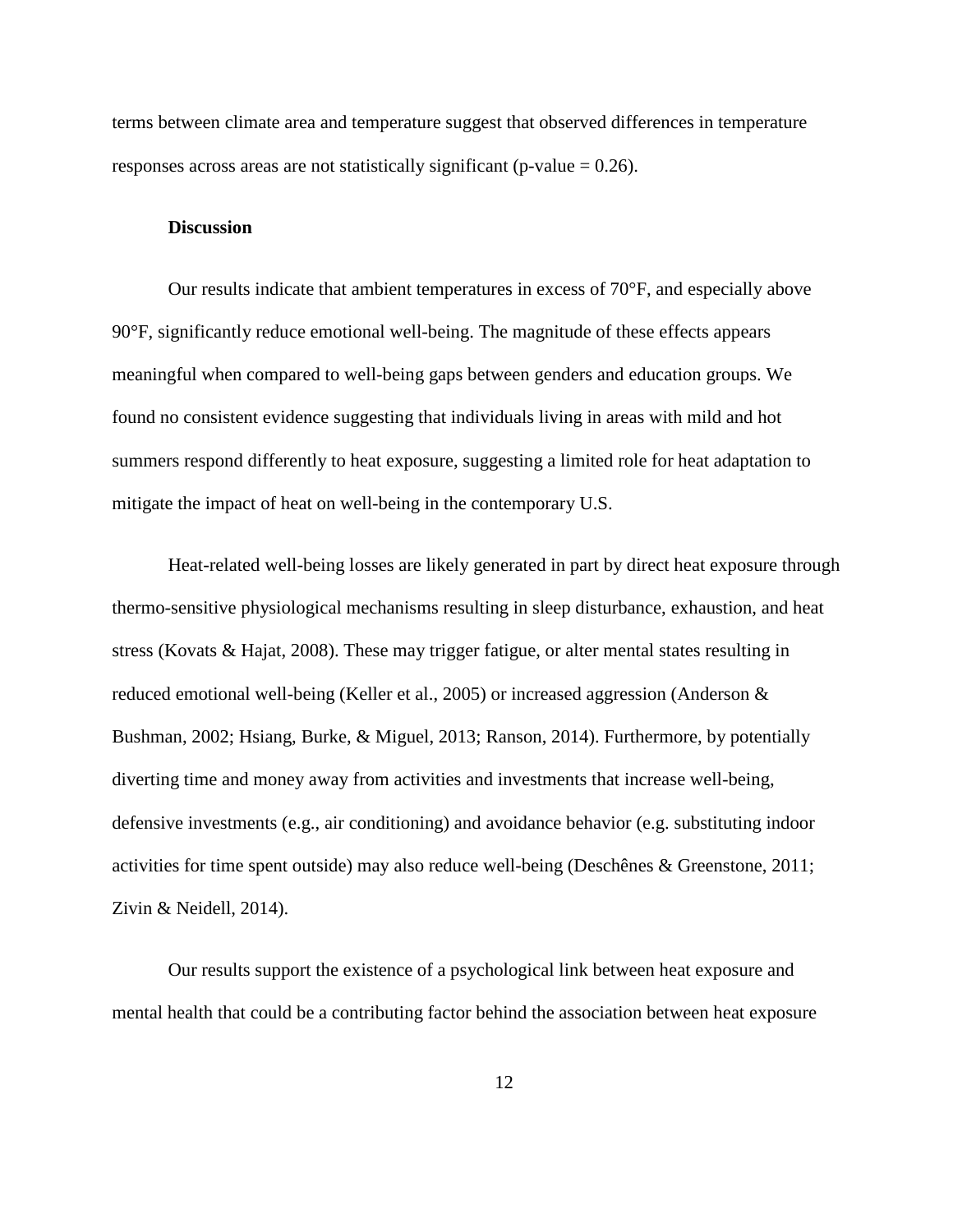and suicide mortality (Kim et al., 2016; Maes et al., 1994; Page et al., 2007; Qi et al., 2015). Furthermore, our results are consistent with and provide evidence of mechanisms mediating the effect of temperature on economic activity and interpersonal aggression. U.S. studies have found that county-level income and hours worked in occupations with high weather exposure decrease with increasing temperatures (Deryugina & Hsiang, 2014; Zivin & Neidell, 2014). We show that heat exposure increases reports of fatigue, suggesting that heat may lower economic output by reducing productivity (Heal & Park, 2013). Furthermore, we find that heat exposure increases negative emotions, e.g. feelings of anger, which could contribute to the observed association between heat and interpersonal aggression (Anderson & Bushman, 2002; Hsiang & Burke, 2013; Hsiang et al., 2013).

Our results also indicate that relative to temperatures in the 50 to 60°F range, very cold temperatures reduce both negative emotions and fatigue. Low temperatures may reduce negative emotions by reducing aggressive feelings and arousal(Anderson & Bushman, 2002), which is consistent with research indicating a lower incidence of violent crime at cold temperatures (Ranson, 2014). Cold, especially unusually cold days relative to seasonal norms, may also be perceived as invigorating (Anderson & Anderson, 1998). This "bracing cold" effect might explain the fatigue-reducing impact of very cold days.

Future research should clarify the mechanisms that put less educated and older Americans at risk, which would facilitate the implementation of polices to protect those most vulnerable to heat exposure. At present, there are several candidate explanations for these disparities, such as pre-existing health conditions (older and less educated Americans; Mirowsky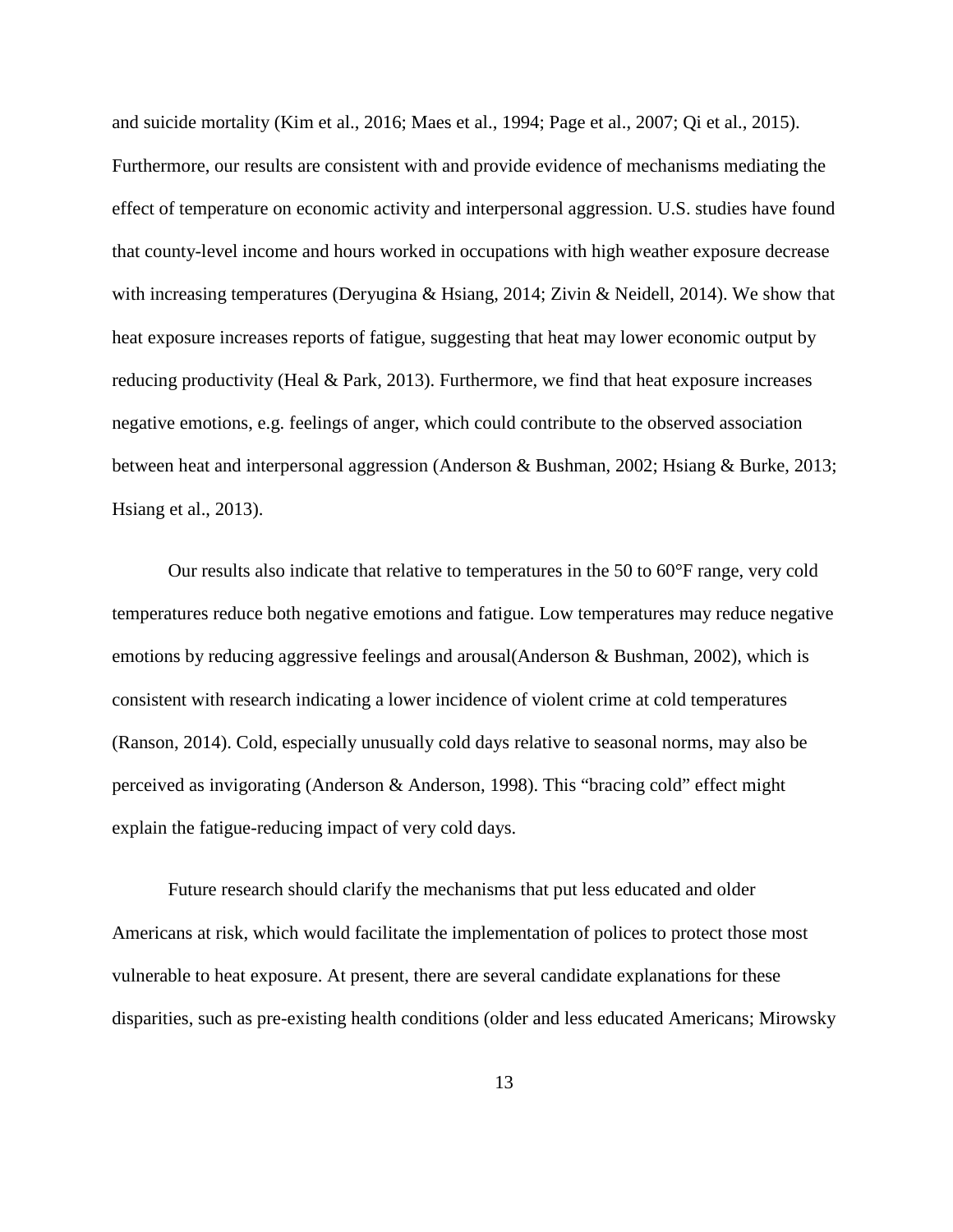& Ross, 2003), greater exposure to heat due to lack of adequate air conditioning (less educated), and increased probability of working outdoors (less educated; Zivin & Neidell 2014). With the share of older Americans in the overall population and economic inequalities on the rise, it is important to better understand how these processes are intertwined with exposure risks and vulnerability to climate change.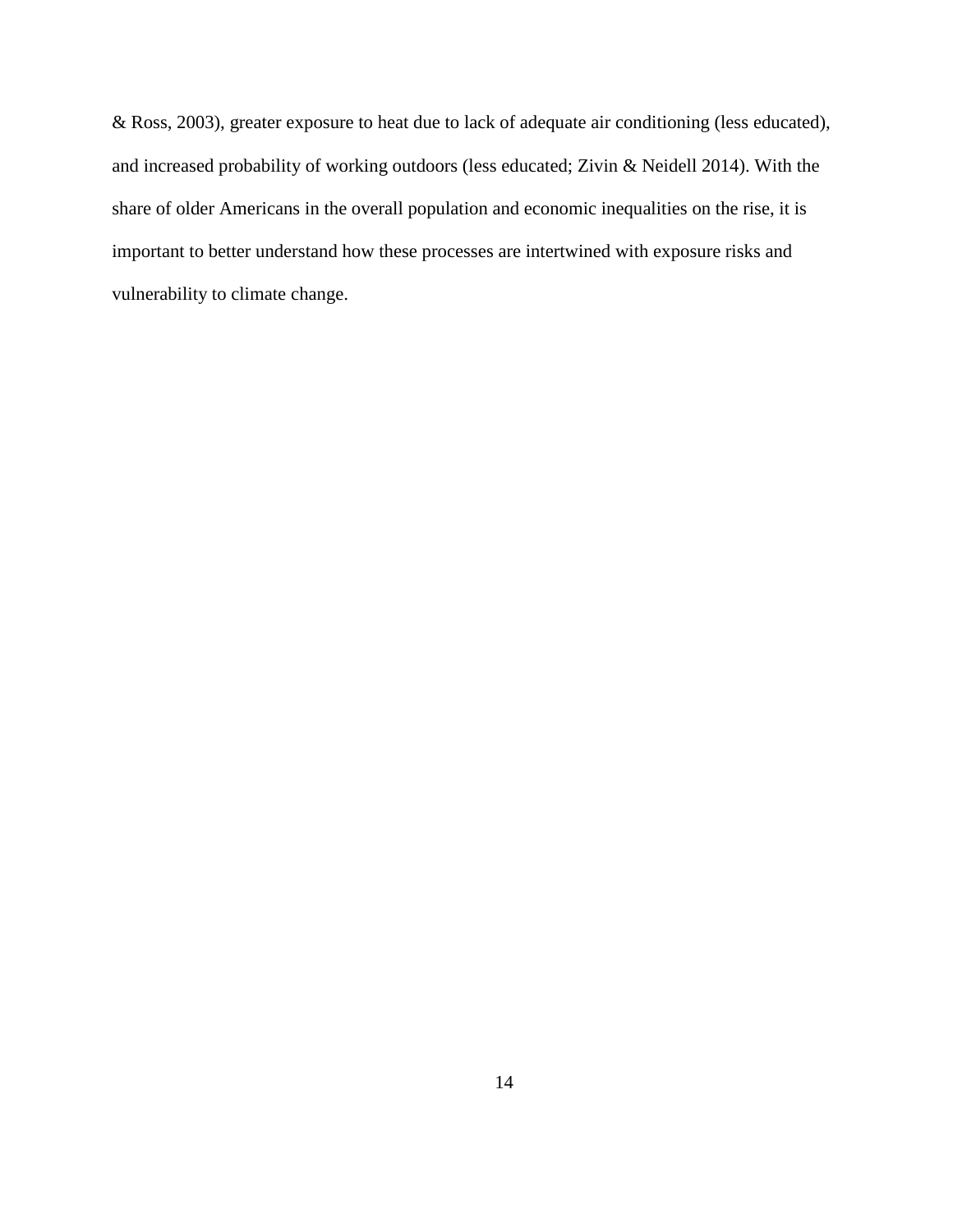### **REFERENCES**

- Albouy, D., Graf, W., Kellogg, R., & Wolff, H. (2013). *Climate Amenities, Climate Change, and American Quality of Life* (Working Paper No. 18925). National Bureau of Economic Research Working Paper No. 18925.
- Anderson, C. A., & Anderson, K. B. (1998). Temperature and Aggression: Paradox, Controversy, and a (fairly) Clear Picture. In R. G. Geen & E. Donnerstein (Eds.), *Human Aggression: Theories, Research, and Implications for Social Policy* (pp. 247–298). San Diego, CA, US: Academic Press.
- Anderson, C. A., & Bushman, B. J. (2002). Human Aggression. *Annual Review of Psychology*, *53*(1), 27–51. http://doi.org/10.1146/annurev.psych.53.100901.135231
- Barreca, A., Clay, K., Deschênes, O., Greenstone, M., & Shapiro, J. S. (Forthcoming). Adapting to Climate Change: The Remarkable Decline in the U.S. Temperature-Mortality Relationship Over the 20th Century. *Journal of Political Economy*.
- Basagaña, X., Sartini, C., Barrera-Gómez, J., Dadvand, P., Cunillera, J., Ostro, B., … Medina-Ramón, M. (2011). Heat waves and cause-specific mortality at all ages. *Epidemiology (Cambridge, Mass.)*, *22*(6), 765–772. http://doi.org/10.1097/EDE.0b013e31823031c5
- Berry, H. L., Bowen, K., & Kjellstrom, T. (2010). Climate change and mental health: a causal pathways framework. *International Journal of Public Health*, *55*(2), 123–132. http://doi.org/10.1007/s00038-009-0112-0
- Burke, M., Hsiang, S. M., & Miguel, E. (2015). Climate and Conflict. *Annual Review of Economics*, *7*(1), 577–617. http://doi.org/10.1146/annurev-economics-080614-115430
- Buscha, F. (Forthcoming). Does Daily Sunshine Make You Happy? Subjective Measures of Well-Being and the Weather. *The Manchester School*.
- Case, A., & Paxson, C. (2005). Sex Differences in Morbidity and Mortality. *Demography*, *42*(2), 189–214.
- Connolly, M. (2013). Some Like It Mild and Not Too Wet: The Influence of Weather on Subjective Well-Being. *Journal of Happiness Studies*, *14*(2), 457–473. http://doi.org/10.1007/s10902-012-9338-2
- Curriero, F. C., Heiner, K. S., Samet, J. M., Zeger, S. L., Strug, L., & Patz, J. A. (2002). Temperature and mortality in 11 cities of the eastern United States. *American Journal of Epidemiology*, *155*(1), 80–87.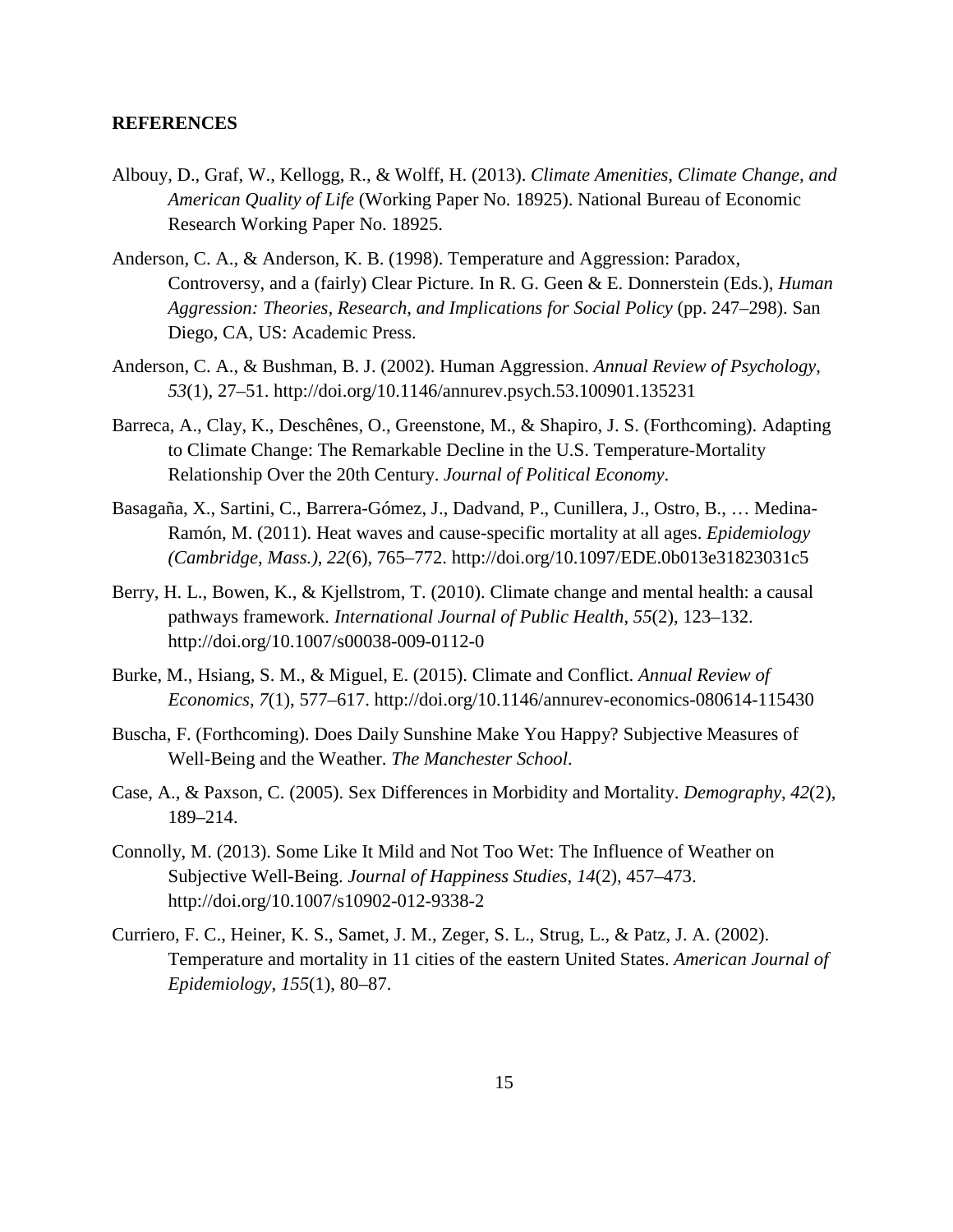- Denissen, J. J. A., Butalid, L., Penke, L., & van Aken, M. A. G. (2008). The Effects of Weather on Daily Mood: A Multilevel Approach. *Emotion*, *8*(5), 662–667. http://doi.org/10.1037/a0013497
- Deryugina, T., & Hsiang, S. M. (2014). *Does the Environment Still Matter? Daily Temperature and Income in the United States* (Working Paper No. 20750). National Bureau of Economic Research Working Paper 20750. Cambridge, MA: National Bureau of Economic Research.
- Deschênes, O. (2012). *Temperature, Human Health, and Adaptation: A Review of the Empirical Literature* (Working Paper No. 18345). National Bureau of Economic Research Working Paper 18345. Cambridge, MA: National Bureau of Economic Research.
- Deschênes, O., & Greenstone, M. (2011). Climate Change, Mortality, and Adaptation: Evidence from Annual Fluctuations in Weather in the US. *American Economic Journal: Applied Economics*, *3*(4), 152–185.
- Deschênes, O., & Moretti, E. (2009). Extreme Weather Events, Mortality, and Migration. *The Review of Economics and Statistics*, *91*(4), 659–681.
- Frederick, S., & Loewenstein, G. (1999). Hedonic Adaptation. In D. Kahneman, E. Diener, & N. Schwarz (Eds.), *Well-Being: The Foundations of Hedonic Psychology* (pp. 302–329). New York, NY, US: Russell Sage Foundation.
- Gasparrini, A., Guo, Y., Hashizume, M., Lavigne, E., Zanobetti, A., Schwartz, J., … Armstrong, B. (2015). Mortality risk attributable to high and low ambient temperature: a multicountry observational study. *Lancet (London, England)*, *386*(9991), 369–375. http://doi.org/10.1016/S0140-6736(14)62114-0
- Hansen, A., Bi, P., Nitschke, M., Ryan, P., Pisaniello, D., & Tucker, G. (2008). The Effect of Heat Waves on Mental Health in a Temperate Australian City. *Environmental Health Perspectives*, *116*(10), 1369–1375. http://doi.org/10.1289/ehp.11339
- Heal, G., & Park, J. (2013). *Feeling the Heat: Temperature, Physiology & the Wealth of Nations*. National Bureau of Economic Research Working Paper 19725. Cambridge, MA: National Bureau of Economic Research.
- Hsiang, S. M., & Burke, M. (2013). Climate, Conflict, and Social Stability: What Does the Evidence Say? *Climatic Change*, *123*(1), 39–55. http://doi.org/10.1007/s10584-013- 0868-3
- Hsiang, S. M., Burke, M., & Miguel, E. (2013). Quantifying the Influence of Climate on Human Conflict. *Science (New York, N.Y.)*, *341*(6151), 1235367. http://doi.org/10.1126/science.1235367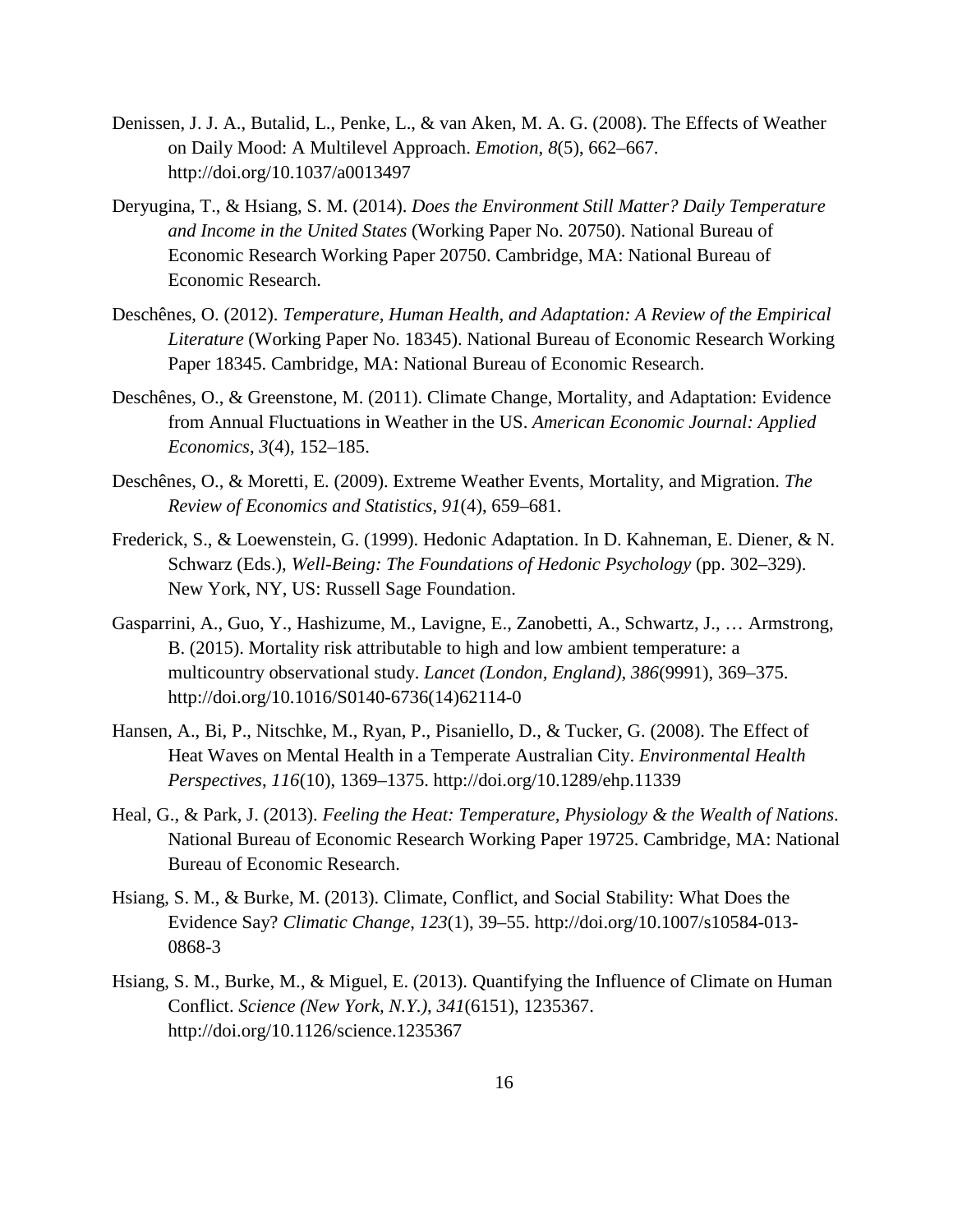- Kahneman, D., & Krueger, A. B. (2006). Developments in the Measurement of Subjective Well-Being. *Journal of Economic Perspectives*, *20*(1), 3–24. http://doi.org/10.1257/089533006776526030
- Keller, M. C., Fredrickson, B. L., Ybarra, O., Côté, S., Johnson, K., Mikels, J., … Wager, T. (2005). A Warm Heart and a Clear Head. The Contingent Effects of Weather on Mood and Cognition. *Psychological Science*, *16*(9), 724–731. http://doi.org/10.1111/j.1467- 9280.2005.01602.x
- Kim, Y., Kim, H., Honda, Y., Guo, Y. L., Chen, B.-Y., Woo, J.-M., & Ebi, K. L. (2016). Suicide and Ambient Temperature in East Asian Countries: A Time-Stratified Case-Crossover Analysis. *Environmental Health Perspectives*, *124*(1), 75–80. http://doi.org/10.1289/ehp.1409392
- Kovats, R. S., & Hajat, S. (2008). Heat Stress and Public Health: A Critical Review. *Annual Review of Public Health*, *29*, 41–55. http://doi.org/10.1146/annurev.publhealth.29.020907.090843
- Leon, L. R., & Bouchama, A. (2015). Heat stroke. *Comprehensive Physiology*, *5*(2), 611–647. http://doi.org/10.1002/cphy.c140017
- Lucas, R. E., & Lawless, N. M. (2013). Does Life Seem Better on a Sunny Day? Examining the Association Between Daily Weather Conditions and Life Satisfaction Judgments. *Journal of Personality and Social Psychology*, *104*(5), 872–884. http://doi.org/10.1037/a0032124
- Maes, M., De Meyer, F., Thompson, P., Peeters, D., & Cosyns, P. (1994). Synchronized annual rhythms in violent suicide rate, ambient temperature and the light-dark span. *Acta Psychiatrica Scandinavica*, *90*(5), 391–396.
- Mirowsky, J., & Ross, C. E. (2003). *Education, Social Status, and Health*. New Brunswick, N.J.: Aldine Transaction.
- Page, L. A., Hajat, S., & Kovats, R. S. (2007). Relationship between daily suicide counts and temperature in England and Wales. *The British Journal of Psychiatry: The Journal of Mental Science*, *191*, 106–112. http://doi.org/10.1192/bjp.bp.106.031948
- Qi, X., Hu, W., Page, A., & Tong, S. (2015). Associations between climate variability, unemployment and suicide in Australia: a multicity study. *BMC Psychiatry*, *15*, 114. http://doi.org/10.1186/s12888-015-0496-8
- Ranson, M. (2014). Crime, Weather, and Climate Change. *Journal of Environmental Economics and Management*, *67*(3), 274–302. http://doi.org/10.1016/j.jeem.2013.11.008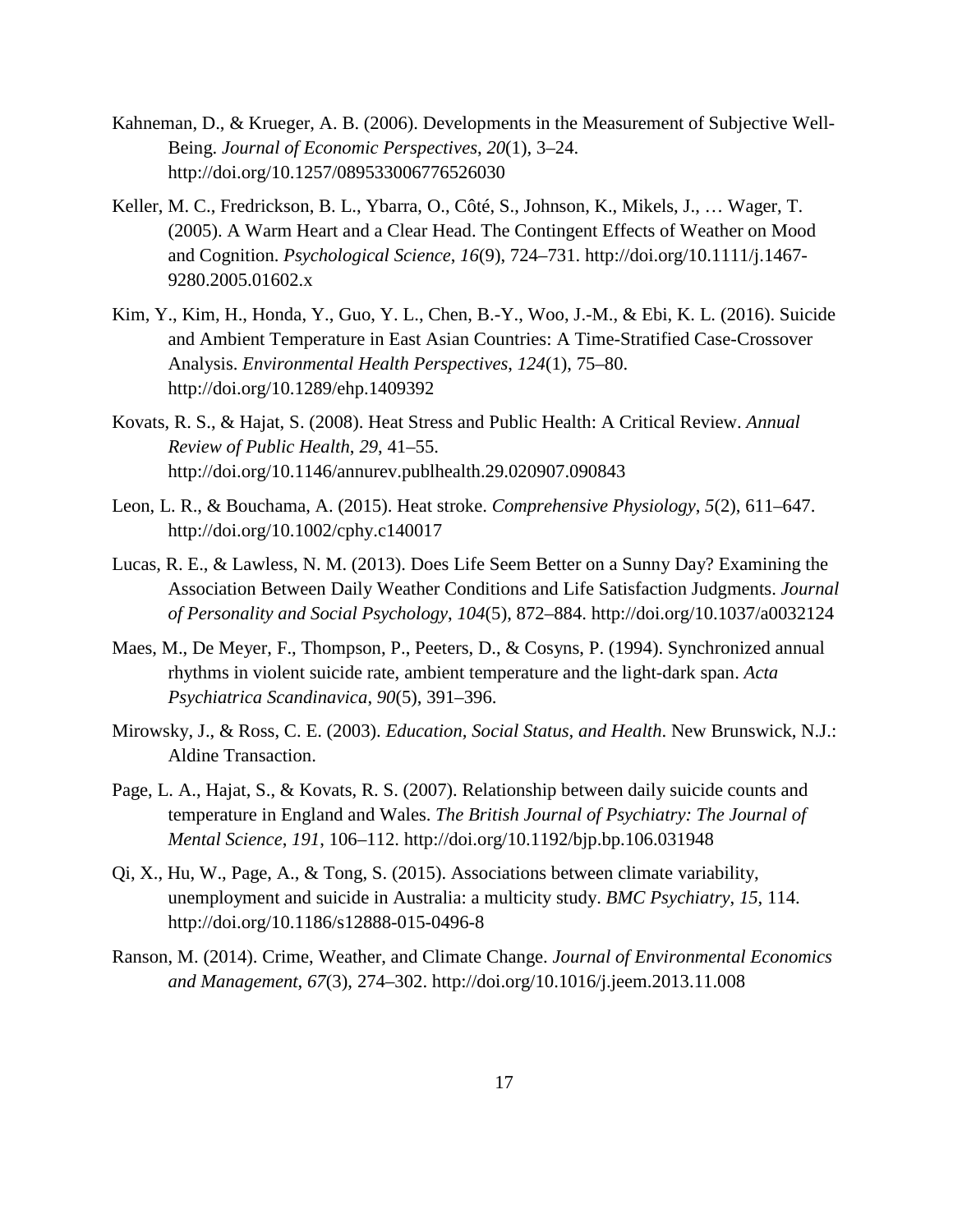- Schwarz, N., & Clore, G. L. (1983). Mood, Misattribution, and Judgments of Well-Being: Informative and Directive Functions of Affective States. *Journal of Personality and Social Psychology*, *45*(3), 513–523. http://doi.org/10.1037/0022-3514.45.3.513
- Stevenson, B., & Wolfers, J. (2009). The Paradox of Declining Female Happiness. *American Economic Journal: Economic Policy*, *1*(2), 190–225. http://doi.org/10.1257/pol.1.2.190
- Zivin, J. G., & Neidell, M. (2014). Temperature and the Allocation of Time: Implications for Climate Change. *Journal of Labor Economics*, *32*(1), 1–26.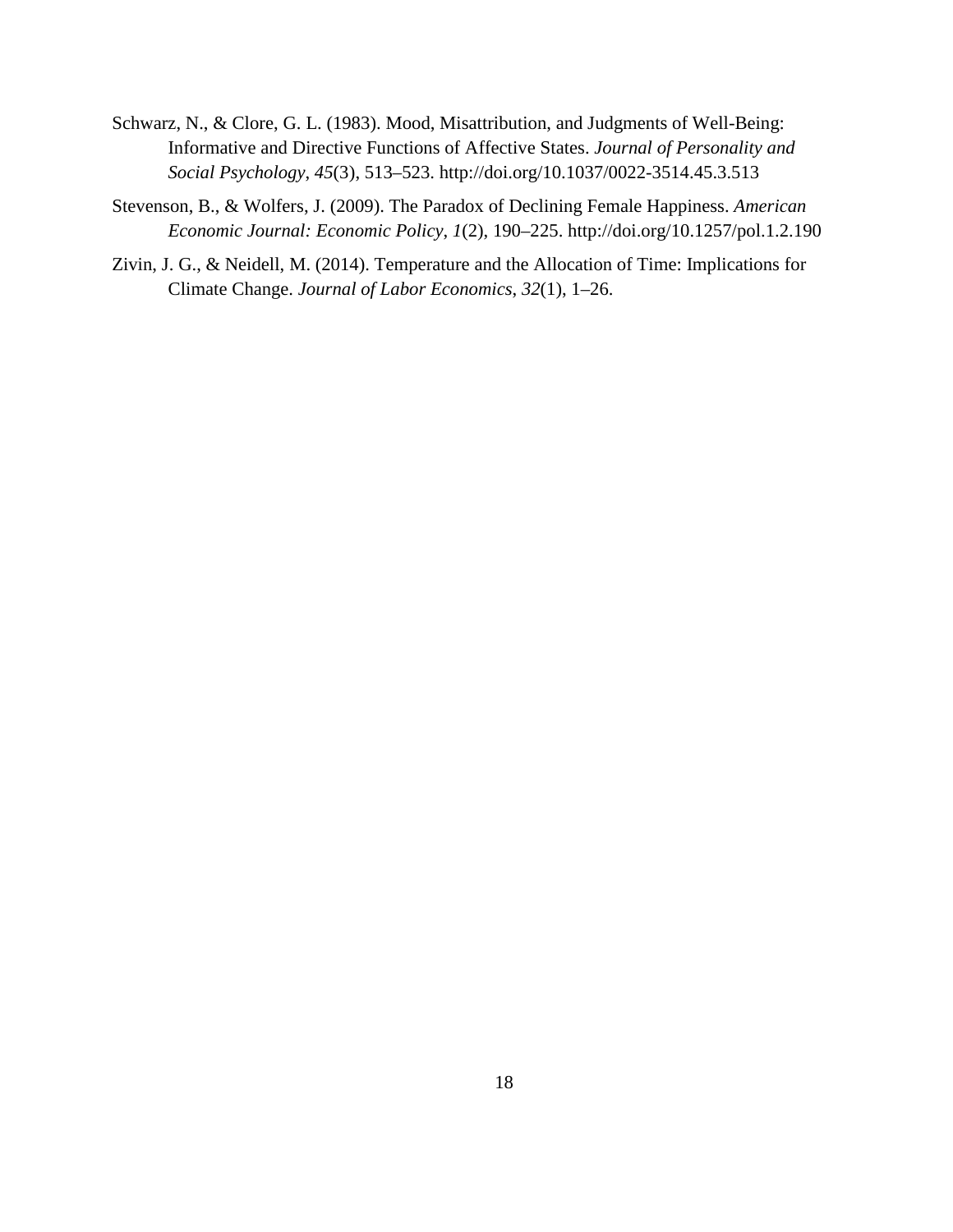### **FIGURES**



**Figure 1.** The effect of temperature exposure ( ${}^{\circ}$ F) on emotional well-being on the day prior to the respondent's interview. Panel **A** shows the temperature response of the aggregate well-being index. Panels **B**-**D** show results for its components: fatigue (**B**), positive emotions (**C**), and negative emotions (**D**). To facilitate interpretation, we reversed the response scale for fatigue (**B**) and negative emotions (**D**) so that a positive temperature effect indicates increased fatigue or reports of negative emotions. Well-being measures (y-axes) are standardized with mean zero and standard deviation one. Temperature exposure (x-axes) is measured as the 24-hour average daily temperature on the day prior to the respondent's interview in their zip code tabulation area (ZCTA). Each panel shows the estimated effect (with 95% confidence intervals, dashed lines) of being exposed to temperatures in a given interval relative to the reference interval of 50 to 60°F.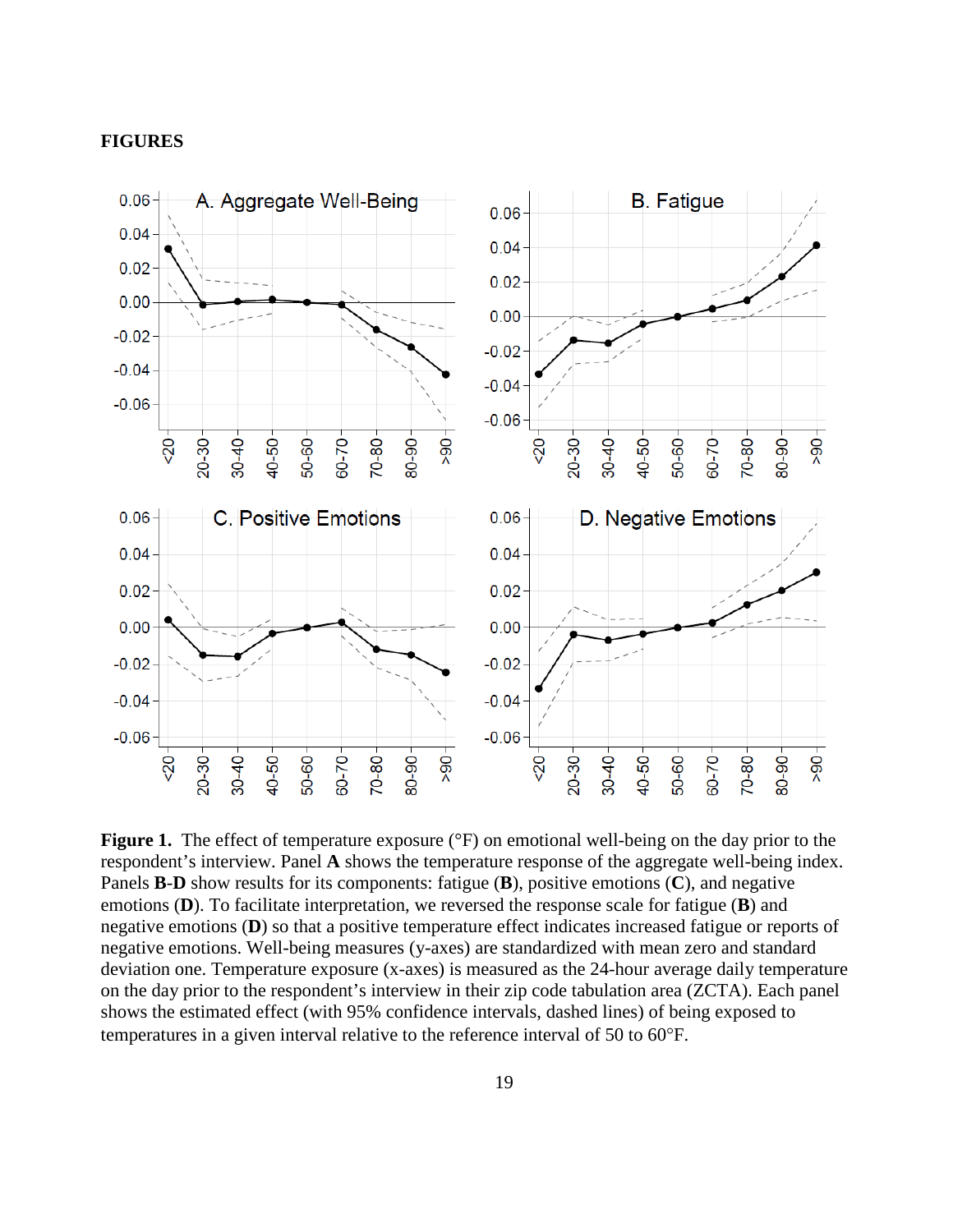

**Figure 2.** The effect of temperature exposure (°F) on emotional well-being on the day prior to the respondent's interview, stratified by younger (ages 18-45, Panel **A**), older (ages 46+, Panel **B**), less educated (max. high school degree, Panel **C**) and more educated (more than a high school degree, Panel **D**) populations. The well-being index (y-axis) is standardized with mean zero and standard deviation one. Temperature exposure (x-axis) is measured as the 24-hour average daily temperature on the day before the respondent's interview in their zip code tabulation area (ZCTA). Each panel shows the estimated effect (with 95% confidence intervals) of being exposed to temperatures in a given interval relative to the reference interval of 50 to  $60^{\circ}$ F.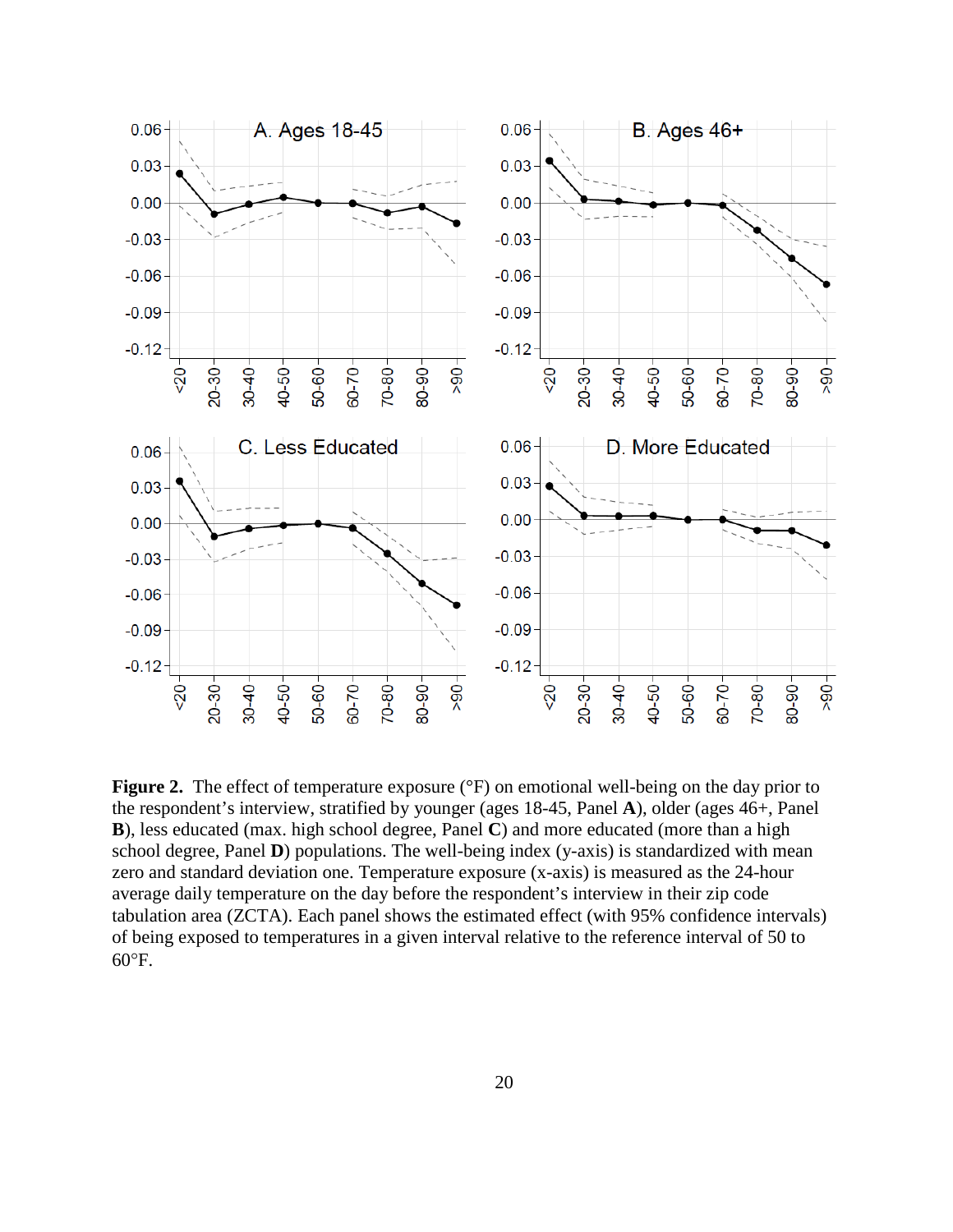

**Figure 3.** The effect of temperature exposure ( ${}^{\circ}$ F) on emotional well-being on the day prior to the respondent's interview by average summer temperature in respondent's zip code tabulation area (ZCTA). Well-being (y-axis) is standardized with mean zero and standard deviation one. Temperature exposure (x-axis) is measured as the 24-hour average daily temperature on the day prior to the respondent's interview in their ZCTA. Marginal effects of being exposed to temperatures in a given interval relative to the reference interval of 50 to 60°F (10 to 16°C) for areas with mild and hot summers are displayed. 95% confidence intervals are shown as grey areas for mild summer areas and dashed lines for hot summer areas.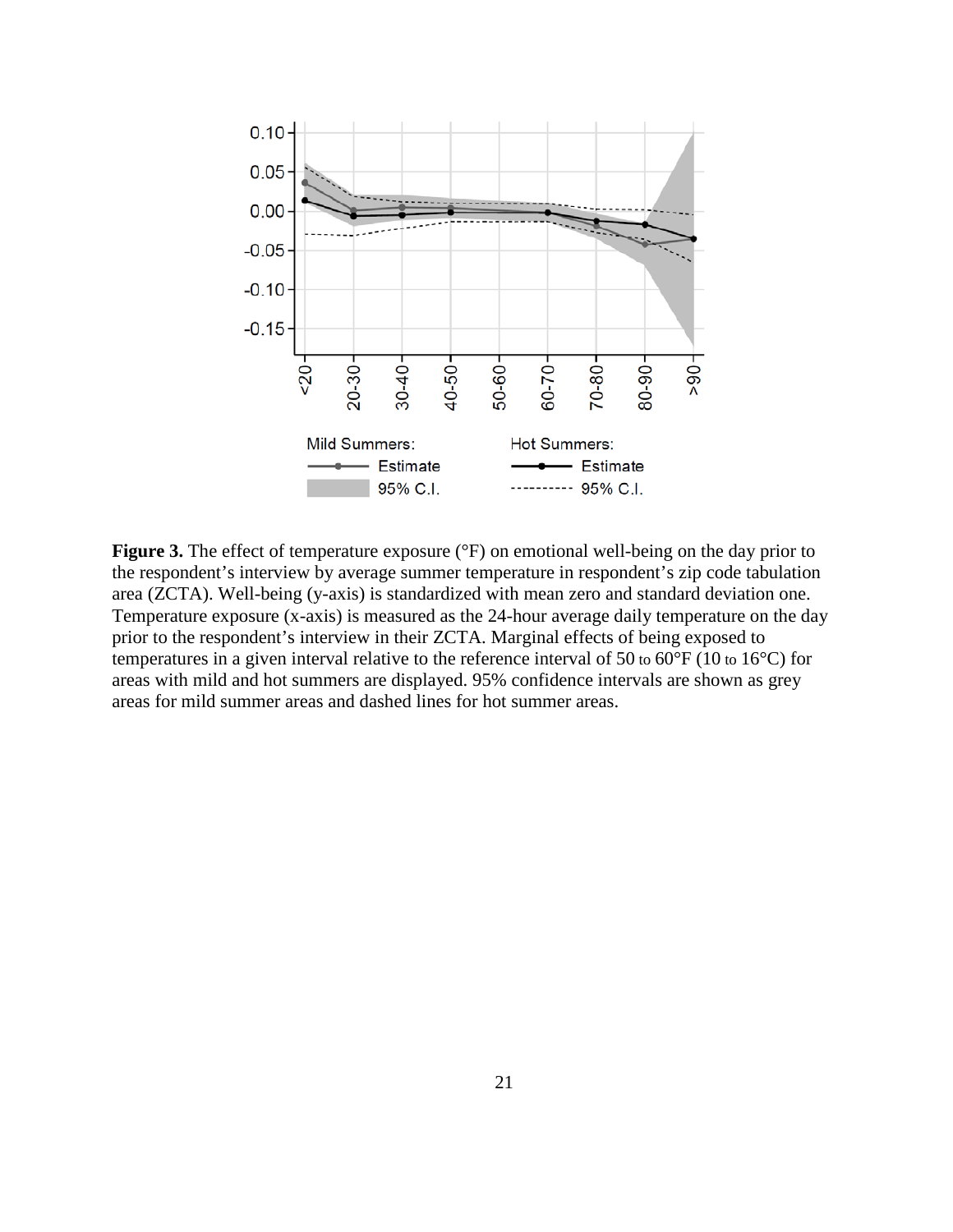# INCREASING AMBIENT TEMPERATURE REDUCES EMOTIONAL WELL-BEING

# **APPENDIX**

# Data, Methods and Additional Results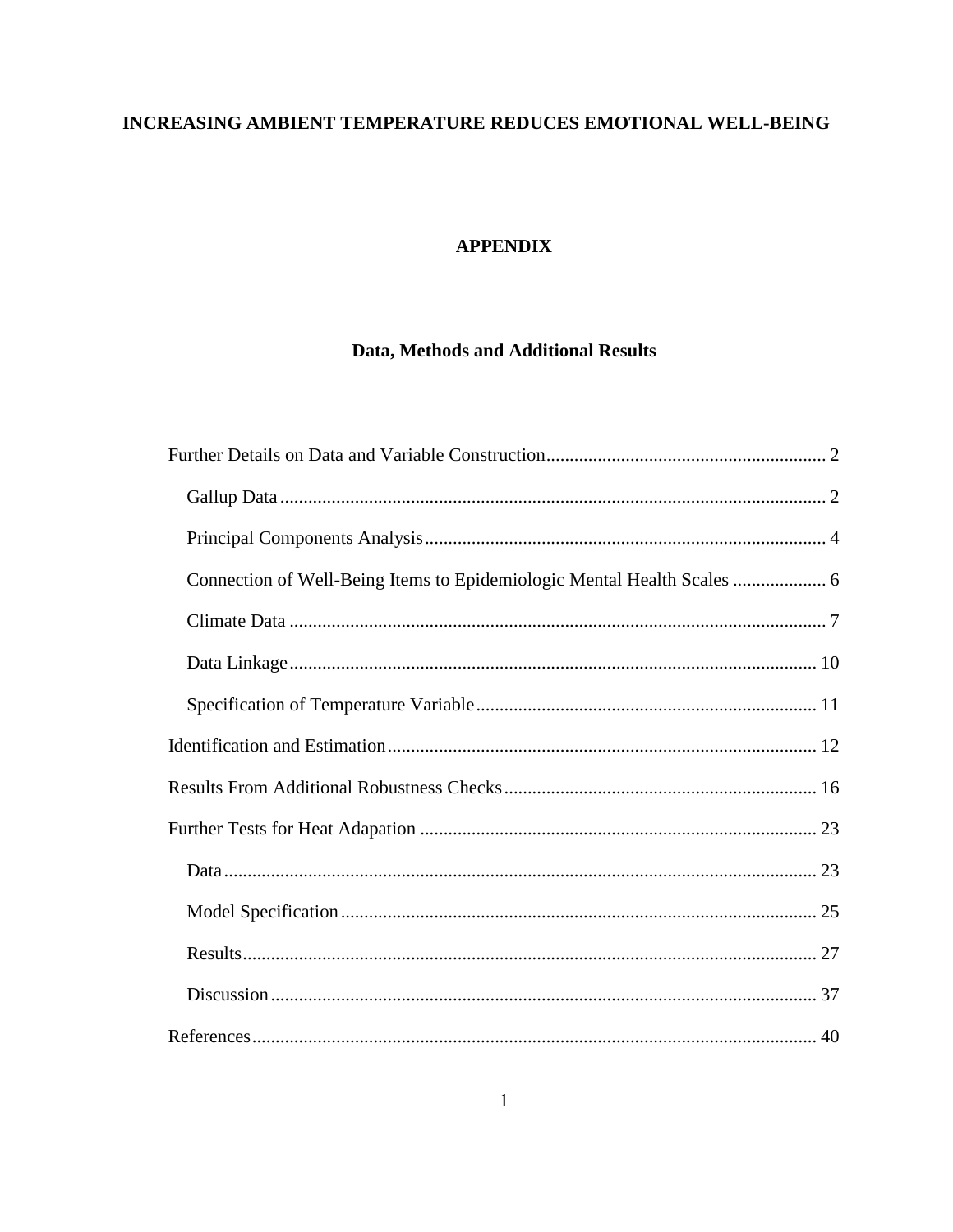# <span id="page-23-0"></span>**FURTHER DETAILS ON DATA AND VARIABLE CONSTRUCTION**

### **Gallup Data**

<span id="page-23-1"></span>Since 2008, Gallup has conducted a daily survey of 1,000 Americans aged 18+. We use data from this survey for the period from 2008-13. Around 250 interviewers conduct computer assisted live telephone interviews with randomly sampled respondents on 350 days per year. In addition to registered landline phones, the sampling frame also includes cell phones to improve representativeness. 400 cell phone and 600 landline surveys are completed daily. The cell-phone numbers are selected by random digit dialing. Up to three calls are made to a given number at different times of the day, if initial contact attempts are unsuccessful. After contact is made, a random method is used to select respondents within households. Interviews are conducted in Spanish if respondents only speak Spanish.

51% of the calls resulted in contacts with eligible candidates. If candidates agreed to an interview, the completion rate was 91%. The CASRO response rate (completed interviews divided by number of eligible individuals for whom contact was attempted) is 11%, which is in line with major non-governmental phone surveys (Kohut, Keeter, Doherty, Dimock, & Christian, 2012). To account for nonresponse and disproportionalities in selection, Gallup weights the data on a daily basis. Weights are calculated to match targets from the U.S. Census Bureau by age, sex, race and ethnicity, education, region and population density of self-reported location. Finally, the data are also weighted to match national targets of phone status (cell phone only, cell phone with unlisted land line, land-line only etc.). The weighted sample is representative of 90% of the U.S. population. Despite the sampling limitations, available evidence suggests that the estimates of population parameters are not compromised; for example, the survey predicted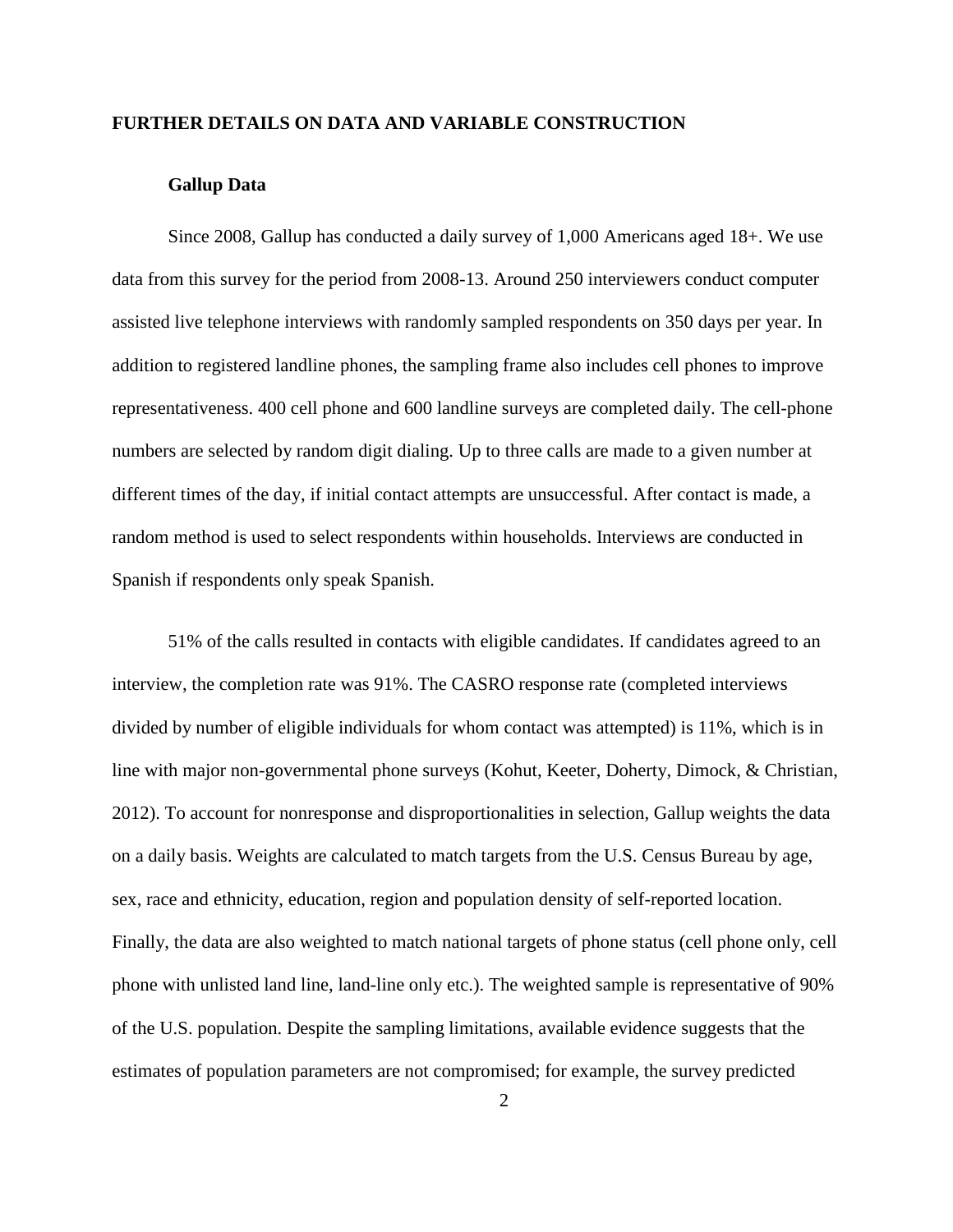recent midterm and presidential election results within an acceptable margin of error and also aligns closely with other surveys in terms of predicting changes in health insurance coverage due to the Affordable Care Act in 2014 (Claxton, Levitt, Brodie, Garfield, & Damico, 2014; Gallup, 2014a, 2014b). Furthermore, the robustness checks below indicate that individual characteristics such as education and health are not correlated with the temperature exposure variable, partially alleviating concerns about bias due to selective survey response.

The survey includes standard demographic variables, zip code of respondents' residence and other geographical identifiers, detailed information on health and well-being, and other topical variables. Our outcome is based on respondents' self-assessed well-being on the day prior to the survey. We included all available measures of subjective emotional well-being that explicitly reference emotional well-being on the day prior to the day of interview. We excluded well-being measures that were not date-specific, e.g. measures of life satisfaction and measures of physical well-being, e.g. suffering from allergy symptoms on the day prior to the survey.

We analyzed ten measures of individual self-assessed well-being on the day prior to the day of interview. Respondents are asked "Did you experience the following feelings a lot of the day yesterday?" and then interviewers go through the following list: enjoyment, worry, sadness, stress, anger, and happiness. We also included the following items: "Did you smile or laugh a lot yesterday?", "Did you have enough energy to get things done yesterday?", "Were you treated with respect all day yesterday?", and "Did you feel well-rested yesterday?". For each item, respondents can answer yes, no, don't know, or refuse to answer. We recoded the binary variables to equal 1 to indicate yes-responses to positive feelings and no-responses to negative feelings and zero otherwise.

3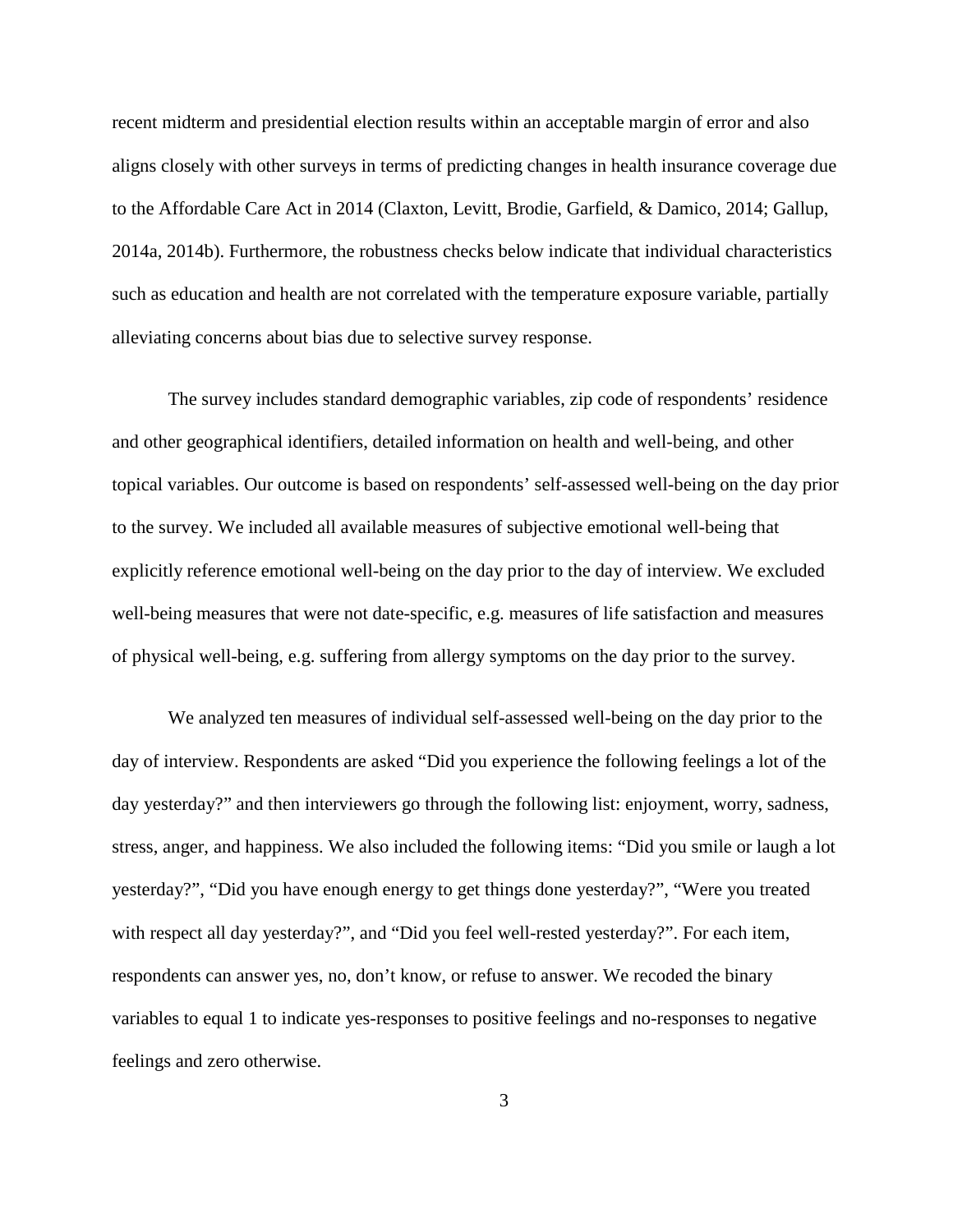After dropping respondents not reporting to reside in the contiguous US, the initial sample size was 1,934,910. We then dropped individuals with missing zip code information and individuals whose zip code could not be assigned to a county in the contiguous US, which reduced the sample to 1,898,583 observations. Finally, we dropped individuals who responded "don't know" or who refused to answer to the well-being questions, which reduced the sample to 1,854,746, a loss of 80,164 observations or 4% of the initial sample.

For robustness checks, we used an extensive set of covariates. All variables are entered as categorical indicators with an additional category for missing values. The results are robust to dropping individuals with missing information on the covariates. The variables are: gender (2 categories), age (82), race (5), education (6), marital status (6), number of children (5), as well as 6 binary indicators for health conditions. Table A1 includes descriptive information on these variables as well as the dependent variables used in the analysis.

### <span id="page-25-0"></span>**Principal Components Analysis**

We calculated a tetrachoric correlation matrix for the ten well-being items selected for analysis. Table A2 summarizes the tetrachoric correlations between the items. All items are at least moderately correlated (minimum 0.3), suggesting that there is sufficient shared information to be extracted in a principal component analysis. We then performed principal component analysis. The first three components had Eigenvalues of 5.3, 1.2 and 0.8, respectively. The first component explained 53% of the total variation. We obtained the predicted scores for the first component, which we refer to as the 'subjective well-being index'. Retaining the first three components, which explained 74% of the total variation, we performed an oblique factor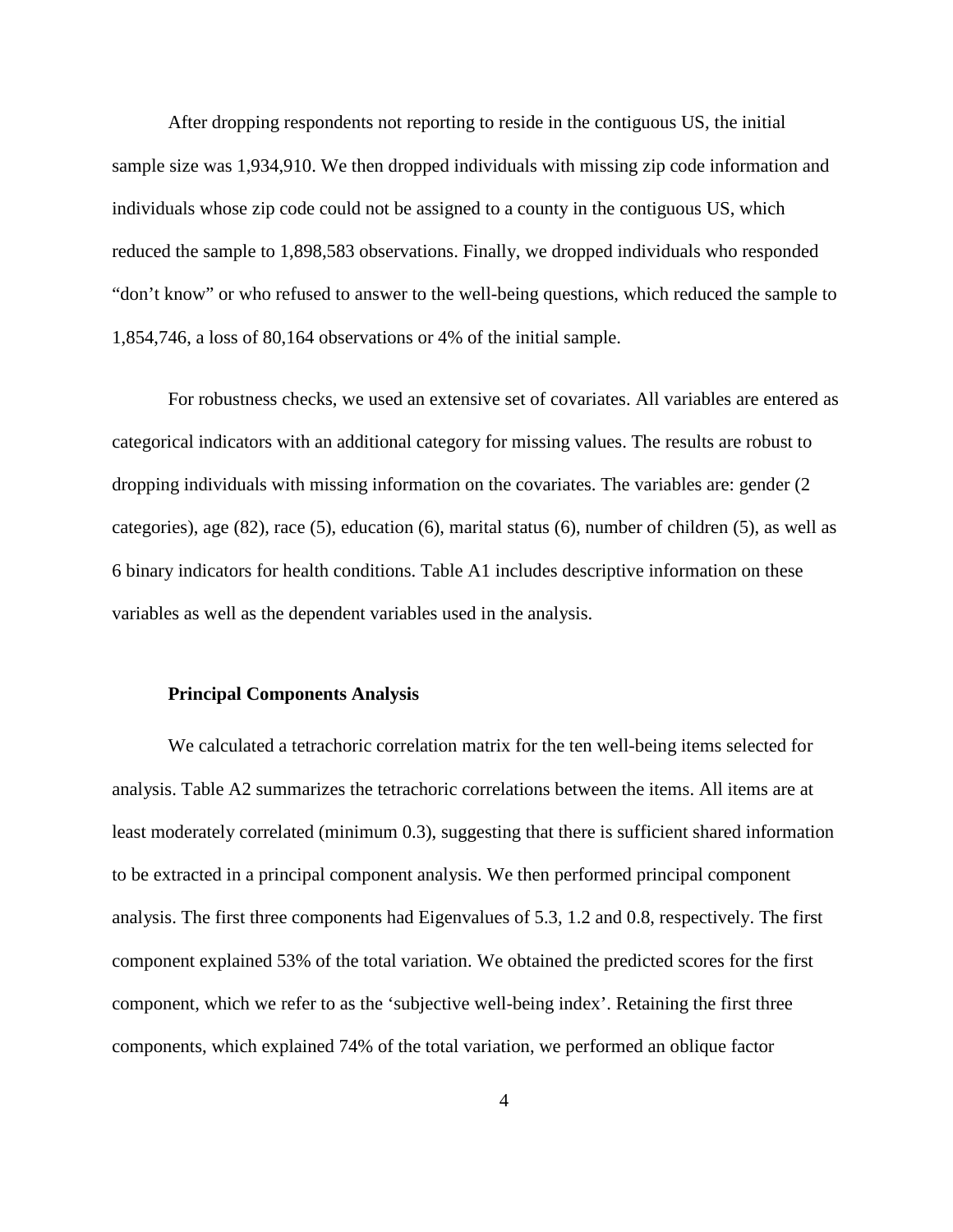rotation, which yielded a clearly interpretable component structure. Results from varimax rotation yielded a very similar structure. The resulting three components had eigenvalues of 4.3, 4.0 and 2.6. Items querying positive emotions and querying negative emotions loaded onto two different components that we label 'positive emotions' and 'negative emotions', respectively, and the two items querying energy levels or tiredness formed a third component that we label 'fatigue'. Factor loadings for the un-rotated and rotated solutions are shown in Table A3.

| Variable              |                                            | $\frac{0}{0}$ | <b>Variable</b>                   |                                         | $\frac{0}{0}$ |
|-----------------------|--------------------------------------------|---------------|-----------------------------------|-----------------------------------------|---------------|
|                       | Well-Being Index, mean (std. dev.)         | 0.0(1.0)      | Week* mean (std. dev.)            |                                         | 26.3 (14.8)   |
|                       | Negative Emotions Index, mean (std. dev.)  | $-0.1(1.0)$   |                                   | Age in Years* mean (std. dev.)          | 47.7 (17.7)   |
|                       | Positive Emotions Index, mean (std. dev.)  | $-0.1(1.0)$   | Women                             |                                         | 51.9          |
|                       | Fatigue Index, mean (std. dev.)            | $-0.1(1.0)$   | Race                              | White                                   | 74.9          |
|                       | Felt Enjoyment Yesterday                   | 84.8          |                                   | Other                                   | 3.5           |
|                       | Felt Happiness Yesterday                   | 88.4          |                                   | <b>Black</b>                            | 11.1          |
|                       | Smiled/Laughed a Lot Yesterday             | 82.6          |                                   | Race Asian                              | 1.9           |
|                       | Felt Sadness Yesterday                     | 17.6          |                                   | Hispanic                                | 8.6           |
| Felt Worry Yesterday  |                                            | 31.7          | Education                         | Less than high school                   | 10.9          |
| Felt Stress Yesterday |                                            | 39.9          |                                   | High school                             | 29.5          |
| Felt Anger Yesterday  |                                            | 13.8          |                                   | Technical/Vocational school             | 6.1           |
|                       | Felt Treated with Respect Yesterday        | 92.1          |                                   | Some college                            | 22.8          |
|                       | Felt Well-Rested Yesterday                 | 70.6          |                                   | College graduate                        | 17.3          |
|                       | Enough Energy To Get Things Done Yesterday | 85.9          |                                   | Postgraduate work or degree             | 13.5          |
| Year                  | 2008                                       | 16.8          | <b>Marital Status</b>             | Single, never married                   | 22.2          |
|                       | 2009                                       | 16.7          |                                   | Married                                 | 54.6          |
|                       | 2010                                       | 16.7          |                                   | Separated                               | 2.2           |
|                       | 2011                                       | 16.5          |                                   | <b>Divorced</b>                         | 9.5           |
|                       | 2012                                       | 16.6          |                                   | Widowed                                 | 7.0           |
|                       | 2013                                       | 16.6          |                                   | Domestic partnership                    | 4.5           |
| Month                 | January                                    | 8.5           |                                   | Number of Children in Household 0       | 62.4          |
|                       | February                                   | 7.8           |                                   | 1                                       | 15.1          |
|                       | March                                      | 8.7           |                                   | $\overline{c}$                          | 13.4          |
|                       | April                                      | 8.3           |                                   | 3                                       | 5.9           |
|                       | May                                        | 8.5           |                                   | 4 or more                               | 3.1           |
|                       | June                                       | 8.4           |                                   | Any Health Problems That Limit Activity | 21.6          |
|                       | July                                       | 8.5           | Ever Been Diagnosed with<br>Pres. | High Blood                              | 30.0          |
|                       | August                                     | 8.8           |                                   | <b>High Cholesterol</b>                 | 26.4          |
|                       | September                                  | 8.4           |                                   | <b>Diabetes</b>                         | 10.9          |
|                       | <b>October</b>                             | 8.6           |                                   | <b>Heart Problems</b>                   | 4.2           |
|                       | November                                   | 8.1           |                                   | Asthma                                  | 11.6          |
|                       | December                                   | 7.4           |                                   | Cancer                                  | 7.2           |

**Table A1. Descriptives Analysis Sample, Sample Percentages Unless Otherwise Noted.**

Note: All entries are sample percentages (percentage of respondents with a given response) unless otherwise noted. \*Age and week are entered as categorical variables into the analysis.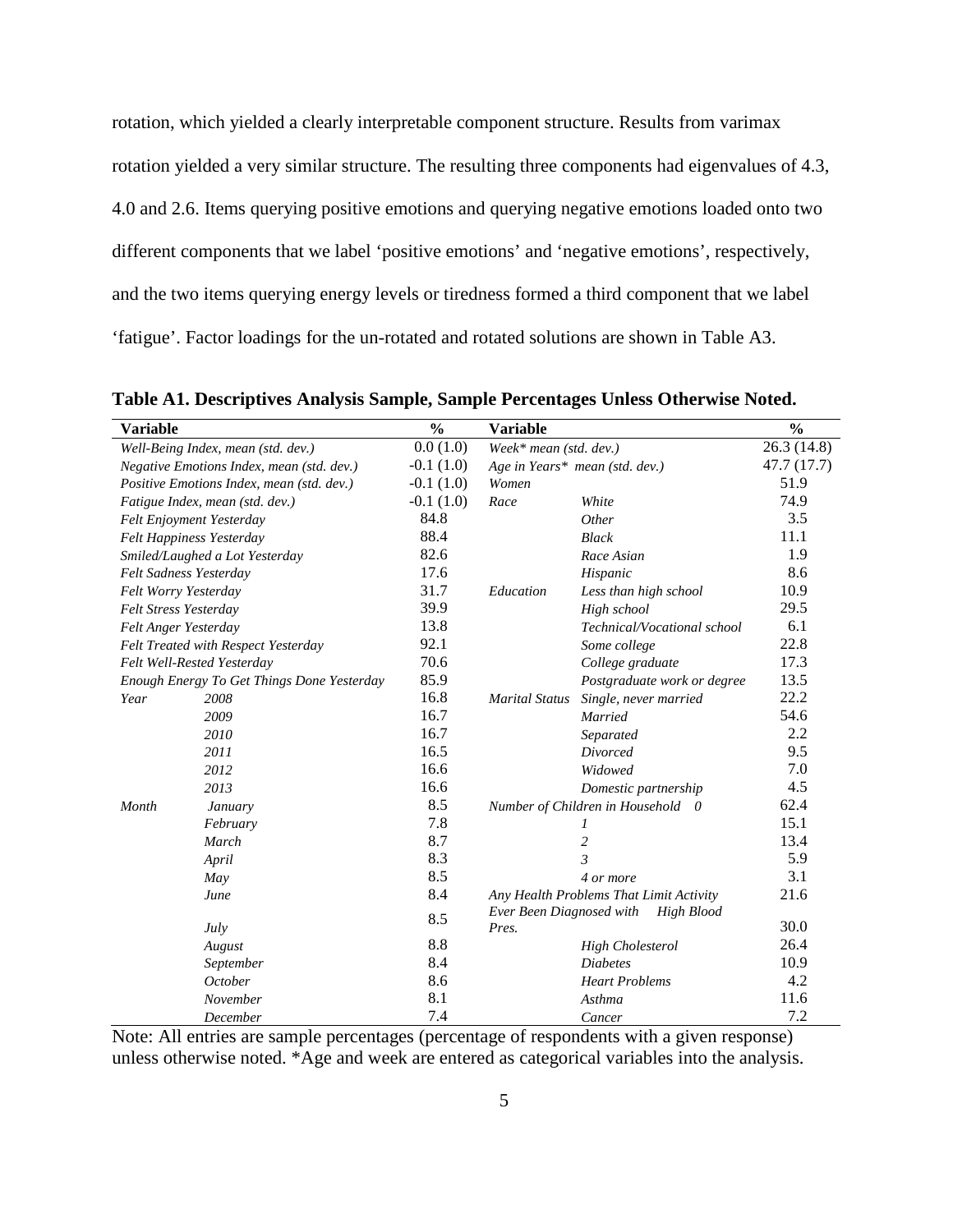|                             | Enjoyment | Happiness | Laughter<br>Smile | Sadness | Worry | Stress | Anger | Treated with<br>Respect | Well-Rested | Enough<br>Energy |
|-----------------------------|-----------|-----------|-------------------|---------|-------|--------|-------|-------------------------|-------------|------------------|
| Enjoyment                   | 1.00      |           |                   |         |       |        |       |                         |             |                  |
| Happiness                   | 0.82      | 1.00      |                   |         |       |        |       |                         |             |                  |
| Smile/Laughter              | 0.73      | 0.73      | 1.00              |         |       |        |       |                         |             |                  |
| Sadness                     | 0.50      | 0.50      | 0.45              | 1.00    |       |        |       |                         |             |                  |
| Worry                       | 0.47      | 0.42      | 0.40              | 0.70    | 1.00  |        |       |                         |             |                  |
| <b>Stress</b>               | 0.48      | 0.38      | 0.38              | 0.58    | 0.76  | 1.00   |       |                         |             |                  |
| Anger                       | 0.39      | 0.33      | 0.35              | 0.56    | 0.55  | 0.56   | 1.00  |                         |             |                  |
| <b>Treated with Respect</b> | 0.46      | 0.40      | 0.39              | 0.40    | 0.42  | 0.50   | 0.56  | 1.00                    |             |                  |
| Well-Rested                 | 0.53      | 0.43      | 0.42              | 0.39    | 0.45  | 0.52   | 0.34  | 0.42                    | 1.00        |                  |
| <b>Enough Energy</b>        | 0.53      | 0.48      | 0.44              | 0.47    | 0.44  | 0.40   | 0.30  | 0.30                    | 0.57        | 1.00             |

# **Table A2. Tetrachoric Correlations between Well-Being Measures.**

Source: Gallup G1K, own calculations.

# **Table A3. Factor Loadings from Principal Components Analysis**

|                             | Un-rotated                                      | After Oblique Rotation                |                                             |                          |            |  |  |
|-----------------------------|-------------------------------------------------|---------------------------------------|---------------------------------------------|--------------------------|------------|--|--|
|                             | Component 1<br>'Emotional Well-<br>Being Index' | Component 1<br>'Negative<br>Emotions' | Component 2<br><b>Positive</b><br>Emotions' | Component 3<br>'Fatigue' | Uniqueness |  |  |
| Enjoyment                   | 0.82                                            | 0.06                                  | 0.83                                        | 0.12                     | 0.15       |  |  |
| Happiness                   | 0.76                                            | $-0.03$                               | 0.92                                        | 0.03                     | 0.15       |  |  |
| Smile/Laughter              | 0.73                                            | 0.00                                  | 0.89                                        | $-0.02$                  | 0.21       |  |  |
| <b>Sadness</b>              | 0.77                                            | 0.65                                  | 0.14                                        | 0.15                     | 0.36       |  |  |
| Worry                       | 0.77                                            | 0.78                                  | $-0.07$                                     | 0.26                     | 0.24       |  |  |
| <b>Stress</b>               | 0.76                                            | 0.80                                  | $-0.09$                                     | 0.25                     | 0.24       |  |  |
| Anger                       | 0.67                                            | 0.88                                  | 0.06                                        | $-0.22$                  | 0.27       |  |  |
| <b>Treated with Respect</b> | 0.66                                            | 0.66                                  | 0.28                                        | $-0.22$                  | 0.42       |  |  |
| Well-Rested                 | 0.69                                            | 0.18                                  | 0.13                                        | 0.68                     | 0.30       |  |  |
| <b>Enough Energy</b>        | 0.67                                            | 0.02                                  | 0.22                                        | 0.75                     | 0.24       |  |  |
| Eigenvalue                  | 5.3                                             | 4.3                                   | 4.0                                         | 2.6                      |            |  |  |

Source: Gallup G1K, own calculations.

# <span id="page-27-0"></span>**Comparison of Well-Being Index to Epidemiologic Mental Health Scales**

While developed to measure hedonic or experiential well-being (Kahneman & Krueger,

2006), the items included in our index of emotional well-being are very similar to items used in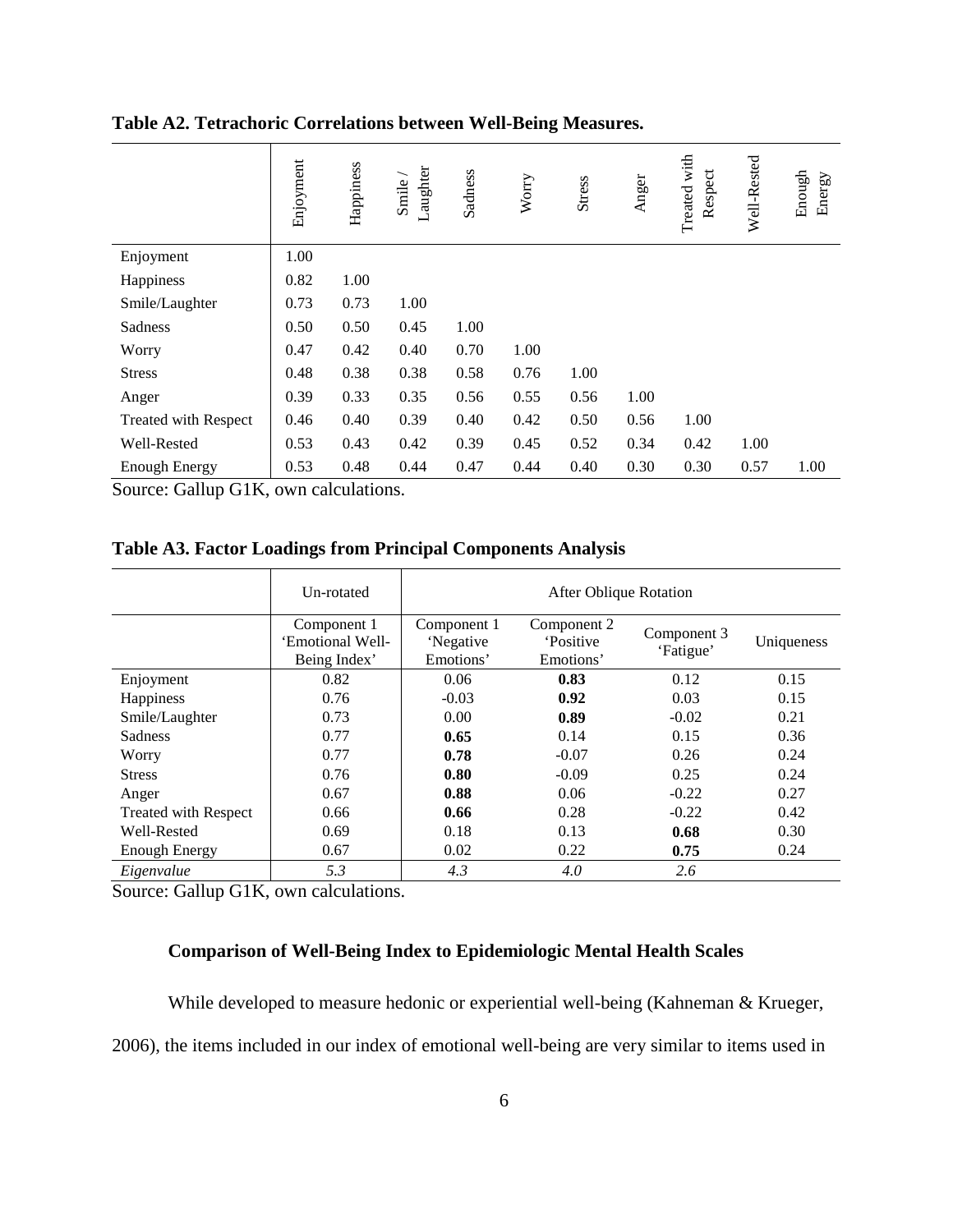common self-reported epidemiologic mental health scales. Concerning the fatigue component, lacking energy to get things done, not being able to "get going", or feeling exhausted or worn out are considered to potentially indicate mood disorders or mental health problems. For example, the widely used 20-item Center for Epidemiologic Studies Depression (CES-D) Scale includes "I felt that everything I did was an effort", "I could not get going" in both the 20-item long and the 8-item short form. The Kessler 10-item psychological distress scale (Kessler et al., 2002) includes the item "During the last 30 days, about how often did you feel tired out for no good reason?", "During the last 30 days, about how often did you feel that everything was an effort?" The Rand 36-item health survey covering both physical and mental health includes the items "How much of the time during the past 4 weeks…", "…Did you feel full of pep?", "…Did you have a lot of energy?", "...Did you feel worn out?".

Positive and negative emotions are also routinely recorded as indicators of mental health or mood problems. Similar to the positive/negative emotion items in the G1K, the CES-D Depression scale includes items like "I was happy", "I felt sad", "I felt depressed", and also "People were unfriendly", which is similar to the item "Were you treated with respect all day yesterday?" in the G1K. The Kessler distress scale also includes items tapping depressed mood, vigilance and worry: "During the last 30 days, about how often did you feel": (a) "unhappy", (b) "sad or blue", (c) "depressed", (d) "angry", (e) "happy", (f) "worried about things that were not really important", (g) "worried about things that were not likely to happen".

### **Climate Data**

<span id="page-28-0"></span>Meteorological variables for the multivariate analysis are taken from the North American Land Data Assimilation System (NLDAS-2) primary forcing files, which provide hourly fields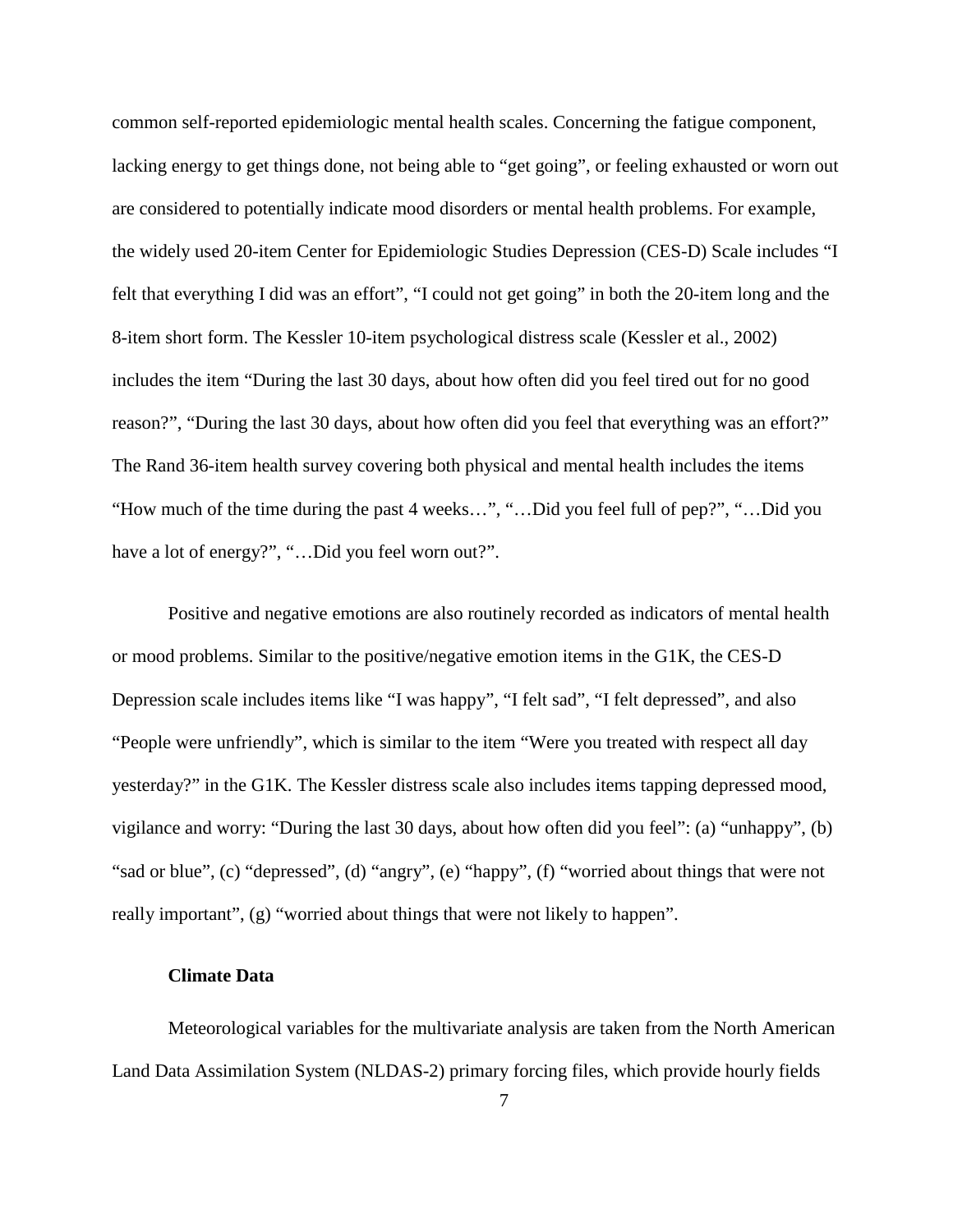of 2m above ground air temperature  $(K)$ , surface pressure  $(Pa)$ , 2m specific humidity  $(kg kg<sup>-1</sup>)$ , and hourly total precipitation (kg m<sup>-2</sup>) on a  $0.125^{\circ}$  grid. The NLDAS-2 data were acquired as part of the mission of NASA's Earth Science Division and are archived and distributed by the Goddard Earth Sciences (GES) Data and Information Services Center (http://disc.sci.gsfc.nasa.gov/hydrology/data-holdings). Air temperature is the predictor of interest in our exposure calculations; total hourly precipitation and relative humidity (calculated from temperature, pressure and specific humidity) were included as control variables in some specifications. For each respondent in our sample, we calculated the daily 24-hour average values of these variables at the centroid of the reported ZCTA on the day prior to the interview.

As an additional reference, we also show data on 3-hourly temperature fields simulated by five earth system models (ESMs) from the Coupled Model Intercomparison Project, Phase 5 (CMIP5): GFDL-CM3, INMCM4, MIROC5, MPI-ESM-LR, and CNRM-CM5. Models' gridded fields were first interpolated spatially to county boundaries, and average daily temperatures calculated for each county over three periods 2008-13 (current), 2046-2065 (mid-century) and 2081-2099 (end-of-century). For each ESM, the time-averaged pattern of exposure for individuals in each county was then calculated as the proportion of the total days in each period for which temperatures fell into in different intervals.

Figure A1 summarizes the spatially and temporally averaged temperature data from the different sources. The blue bars (NLDAS-2, Analysis Sample) show the distribution of the temperature exposure in the multivariate analyses using sampling weights. Red bars show the distribution of the temperature variable in the projections, averaged over ESMs. Green and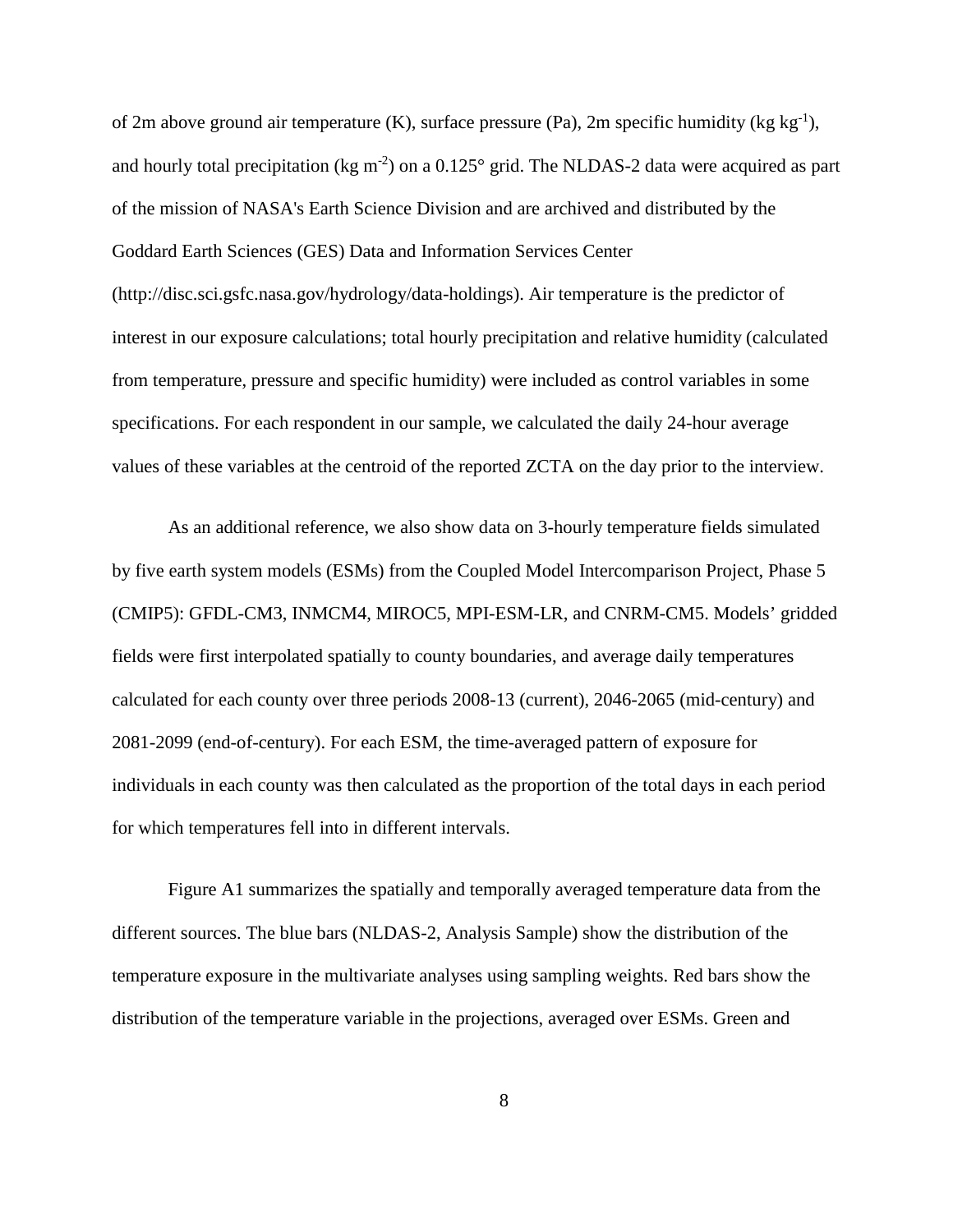yellow bars show the projected temperature distribution for mid- and end-of-century, averaged over ESMs.



**Figure A1. Current Temperatures and Projected Temperatures.**

Source: Gallup G1K, NLDAS-2 and projections from five earth system models.

The multivariate analyses also use total precipitation and relative humidity as a control variables. We calculated relative humidity according to the following formula:

Relative Humidity:  $RH = 100*(E/E<sub>S</sub>)$ 

Saturated Vapor Pressure at a Given Temperature:  $E_S = 6.1094*exp((17.625*T_C)/(T_C + 243.04))$ Vapor Pressure: E=(SH\*P)/(0.622+SH\*(1-0.622))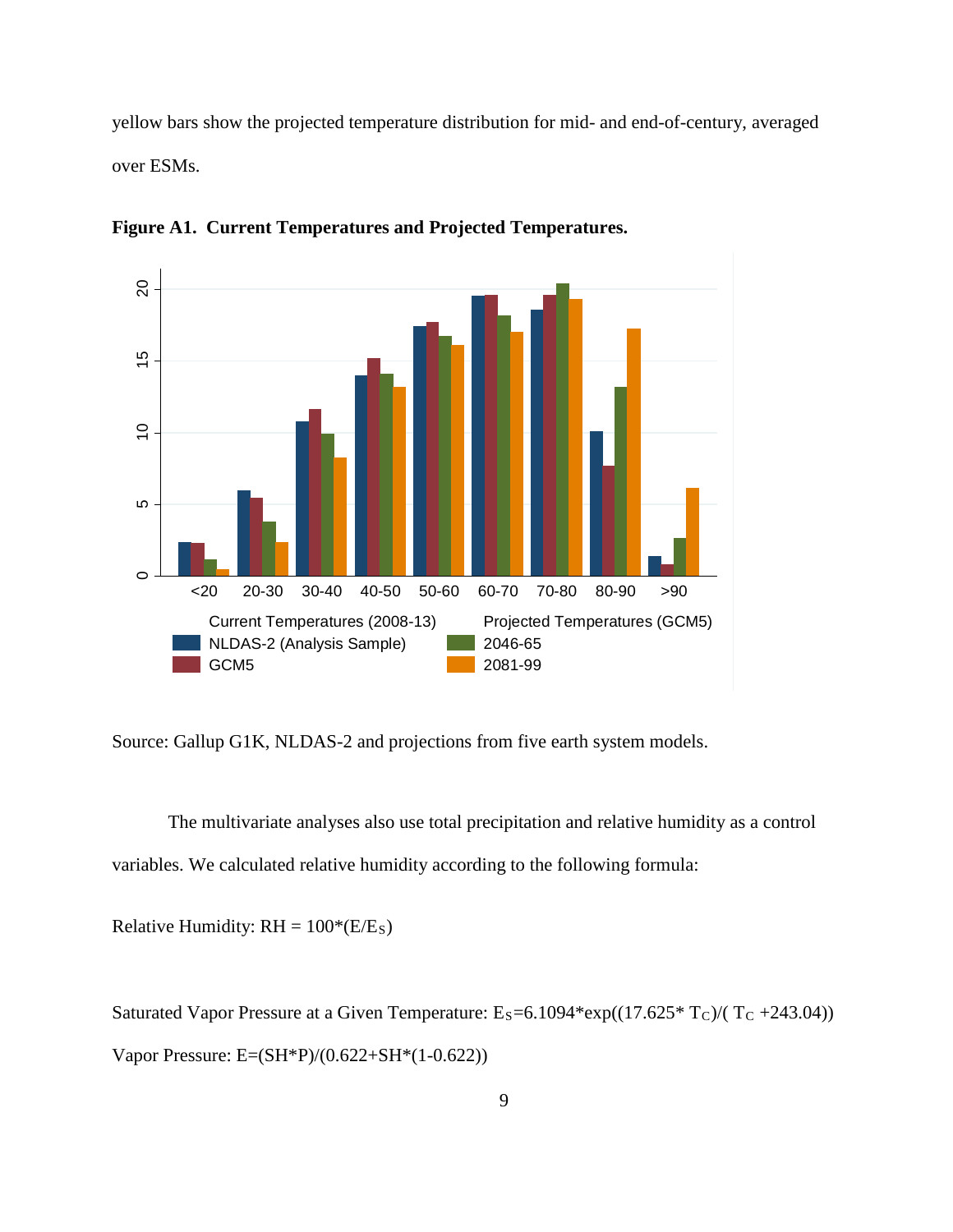$T<sub>C</sub>$  = Temperature in Degrees Celsius

### $SH = 2$ -m above ground specific humidity (kg/kg)

Table A4 summarizes the distribution of relative humidity and precipitation in the analysis sample. Both variables have been transformed into categorical variables.

| <i>Relative Humidity <math>(\%)</math></i> | $<$ 10    | 0.1  | Precipitation $(kg/m2)$ | 0.00            | 28   |
|--------------------------------------------|-----------|------|-------------------------|-----------------|------|
|                                            | $[10-20]$ | 1.4  |                         | $(0.00 - 0.05)$ | 31.9 |
|                                            | $[20-30)$ | 2.7  |                         | $[0.05 - 0.10]$ | 9.9  |
|                                            | $[30-40]$ | 3.6  |                         | $[0.10 - 0.20]$ | 11.7 |
|                                            | $[40-50]$ | 4.9  |                         | $[0.20 - 0.30)$ | 6.8  |
|                                            | $[50-60)$ | 9.3  |                         | $[0.30 - 0.40]$ | 4.2  |
|                                            | $[60-70]$ | 19.7 |                         | $[0.40 - 0.70)$ | 5.2  |
|                                            | $(70-80)$ | 32.9 |                         | $>=0.70$        | 2.3  |
|                                            | $[80-90)$ | 22.5 |                         |                 |      |
|                                            | $>= 90$   | 2.9  |                         |                 |      |

**Table A4. Climate Control Variables, Sample Percentages.**

Source: Gallup G1K, NLDAS-2.

### **Data Linkage**

<span id="page-31-0"></span>To link the gridded NLDAS-2 climate data to the Gallup data, we make use of respondents' self-reported zip codes. Each zip code shares the same numeric identifier as its zip code tabulation areas (ZCTAs), which are defined by the Census Bureau by aggregating census blocks that use the same zip code. The Census Bureau also provides information on the latitude and longitude of each ZCTA centroid. We used the 2010 Census Gazetteer files for ZCTA information. We then take the grid point in the NLDAS-2 data that is closest to respondents' ZCTA centroids to measure ambient climate individuals were exposed to. Specifically, we used the grid point with minimal distance to the centroid, where distance was calculated using the Haversine formula (Sinnott, 1984) .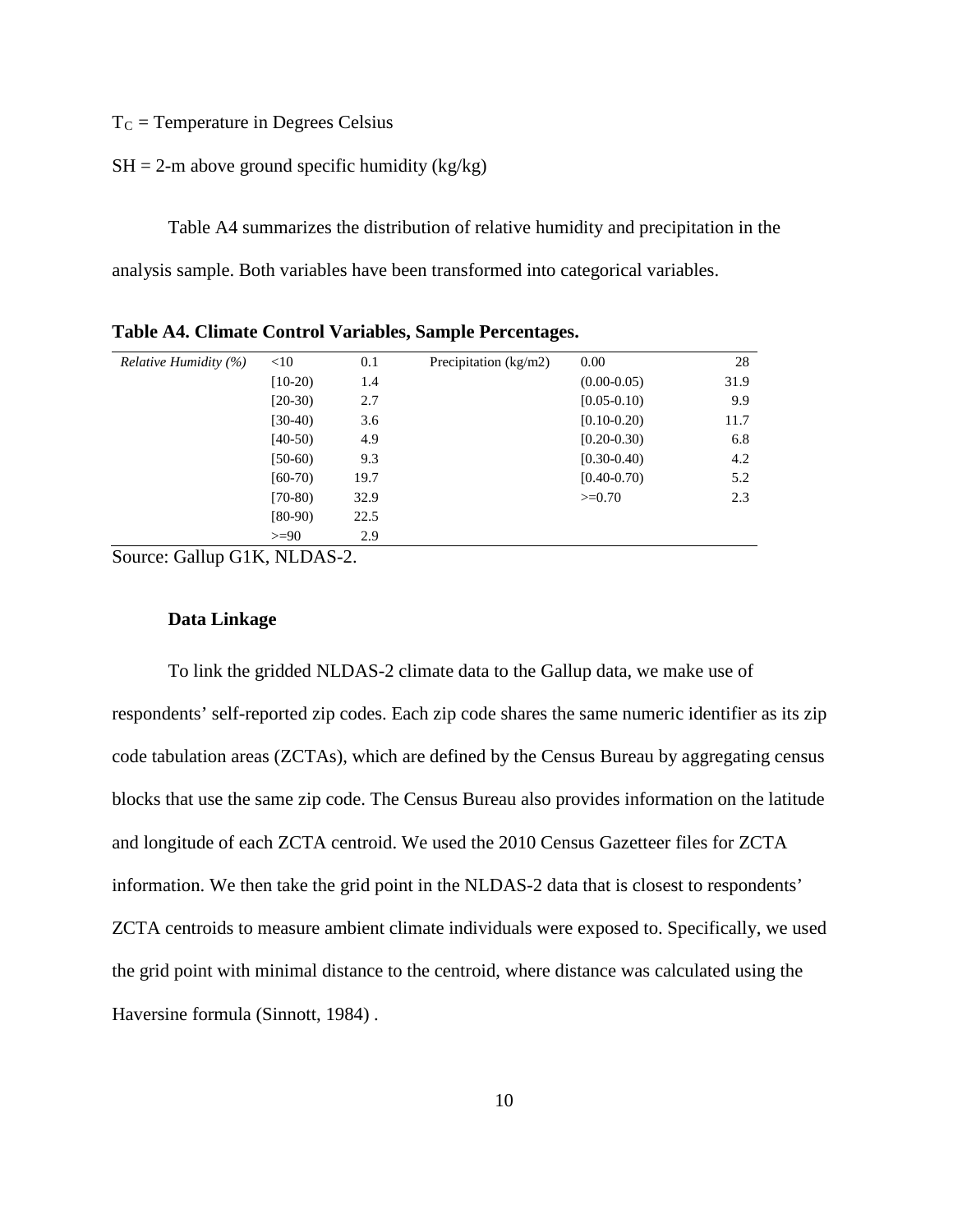Using a 2010 cross-walk by the U.S. Department of Housing and Urban Development, we were able to identify respondents' county of residence using information from their ZCTAs. Finally, using a cross-walk linking counties to commuting zones, we identified the commuting zones respondents live in. Commuting zones are defined on the basis of commuting patterns recorded in Census data, i.e. using Census information on individuals' county of residence and the county in which they work. Commuting zones aggregate clusters of counties that form integrated local labor markets (Tolbert & Sizer, 1996). We observe 691 commuting zones. The median size of a commuting zone in our data set is 3,179 square miles, which corresponds to a square area with each side equal to 56 miles. 90% of the commuting zones were between 1,074 and 8,782 square miles large. By comparison, the average size of the 48 states forming the contiguous US is 64,997 square miles.

### **Specification of Temperature Variable**

<span id="page-32-0"></span>Consistent with recent work in climate economics (Barreca, Clay, Deschênes, Greenstone, & Shapiro, Forthcoming; Deschênes & Greenstone, 2011a, 2011b), we split the temperature variable into 10 °F bins to avoid imposing a functional form on the well-being temperature response function. Below, we also report results using more restrictive polynomial functions, which yield somewhat more precise estimates without altering any of the conclusions drawn in the main manuscript.

We also tested for lead, lagged or cumulative temperature effects, which have been reported for mortality (Deschênes & Moretti, 2009; Hajat, Armstrong, Gouveia, & Wilkinson, 2005). To test for such dynamic effects, we added leads and lags of temperature, averaged temperature exposure over multiple days, and replaced the categorical variable with temperature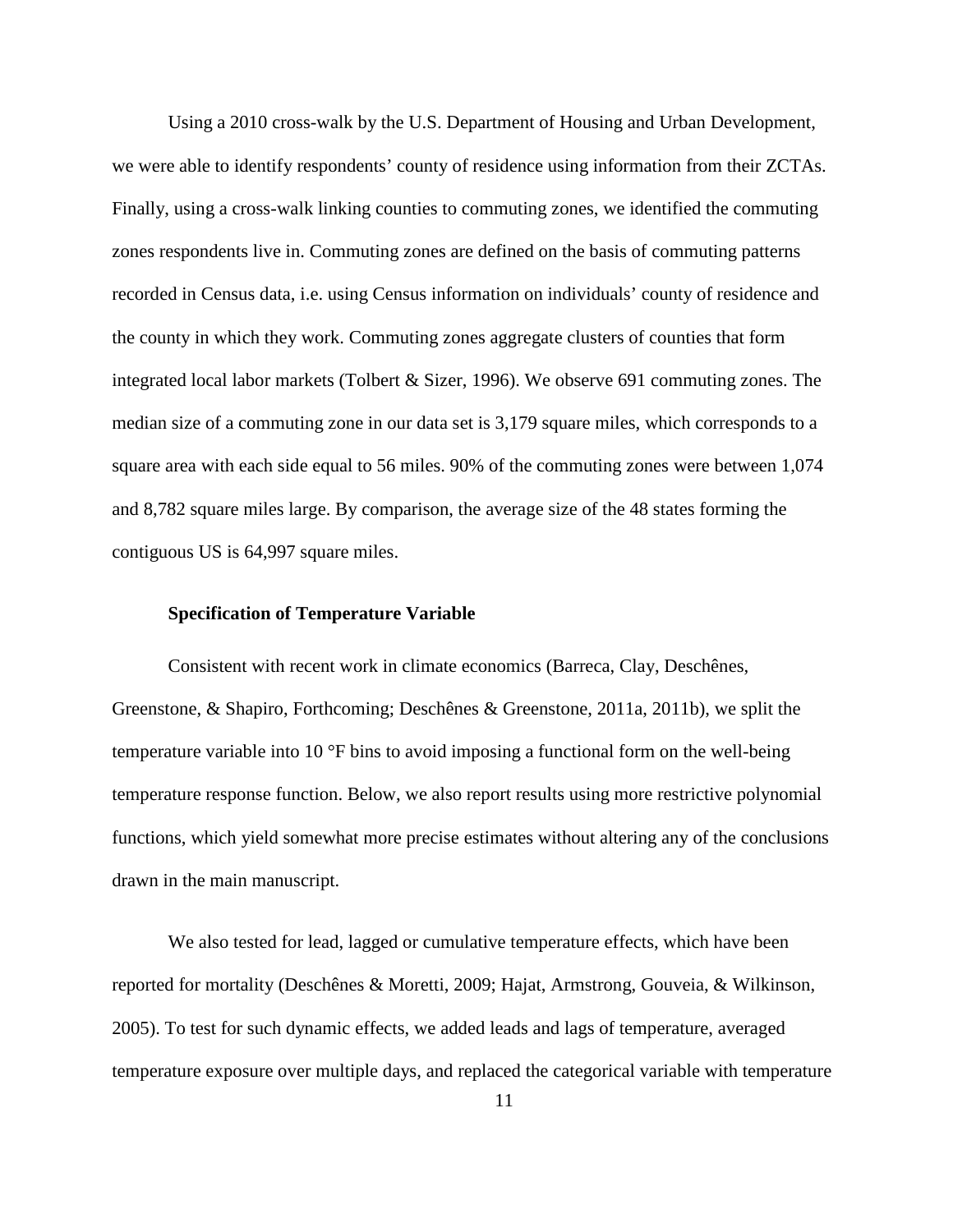bin specific count variables, counting the number of days in the past week the temperature was in a given bin (Deschênes & Greenstone, 2011a). We found no evidence that future or lagged temperature affects well-being after temperature on the day the outcome was measured was controlled for. If there was a cumulative effect, we reasoned that averaging over multiple days (or counting exposure over multiple days) may capture such effects, but the resulting estimates were generally weaker both in size and significance than a simple specification using contemporaneous exposure only.

In other words, we found that the effect of temperature on well-being is strongest if measured contemporaneously. A contemporaneous link is implied by our theoretical framework. Direct heat exposure should lower well-being at the time of exposure. It is also implied by the way our dependent variable is measured, i.e., recording feelings on a specific day not over an extended period of time. It is not clear what mechanisms would cause temperature at time t-1 to have an effect on well-being, with temperature at t controlled. In research on the link between temperature and mortality, there is strong evidence of lag and lead effects of temperature exposure. However, the mechanisms affecting the outcomes considered here are likely different (e.g. mortality displacement) and may not apply to our context.

## <span id="page-33-0"></span>**IDENTIFICATION AND ESTIMATION**

All estimates were obtained using Ordinary Least Squares (OLS) regression using sampling weights provided by Gallup. Standard errors are adjusted for clustering of respondents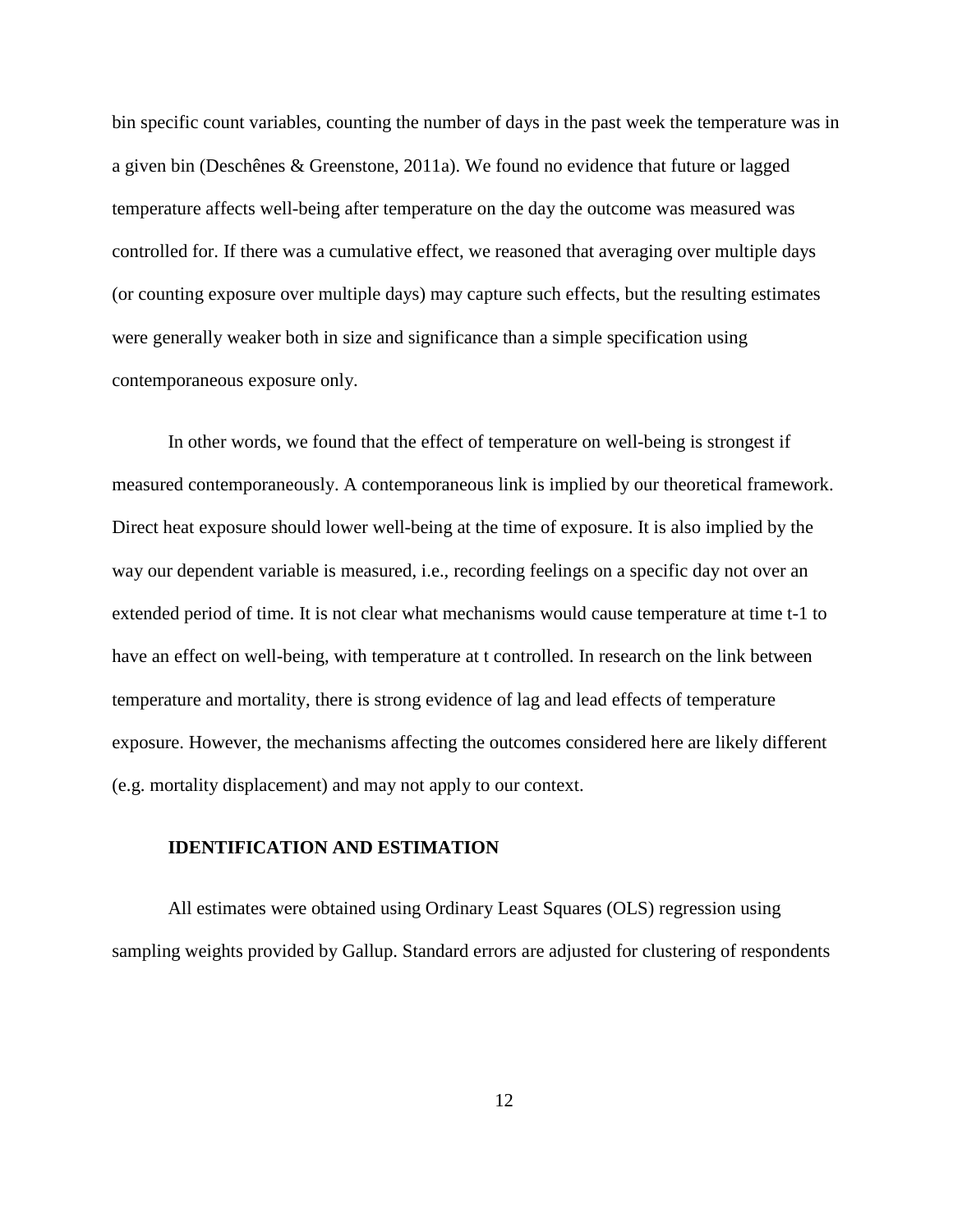within ZCTAs using the generalized Huber-White estimator (Angrist & Pischke, 2009).<sup>[1](#page-34-0)</sup> We follow the empirical approach adopted in recent studies on the economic impact of temperature (Deschênes & Greenstone, 2011b; Hsiang, 2010; Schlenker & Roberts, 2009) that uses shortterm variation of temperature within small geographic locations, a non-linear specification for the temperature variable, and flexible controls for secular trends and seasonal confounders.

In the following linear model, we use subscripts  $z$ ,  $d$  and  $i$  to denote ZCTAs, days and individuals, respectively:

$$
Y_{i,z,d} = \alpha_z + \lambda_d + \sum_{k=1}^{8} \beta_k T_{k,z,d} + \varepsilon_{i,z,d}
$$
\n(S.1)

The parameters  $\alpha_z$  are  $\lambda_d$  are ZCTA and calendar day fixed effects, and  $\varepsilon_{izd}$  is an idiosyncratic error term. In line with prior findings of a non-linear impact of temperature on health outcomes (Deschênes & Greenstone, 2011a), we split the continuous temperature variable into a categorical variable with eight bins,  $T_{k,z,d}$ , with the associated vector of coefficients,  $\beta_k$ , estimating the effect of an additional day of exposure to temperatures in each interval, relative to the reference interval of 50-60°F. For  $\beta_k$  to have a causal interpretation, we need to assume that the correlation between temperature dummies and the idiosyncratic error term is zero conditional on the other covariates, i.e., within ZCTAs, day-to-day variation of temperatures is uncorrelated with unmeasured determinants of well-being.

 $\overline{a}$ 

<span id="page-34-0"></span><sup>&</sup>lt;sup>1</sup> We chose to cluster standard errors at the ZCTA level, because we expected a high degree of autocorrelation in the dependent variable among respondents living in the same area, as well as in terms of temperature exposure. We used alternate approaches to adjust for spatio-temporal autocorrelation, e.g. by clustering standard errors by groups defined by date, or state-year-month, or commuting zone-year-week. These tests revealed that our standard errors are rather conservative, and do not indicate the presence of spatial or temporal autocorrelation that could have biased our standard errors.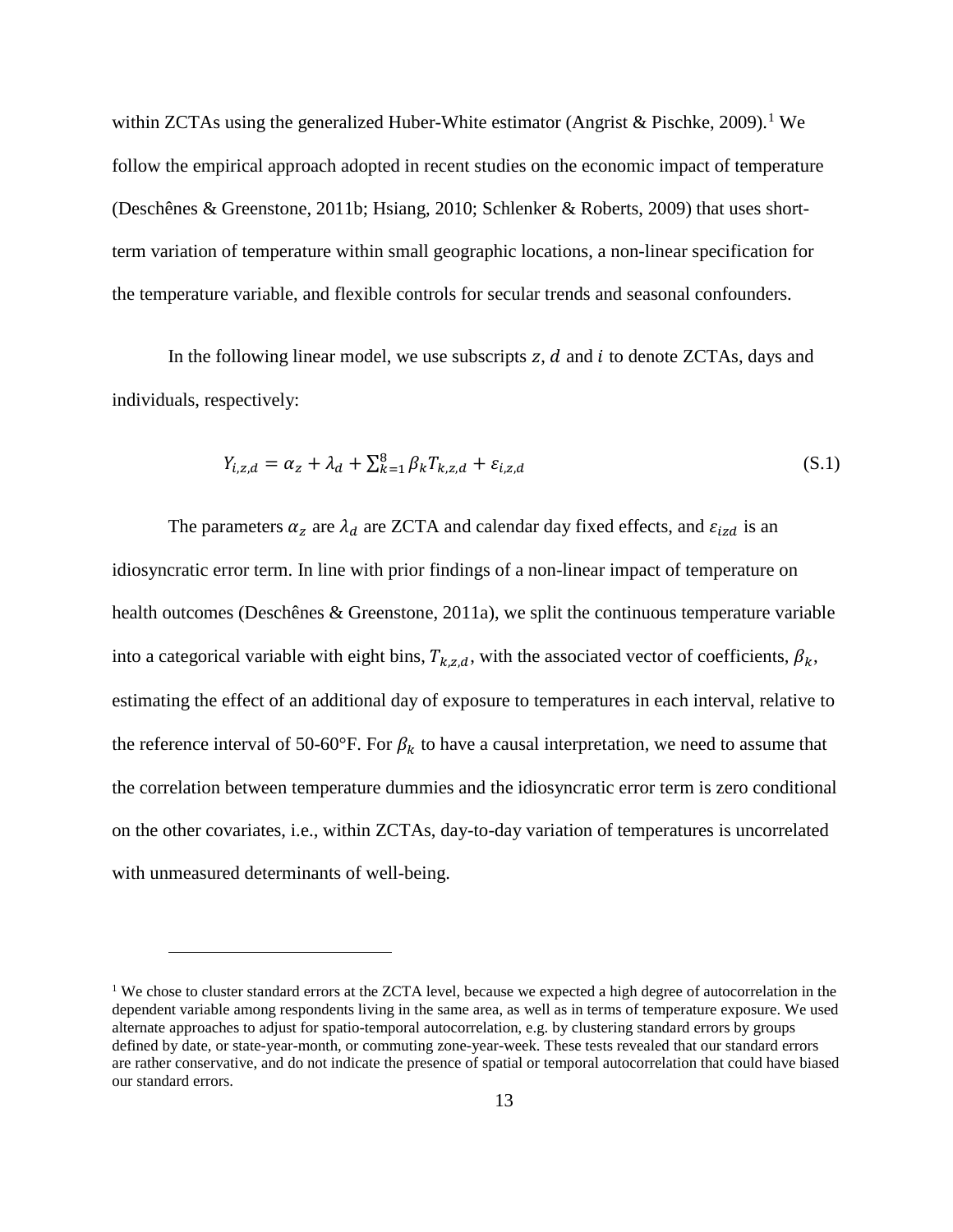Our baseline model is in some ways more restrictive and in others more flexible than eq. (S.1). We impose restrictions to obtain a computationally tractable and parsimonious model. First, we do not condition on the full set of ZCTA fixed effects, but instead condition on commuting zone fixed effects, which reduces the elements of  $\alpha$  from >32,000 to 691. Substantively, this assumes that compositional differences between residents of different ZCTAs within a commuting zone are uncorrelated with temperature, which is plausible given that commuting zones are small enough to have homogenous temperature conditions. We also conduct a robustness check to verify that this has no meaningful impact on our main results (Tables S5-8). Second, we collapse the full set of 2100 calendar days in the sample into week fixed effects (6 years  $\times$  52 weeks = 312 week FEs) and further add 6 dummy variables for weekdays. This assumes that net of day of the week effects, day-to-day variation in the level of well-being within any given week is uncorrelated with temperature.

We control for time-varying confounders in a more flexible way than eq.  $(S.1)$ . First, we adjust for the impact of seasonally-varying confounding influences by conditioning on the full set of interactions between interview month and commuting zone. The temperature effects are therefore identified from variation around average monthly temperatures within commuting zones. We observe 691 commuting zones in our data, resulting in (691 commuting zones  $\times$  12 months) –  $1 = 8291$  parameters to be estimated, though only 8271 contain at least one observation. Second, we include interactions between state and year to capture state-specific year-to-year variation in well-being.

Temperature effects are therefore identified by variation relative to average temperatures observed in a given commuting zone and month. We ignore all variation in well-being that is due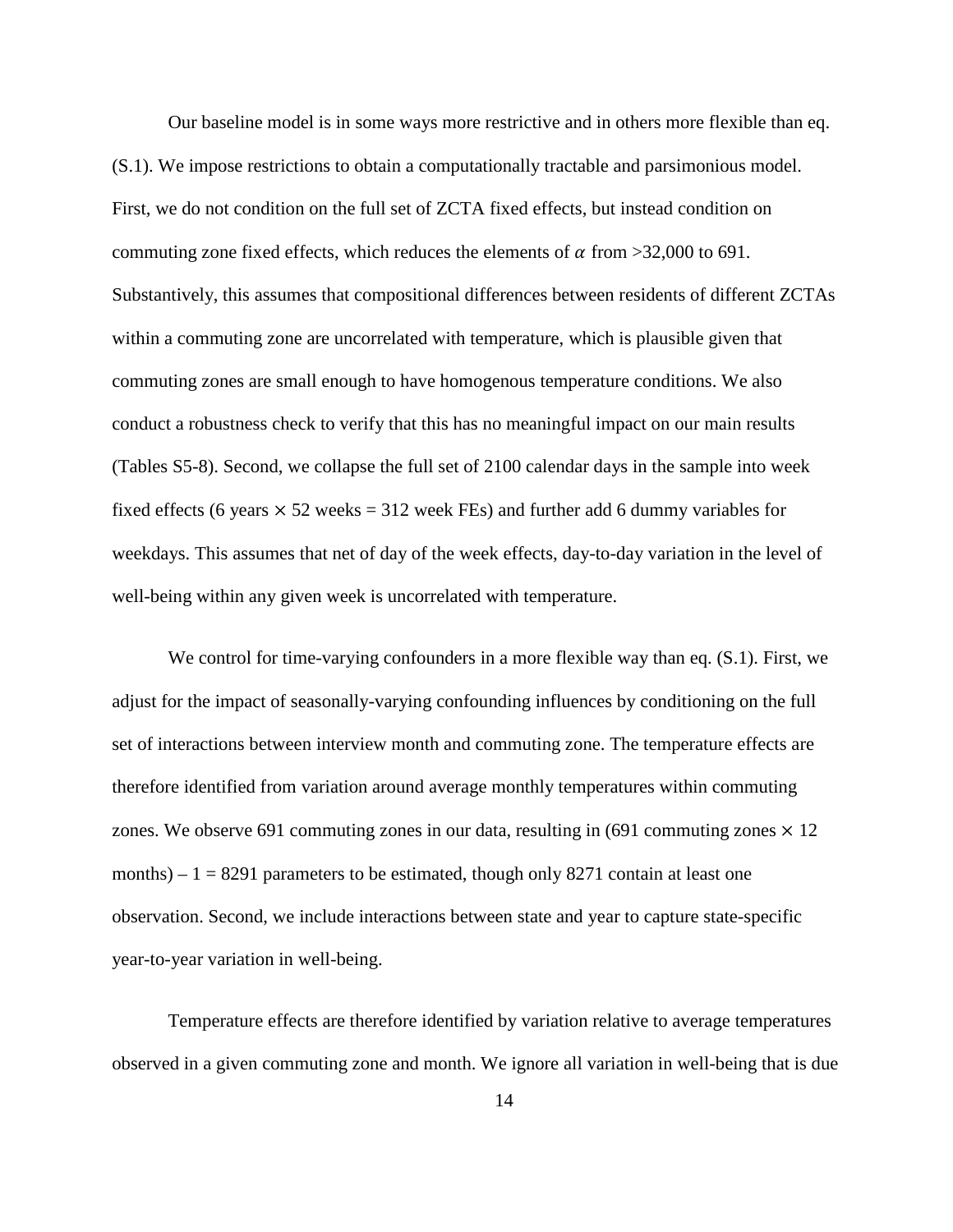to commuting-zone specific month-to-month changes in average temperatures, because this variation is confounded with month-to-month changes in other influences on well-being, e.g., holiday and vacation seasons as well as variation in sunlight exposure. Moreover, if individuals are acclimatized to these area-specific monthly conditions, our estimated well-being effects are driven by variation in temperatures around the typical conditions individuals expect—and are prepared for.

To test for variation in the effect of temperature across demographic groups, we add a group indicator variable (e.g. a gender dummy variable), to the baseline model and include all interaction terms between the group indicator and the temperature dummies  $T_{k,z,d}$ . To evaluate whether group membership moderates the temperature effect, we perform a joint *F-*test on the coefficient estimates of the group-temperature interaction terms. While we used group indicators with multiple categories to explore the different ways of categorizing respondents by age, our final regressions collapse group identifiers into binary categories.

As a robustness check, we re-estimate the model including plausibly exogenous individual control variables (see Table A1, for descriptive statistics). These are age (90 categories), race (5 categories), education (6 categories), marital status (6 categories), number of children in household (5 categories), and binary categorical indicators of sex, self-reported health problems that limit activity, and past diagnosis of high blood pressure, high cholesterol, diabetes, heart problems, asthma, or cancer.

Finally, below we report additional results using more restrictive model specifications (Table A12). These results illustrate that more restrictive model specifications also reproduce the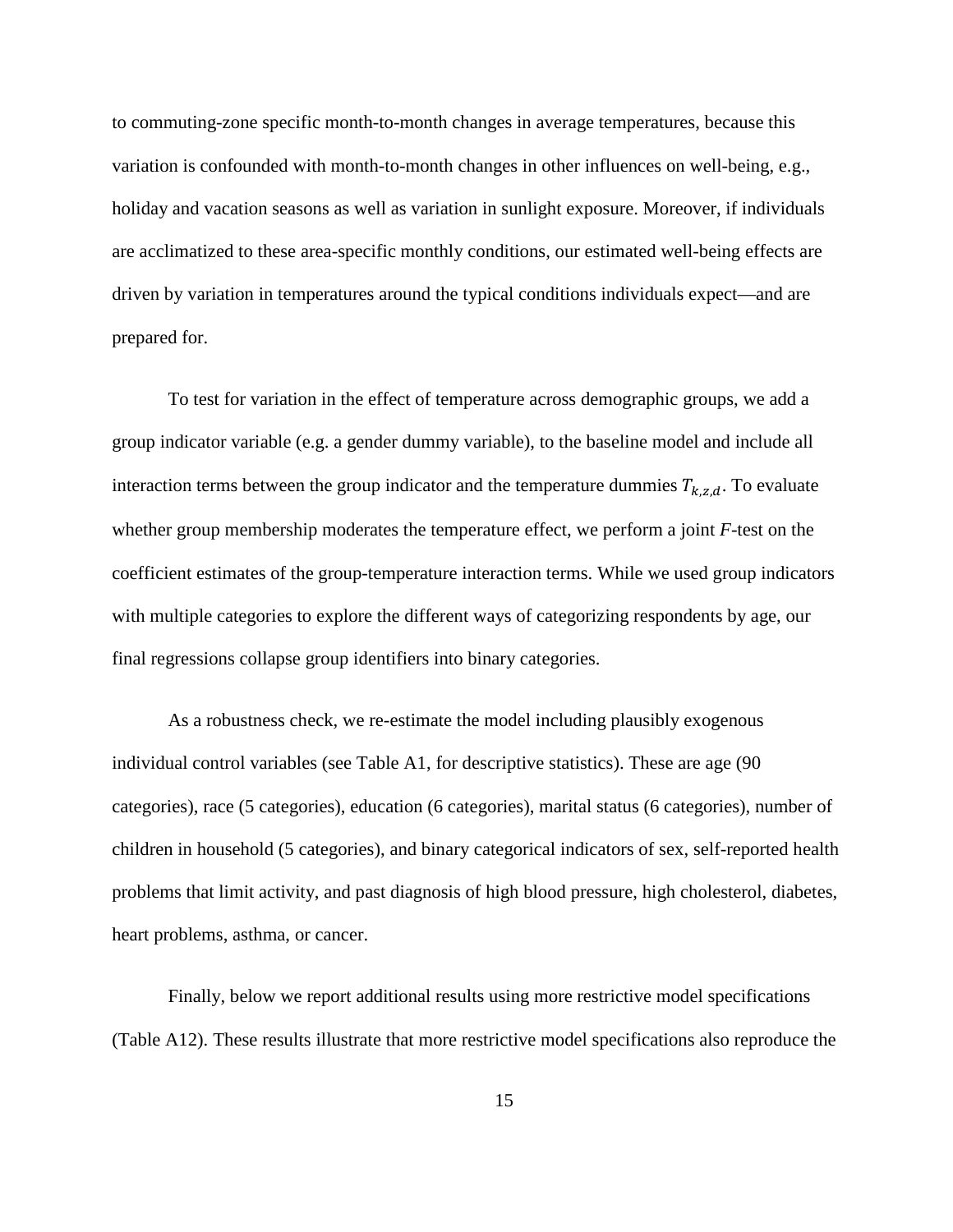baseline estimates. None of these checks yields evidence suggesting that omitted variable bias affects our estimated temperature effects. Consistent with other longitudinal studies (Barreca et al., Forthcoming; Deschênes & Greenstone, 2011a, 2011b) temperature variation over short periods of time within small geographic areas appears to be as good as randomly assigned.

### <span id="page-37-0"></span>**RESULTS FROM ADDITIONAL ROBUSTNESS CHECKS**

The following tables report the main results from OLS regressions of well-being on temperature. Table A5 contains the results for the aggregate emotional well-being index, Tables A6-A8 contain the results for the components of well-being: negative emotions, positive emotions, fatigue. Columns M1 include results from the baseline model that were also visually displayed in Fig. 1 and that underlie the simulations in Fig. 3 and Fig. 4 in the main text. Estimates in columns M2 adjust for climate controls (relative humidity and precipitation). Estimates in columns M3 adjusts for ZCTA fixed effects (FE) instead of commuting zone FE and state-by-month FE rather than commuting zone-by-month FE.

Estimates in column M4 also adjust for individual covariates. Because our data are survey-based, selective non-response may be a concern. For example, one possibility is that individuals who are particularly affected by hot temperatures are less likely to respond to the survey, in which case our estimated heat effects would be downwardly biased. To explore this possibility, we controlled for individual level socio-economic and health measures to assess whether there is selection into the sample that is correlated with temperature exposure on the day prior to the interview. Adjusting for an extensive set of individual level covariates has virtually no effect on coefficient estimates.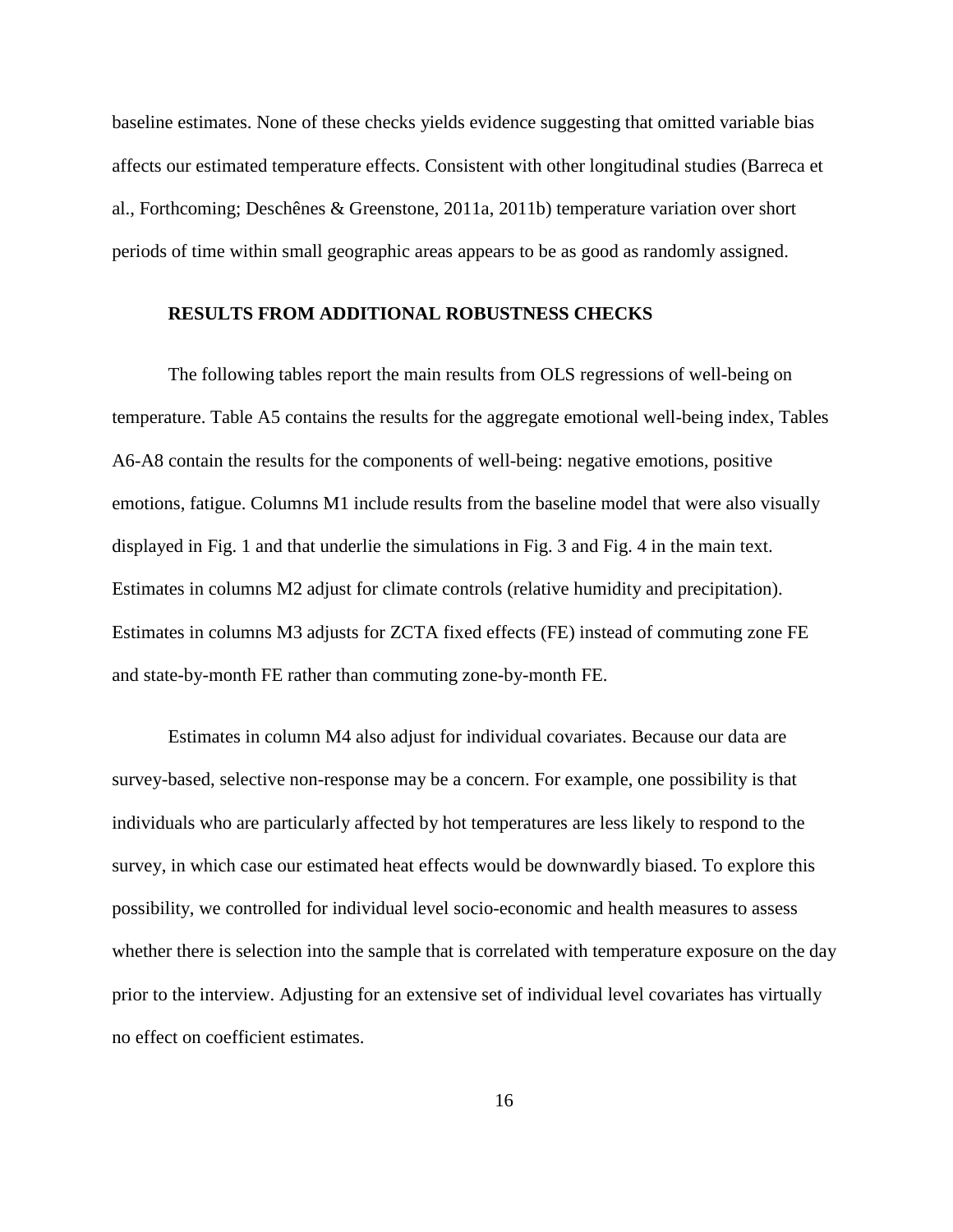Table A9 includes results from OLS linear probability models estimating the effect of temperature on each of the ten well-being measures. For this analysis, we recoded the binary variables to equal 1 for yes-responses and 0 otherwise. All estimates are based on the baseline covariate specification. Significance levels are generally lower compared to the results based on the indicators derived from the principal components analyses. One explanation is that by combining information from several indicators, we reduce measurement error in the dependent variable and increase precision in temperature impact estimates. By the same token, more accurate measures of well-being such as those proposed by Kahneman and Krueger (Kahneman & Krueger, 2006) would be expected to yield even more precise estimates.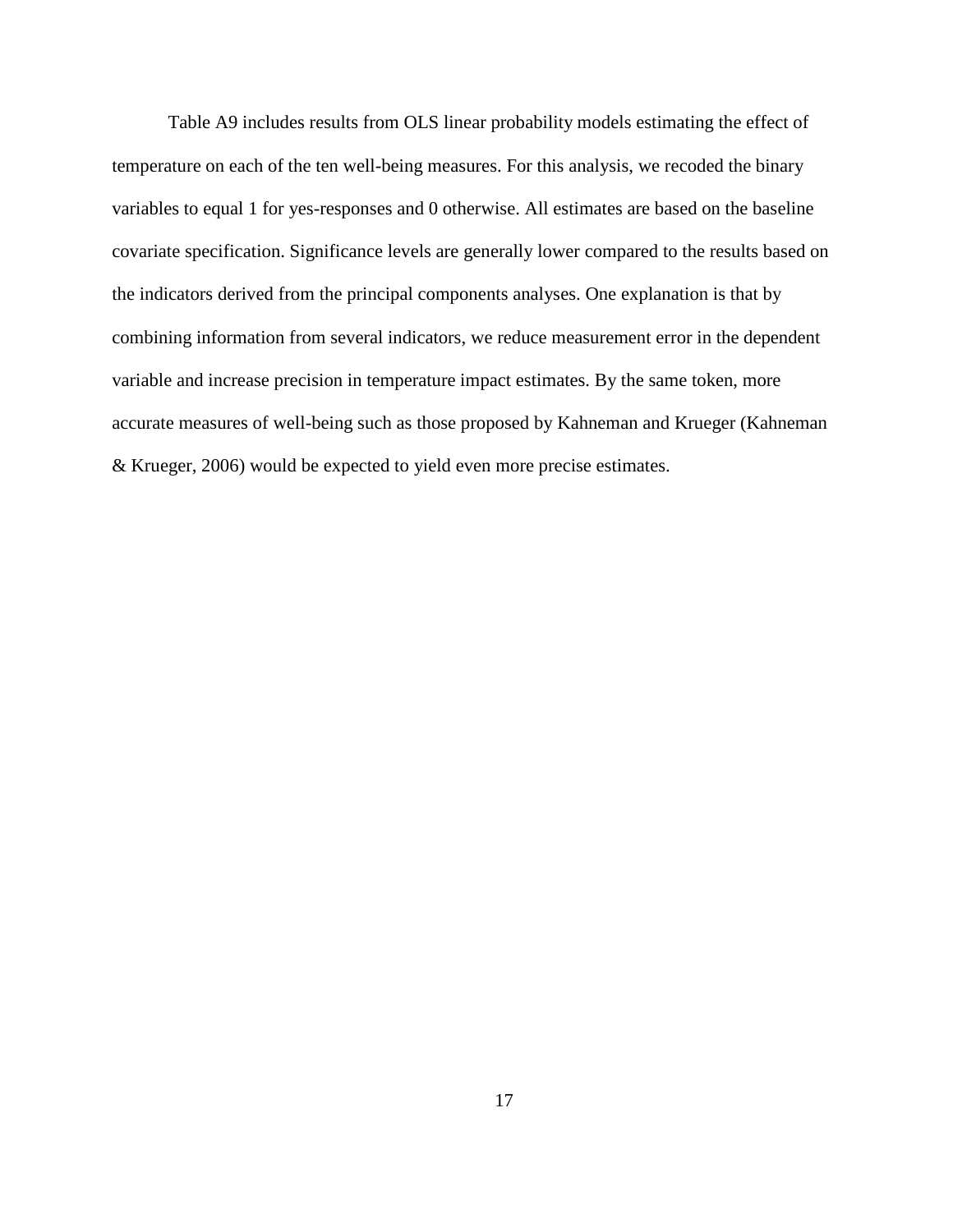| Temperature in °F          | $%$ of<br>Sample | $M1 = Baseline$ | $M2 = M1 +$<br><b>Climate Controls</b> | $M3 = M2 +$<br><b>ZCTAFE</b> | $M4 = M3 +$<br>Individual<br>Covariates |
|----------------------------|------------------|-----------------|----------------------------------------|------------------------------|-----------------------------------------|
|                            |                  |                 |                                        |                              |                                         |
| $<$ 20                     | 2.3              | $0.031**$       | $0.027*$                               | 0.017                        | 0.019                                   |
|                            |                  | (0.010)         | (0.010)                                | (0.010)                      | (0.010)                                 |
| $[20-30)$                  | 6.0              | $-0.001$        | $-0.005$                               | $-0.010$                     | $-0.006$                                |
|                            |                  | (0.007)         | (0.008)                                | (0.007)                      | (0.007)                                 |
| $[30-40)$                  | 10.7             | 0.001           | $-0.003$                               | $-0.004$                     | $-0.003$                                |
|                            |                  | (0.006)         | (0.006)                                | (0.006)                      | (0.006)                                 |
| $[40-50)$                  | 14.0             | 0.002           | 0.000                                  | $-0.001$                     | 0.000                                   |
|                            |                  | (0.004)         | (0.004)                                | (0.004)                      | (0.004)                                 |
| $[50-60)$ = Reference      |                  |                 |                                        |                              |                                         |
| Group                      | 17.4             |                 |                                        |                              |                                         |
|                            |                  |                 |                                        |                              |                                         |
| $[60-70)$                  | 19.5             | $-0.001$        | $-0.001$                               | 0.003                        | 0.003                                   |
|                            |                  | (0.004)         | (0.004)                                | (0.004)                      | (0.004)                                 |
| $[70-80)$                  | 18.6             | $-0.016**$      | $-0.016**$                             | $-0.011*$                    | $-0.012*$                               |
|                            |                  | (0.005)         | (0.005)                                | (0.005)                      | (0.005)                                 |
| $[80-90)$                  | 10.1             | $-0.026***$     | $-0.027***$                            | $-0.020**$                   | $-0.020**$                              |
|                            |                  | (0.007)         | (0.008)                                | (0.007)                      | (0.007)                                 |
| $>=$ 90                    | 1.4              | $-0.043**$      | $-0.044**$                             | $-0.033*$                    | $-0.034*$                               |
|                            |                  | (0.014)         | (0.014)                                | (0.013)                      | (0.013)                                 |
| Commuting Zone FE          |                  | Yes             | Yes                                    |                              |                                         |
| Month FE                   |                  | Yes             | Yes                                    | Yes                          | Yes                                     |
| Commuting Zone x Month FE  |                  | Yes             | Yes                                    |                              |                                         |
| <b>ZCTAFE</b>              |                  |                 |                                        | Yes                          | Yes                                     |
| State x Month FE           |                  |                 |                                        | Yes                          | Yes                                     |
| State-Year FE              |                  | Yes             | Yes                                    | Yes                          | Yes                                     |
| Day of the Week FE         |                  | Yes             | Yes                                    | Yes                          | Yes                                     |
| <b>Climate Controls</b>    |                  |                 | Yes                                    | Yes                          | Yes                                     |
| <b>Individual Controls</b> |                  |                 |                                        |                              | Yes                                     |

Table A5. Temperature and Well-Being, Robustness Checks.

\*\*\* p<0.001, \*\* p<0.01, \* p<0.05. Note: FE = Fixed Effects. ZCTA = Zip code Tabulation Area. Climate controls = Relative humidity, precipitation. Individual Controls: age, gender, race, education, marital status, number of children, self-reported health problems that limit activity, and past diagnosis of high blood pressure, high cholesterol, diabetes, heart problems, asthma, or cancer. Column 1: in-sample distribution of the temperature exposure variable. Column 2: estimates of the well-being temperature response function from the baseline model graphed in Figure 1. Columns 3-5: robustness checks. The dependent variable is a well-being index with mean zero and standard deviation one. The index is the first principal component extracted from ten measures querying respondents' emotional well-being on the day prior to the interview. Temperature is measured as the 24-hour average temperature in degrees Fahrenheit (°F) on the day before the interview. All estimates were obtained using OLS regression and use sampling weights provided by Gallup. Standard errors are adjusted for clustering at the ZCTA level. Source: Gallup G1K and NLDAS-2.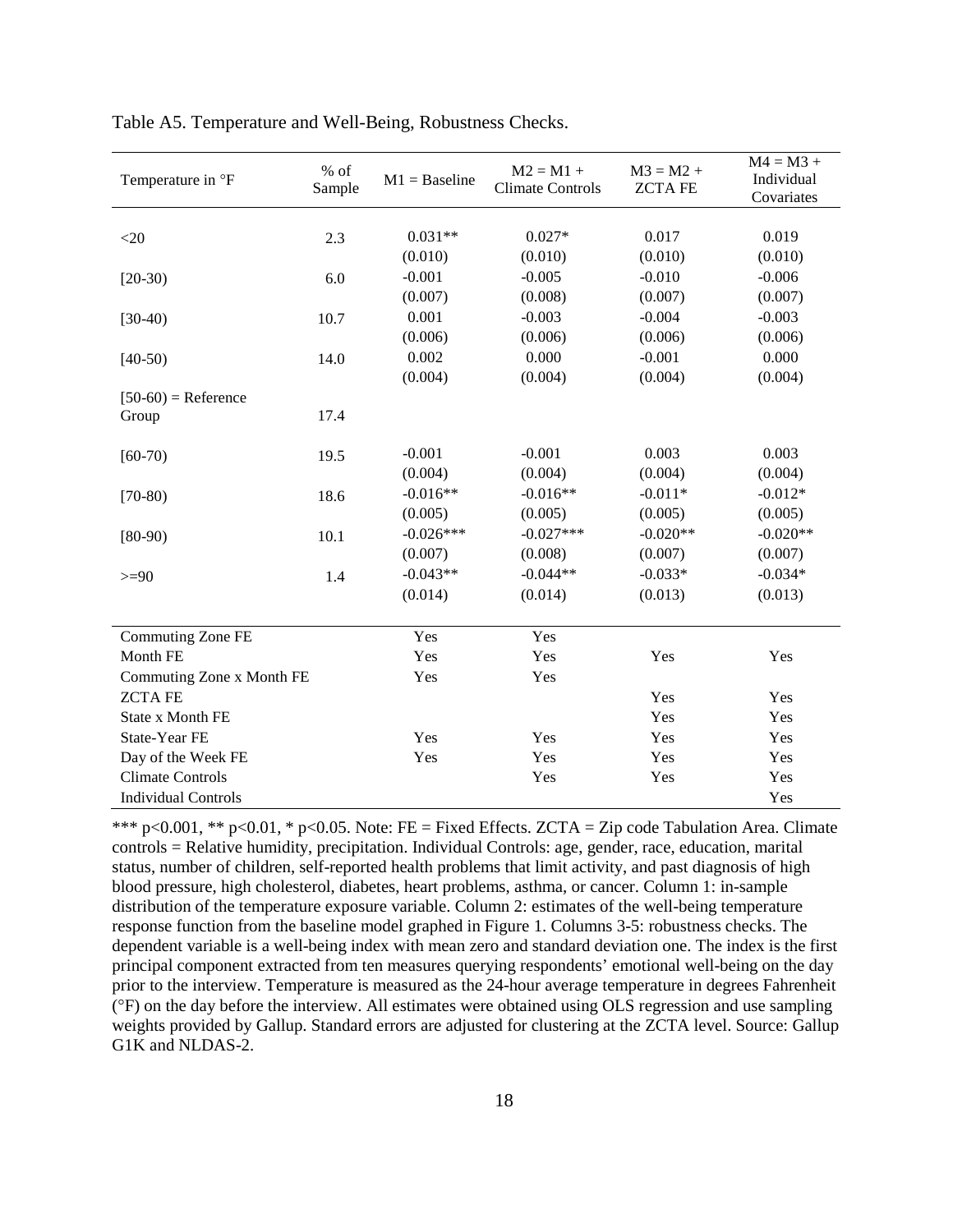| Temperature in °F          | $%$ of<br>Sample | $M1 = Baseline$ | $M2 = M1 +$<br><b>Climate Controls</b> | $M3 = M2 +$<br><b>ZCTAFE</b> | $M4 = M3 +$<br>Individual<br>Covariates |
|----------------------------|------------------|-----------------|----------------------------------------|------------------------------|-----------------------------------------|
|                            |                  |                 |                                        |                              |                                         |
| $<$ 20                     | 2.3              | $0.033**$       | $0.033**$                              | $0.029**$                    | $0.029**$                               |
|                            |                  | (0.010)         | (0.011)                                | (0.011)                      | (0.010)                                 |
| $[20-30)$                  | 6.0              | 0.004           | 0.003                                  | $-0.000$                     | 0.003                                   |
|                            |                  | (0.008)         | (0.008)                                | (0.008)                      | (0.008)                                 |
| $[30-40)$                  | 10.7             | 0.007           | 0.006                                  | 0.004                        | 0.005                                   |
|                            |                  | (0.006)         | (0.006)                                | (0.006)                      | (0.006)                                 |
| $[40-50)$                  | 14.0             | 0.003           | 0.003                                  | 0.002                        | 0.003                                   |
|                            |                  | (0.004)         | (0.004)                                | (0.004)                      | (0.004)                                 |
| $[50-60)$ = Reference      |                  |                 |                                        |                              |                                         |
| Group                      | 17.4             |                 |                                        |                              |                                         |
|                            |                  |                 |                                        |                              |                                         |
| $[60-70)$                  | 19.5             | $-0.003$        | $-0.003$                               | $-0.001$                     | $-0.000$                                |
|                            |                  | (0.004)         | (0.004)                                | (0.004)                      | (0.004)                                 |
| $[70-80)$                  | 18.6             | $-0.012*$       | $-0.013*$                              | $-0.011$                     | $-0.011*$                               |
|                            |                  | (0.005)         | (0.005)                                | (0.005)                      | (0.005)                                 |
| $[80-90)$                  | 10.1             | $-0.020**$      | $-0.022**$                             | $-0.017*$                    | $-0.016*$                               |
|                            |                  | (0.007)         | (0.008)                                | (0.007)                      | (0.007)                                 |
| $>=$ 90                    | 1.4              | $-0.030*$       | $-0.034*$                              | $-0.028*$                    | $-0.026*$                               |
|                            |                  | (0.014)         | (0.014)                                | (0.013)                      | (0.013)                                 |
| Commuting Zone FE          |                  | Yes             | Yes                                    |                              |                                         |
| Month FE                   |                  | Yes             | Yes                                    | Yes                          | Yes                                     |
| Commuting Zone x Month FE  |                  | Yes             | Yes                                    |                              |                                         |
| <b>ZCTAFE</b>              |                  |                 |                                        | Yes                          | Yes                                     |
| State x Month FE           |                  |                 |                                        | Yes                          | Yes                                     |
| State-Year FE              |                  | Yes             | Yes                                    | Yes                          | Yes                                     |
| Day of the Week FE         |                  | Yes             | Yes                                    | Yes                          | Yes                                     |
| <b>Climate Controls</b>    |                  |                 | Yes                                    | Yes                          | Yes                                     |
| <b>Individual Controls</b> |                  |                 |                                        |                              | Yes                                     |

Table A6. Temperature and Negative Emotions, Robustness Checks.

\*\*\* p<0.001, \*\* p<0.01, \* p<0.05. Note: FE = Fixed Effects. ZCTA = Zip code Tabulation Area. Climate controls = Relative humidity, precipitation. Individual Controls: age, gender, race, education, marital status, number of children, self-reported health problems that limit activity, and past diagnosis of high blood pressure, high cholesterol, diabetes, heart problems, asthma, or cancer. Column 1: in-sample distribution of the temperature exposure variable. Column 2: estimates of the well-being temperature response function from the baseline model graphed in Figure 1. Columns 3-5: robustness checks. The dependent variable is one of the three components extracted in a principal components analysis of 10 well-being items, querying respondents' emotional well-being on the day prior to the interview. It is standardized with mean zero and standard deviation one. Temperature is measured as the 24-hour average temperature in degrees Fahrenheit (°F) on the day before the interview. All estimates were obtained using OLS regression and use sampling weights provided by Gallup. Standard errors are adjusted for clustering at the ZCTA level. Source: Gallup G1K and NLDAS-2.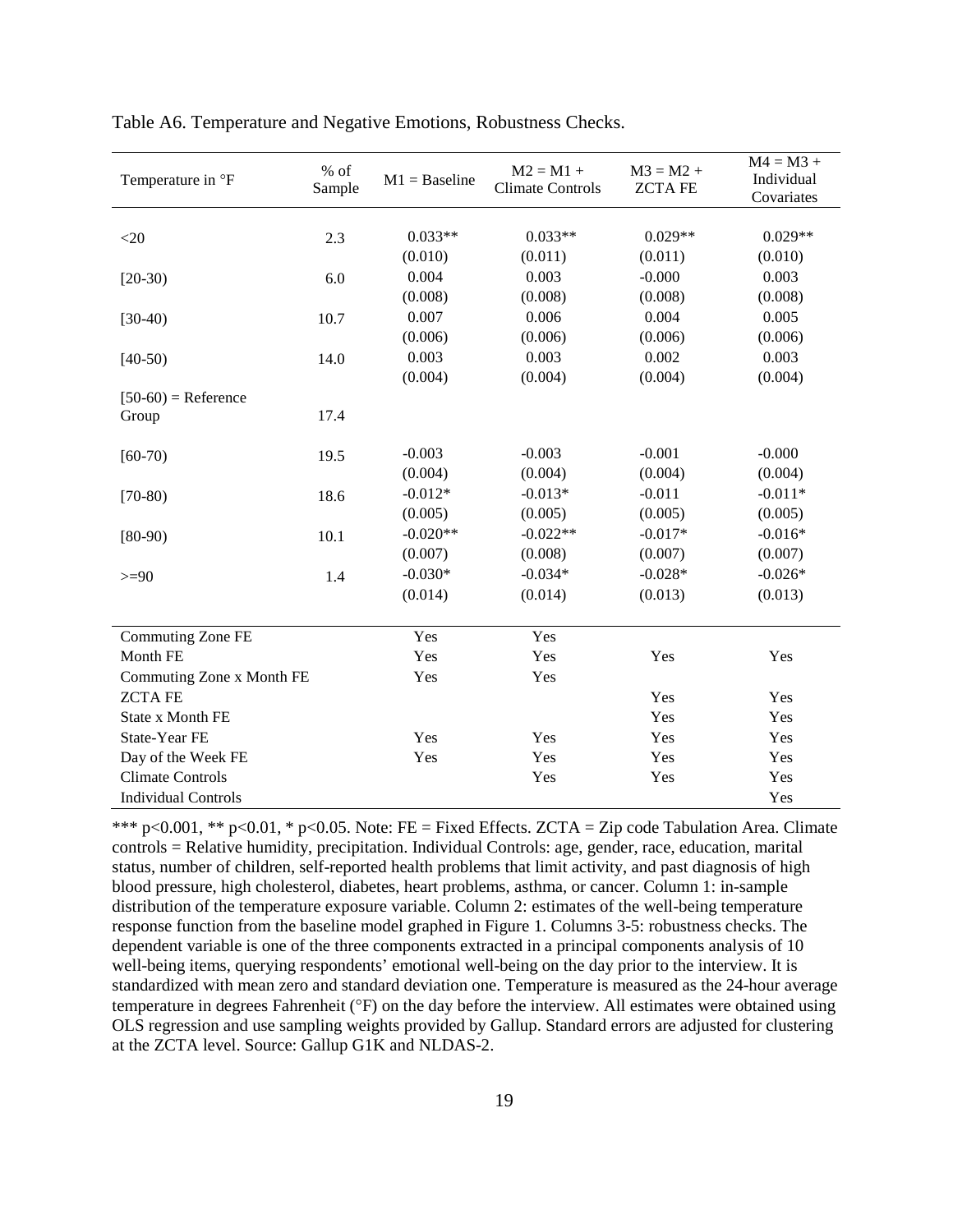| Temperature in °F          | $%$ of<br>Sample | $M1 = Baseline$ | $M2 = M1 +$<br><b>Climate Controls</b> | $M3 = M2 +$<br><b>ZCTAFE</b> | $M4 = M3 +$<br>Individual<br>Covariates |
|----------------------------|------------------|-----------------|----------------------------------------|------------------------------|-----------------------------------------|
|                            |                  |                 |                                        |                              |                                         |
| $<$ 20                     | 2.3              | 0.004           | $-0.004$                               | $-0.018$                     | $-0.017$                                |
|                            |                  | (0.010)         | (0.010)                                | (0.010)                      | (0.010)                                 |
| $[20-30)$                  | 6.0              | $-0.015*$       | $-0.021**$                             | $-0.027***$                  | $-0.025**$                              |
|                            |                  | (0.007)         | (0.007)                                | (0.007)                      | (0.007)                                 |
| $[30-40)$                  | 10.7             | $-0.016**$      | $-0.020***$                            | $-0.023***$                  | $-0.021***$                             |
|                            |                  | (0.005)         | (0.006)                                | (0.005)                      | (0.005)                                 |
| $[40-50)$                  | 14.0             | $-0.003$        | $-0.005$                               | $-0.006$                     | $-0.005$                                |
|                            |                  | (0.004)         | (0.004)                                | (0.004)                      | (0.004)                                 |
| $[50-60)$ = Reference      |                  |                 |                                        |                              |                                         |
| Group                      | 17.4             |                 |                                        |                              |                                         |
|                            |                  |                 |                                        |                              |                                         |
| $[60-70)$                  | 19.5             | 0.003           | 0.003                                  | $0.008*$                     | 0.007                                   |
|                            |                  | (0.004)         | (0.004)                                | (0.004)                      | (0.004)                                 |
| $[70-80)$                  | 18.6             | $-0.012*$       | $-0.010*$                              | $-0.005$                     | $-0.006$                                |
|                            |                  | (0.005)         | (0.005)                                | (0.005)                      | (0.005)                                 |
| $[80-90)$                  | 10.1             | $-0.015*$       | $-0.013$                               | $-0.006$                     | $-0.007$                                |
|                            |                  | (0.007)         | (0.007)                                | (0.007)                      | (0.007)                                 |
| $>=$ 90                    | 1.4              | $-0.024$        | $-0.023$                               | $-0.010$                     | $-0.013$                                |
|                            |                  | (0.013)         | (0.014)                                | (0.013)                      | (0.013)                                 |
|                            |                  |                 |                                        |                              |                                         |
| Commuting Zone FE          |                  | Yes             | Yes                                    |                              |                                         |
| Month FE                   |                  | Yes             | Yes                                    | Yes                          | Yes                                     |
| Commuting Zone x Month FE  |                  | Yes             | Yes                                    |                              |                                         |
| <b>ZCTAFE</b>              |                  |                 |                                        | Yes                          | Yes                                     |
| State x Month FE           |                  |                 |                                        | Yes                          | Yes                                     |
| State-Year FE              |                  | Yes             | Yes                                    | Yes                          | Yes                                     |
| Day of the Week FE         |                  | Yes             | Yes                                    | Yes                          | Yes                                     |
| <b>Climate Controls</b>    |                  |                 | Yes                                    | Yes                          | Yes                                     |
| <b>Individual Controls</b> |                  |                 |                                        |                              | Yes                                     |

Table A7. Temperature and Positive Emotions, Robustness Checks.

\*\*\* p<0.001, \*\* p<0.01, \* p<0.05. Note: FE = Fixed Effects. ZCTA = Zip code Tabulation Area. Climate controls = Relative humidity, precipitation. Individual Controls: age, gender, race, education, marital status, number of children, self-reported health problems that limit activity, and past diagnosis of high blood pressure, high cholesterol, diabetes, heart problems, asthma, or cancer. Column 1: in-sample distribution of the temperature exposure variable. Column 2: estimates of the well-being temperature response function from the baseline model graphed in Figure 1. Columns 3-5: robustness checks. The dependent variable is one of the three components extracted in a principal components analysis of 10 well-being items, querying respondents' emotional well-being on the day prior to the interview. It is standardized with mean zero and standard deviation one. Temperature is measured as the 24-hour average temperature in degrees Fahrenheit (°F) on the day before the interview. All estimates were obtained using OLS regression and use sampling weights provided by Gallup. Standard errors are adjusted for clustering at the ZCTA level. Source: Gallup G1K and NLDAS-2.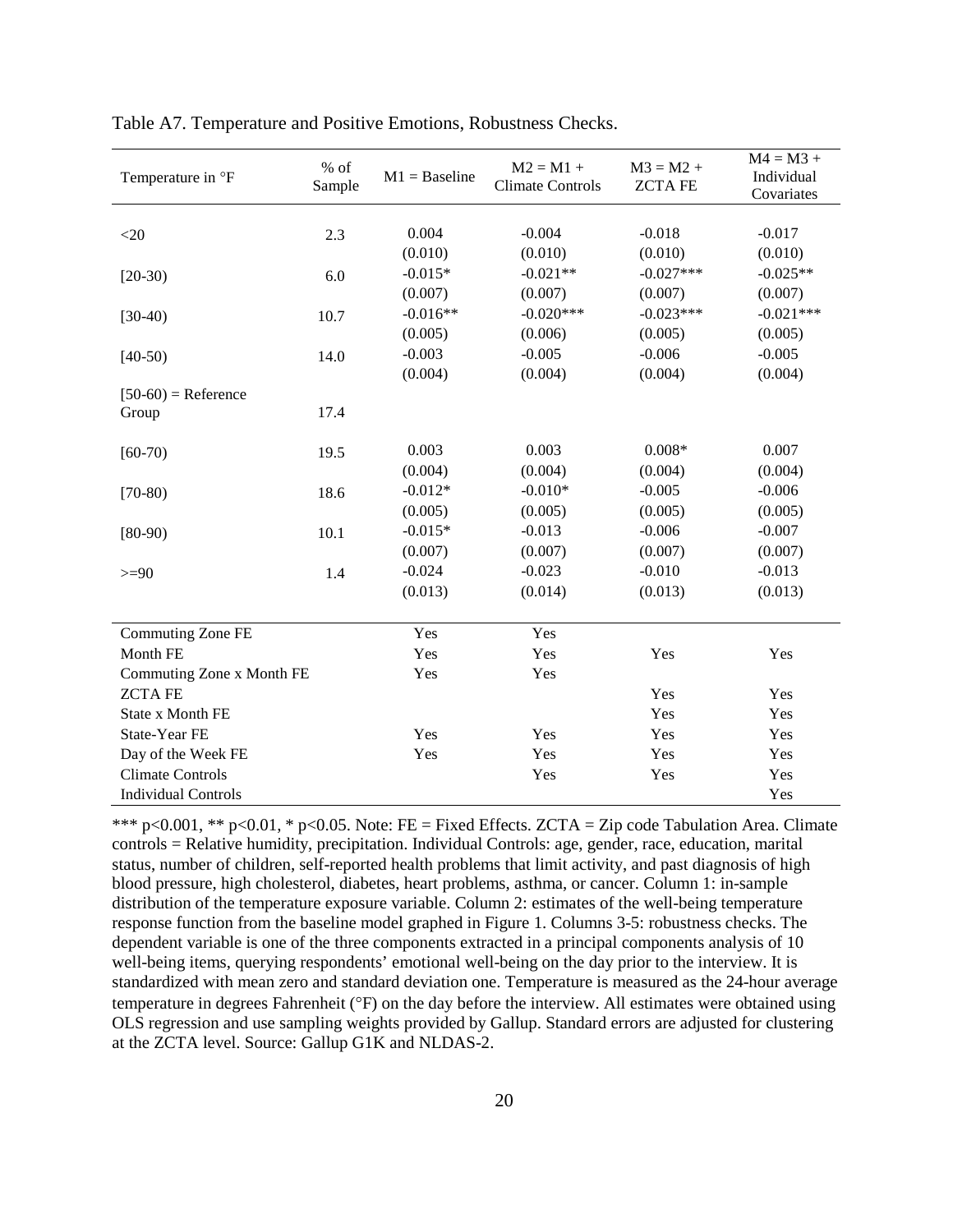| Temperature in °F          | $%$ of<br>Sample | $M1 = Baseline$ | $M2 = M1 +$<br><b>Climate Controls</b> | $M3 = M2 +$<br><b>ZCTAFE</b> | $M4 = M3 +$<br>Individual<br>Covariates |
|----------------------------|------------------|-----------------|----------------------------------------|------------------------------|-----------------------------------------|
|                            |                  |                 |                                        |                              |                                         |
| $<$ 20                     | 2.3              | $0.033**$       | $0.032**$                              | $0.034**$                    | $0.036***$                              |
|                            |                  | (0.010)         | (0.010)                                | (0.010)                      | (0.010)                                 |
| $[20-30)$                  | 6.0              | 0.014           | 0.013                                  | $0.014*$                     | $0.017*$                                |
|                            |                  | (0.007)         | (0.007)                                | (0.007)                      | (0.007)                                 |
| $[30-40)$                  | 10.7             | $0.015**$       | $0.014*$                               | $0.015**$                    | $0.017**$                               |
|                            |                  | (0.005)         | (0.006)                                | (0.005)                      | (0.005)                                 |
| $[40-50)$                  | 14.0             | 0.004           | 0.004                                  | 0.004                        | 0.004                                   |
|                            |                  | (0.004)         | (0.004)                                | (0.004)                      | (0.004)                                 |
| $[50-60)$ = Reference      |                  |                 |                                        |                              |                                         |
| Group                      | 17.4             |                 |                                        |                              |                                         |
|                            |                  |                 |                                        |                              |                                         |
| $[60-70)$                  | 19.5             | $-0.005$        | $-0.005$                               | $-0.002$                     | $-0.003$                                |
|                            |                  | (0.004)         | (0.004)                                | (0.004)                      | (0.004)                                 |
| $[70-80)$                  | 18.6             | $-0.010$        | $-0.010$                               | $-0.007$                     | $-0.008$                                |
|                            |                  | (0.005)         | (0.005)                                | (0.005)                      | (0.005)                                 |
| $[80-90)$                  | 10.1             | $-0.023**$      | $-0.024**$                             | $-0.022**$                   | $-0.022**$                              |
|                            |                  | (0.007)         | (0.007)                                | (0.007)                      | (0.007)                                 |
| $>=$ 90                    | 1.4              | $-0.041**$      | $-0.041**$                             | $-0.038**$                   | $-0.040**$                              |
|                            |                  | (0.013)         | (0.014)                                | (0.013)                      | (0.013)                                 |
|                            |                  |                 |                                        |                              |                                         |
| Commuting Zone FE          |                  | Yes             | Yes                                    |                              |                                         |
| Month FE                   |                  | Yes             | Yes                                    | Yes                          | Yes                                     |
| Commuting Zone x Month FE  |                  | Yes             | Yes                                    |                              |                                         |
| <b>ZCTAFE</b>              |                  |                 |                                        | Yes                          | Yes                                     |
| State x Month FE           |                  |                 |                                        | Yes                          | Yes                                     |
| State-Year FE              |                  | Yes             | Yes                                    | Yes                          | Yes                                     |
| Day of the Week FE         |                  | Yes             | Yes                                    | Yes                          | Yes                                     |
| <b>Climate Controls</b>    |                  |                 | Yes                                    | Yes                          | Yes                                     |
| <b>Individual Controls</b> |                  |                 |                                        |                              | Yes                                     |

Table A8. Temperature and Fatigue, Robustness Checks.

\*\*\* p<0.001, \*\* p<0.01, \* p<0.05. Note: FE = Fixed Effects. ZCTA = Zip code Tabulation Area. Climate controls = Relative humidity, precipitation. Individual Controls: age, gender, race, education, marital status, number of children, self-reported health problems that limit activity, and past diagnosis of high blood pressure, high cholesterol, diabetes, heart problems, asthma, or cancer. Column 1: in-sample distribution of the temperature exposure variable. Column 2: estimates of the well-being temperature response function from the baseline model graphed in Figure 1. Columns 3-5: robustness checks. The dependent variable is one of the three components extracted in a principal components analysis of 10 well-being items, querying respondents 'emotional well-being on the day prior to the interview. It is standardized with mean zero and standard deviation one. Temperature is measured as the 24-hour average temperature in degrees Fahrenheit (°F) on the day before the interview. All estimates were obtained using OLS regression and use sampling weights provided by Gallup. Standard errors are adjusted for clustering at the ZCTA level. Source: Gallup G1K and NLDAS-2.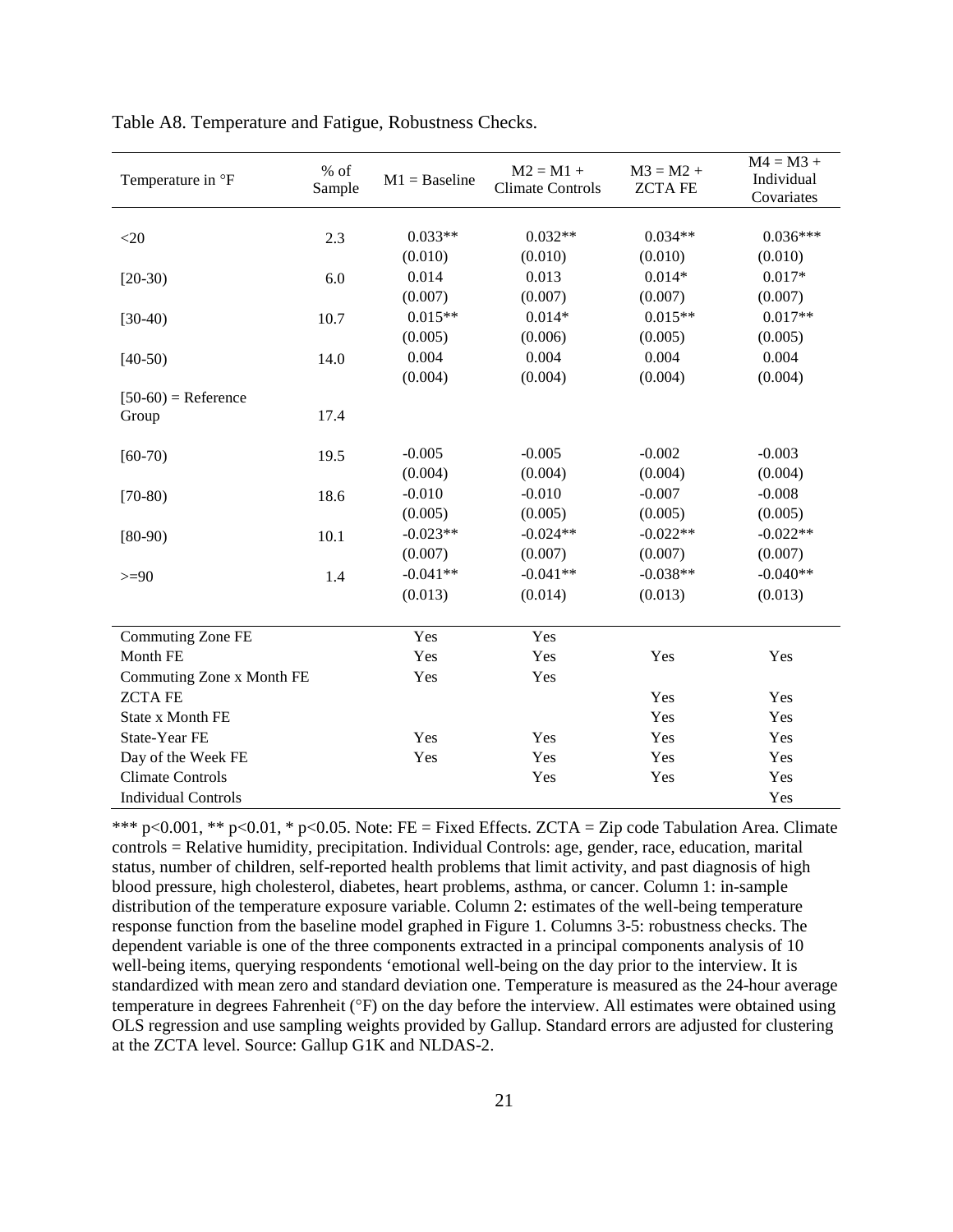| Temperature in<br>$\circ$ F | Enjoym<br>ent        | Happin<br>ess        | Smiled<br><b>or</b><br>Laughe<br>d | Sadnes<br>S          | Worry               | <b>Stress</b>        | Anger                         | Treated<br>with<br>Respect | Well<br>Rested        | Enough<br>Energy              |
|-----------------------------|----------------------|----------------------|------------------------------------|----------------------|---------------------|----------------------|-------------------------------|----------------------------|-----------------------|-------------------------------|
| $<$ 20                      | $-0.001$<br>(0.003)  | 0.003<br>(0.003)     | $-0.001$<br>(0.004)                | $-0.009*$<br>(0.004) | $-0.004$<br>(0.005) | $-0.010*$<br>(0.005) | $0.010*$<br>$\ast$<br>(0.003) | $0.006*$<br>(0.003)        | $0.024***$<br>(0.004) | $0.007*$<br>(0.003)           |
| $[20-30)$                   | $-0.005*$<br>(0.003) | $-0.002$<br>(0.002)  | $0.008*$<br>$\ast$<br>(0.003)      | $-0.002$<br>(0.003)  | 0.005<br>(0.003)    | 0.001<br>(0.003)     | $-0.003$<br>(0.003)           | 0.002<br>(0.002)           | $0.012***$<br>(0.003) | 0.002<br>(0.002)              |
| $[30-40)$                   | $-0.004*$<br>(0.002) | $-0.002$<br>(0.002)  | $0.008*$<br>$**$<br>(0.002)        | $-0.001$<br>(0.002)  | 0.000<br>(0.002)    | $-0.002$<br>(0.003)  | $-0.002$<br>(0.002)           | 0.002<br>(0.001)           | $0.010***$<br>(0.002) | 0.003<br>(0.002)              |
| $[40-50]$                   | $-0.001$<br>(0.001)  | $-0.001$<br>(0.001)  | $-0.002$<br>(0.001)                | $-0.001$<br>(0.002)  | 0.000<br>(0.002)    | 0.002<br>(0.002)     | $-0.003$<br>(0.001)           | 0.001<br>(0.001)           | $0.004*$<br>(0.002)   | 0.002<br>(0.001)              |
| $[50-60] =$<br>Ref.         |                      |                      |                                    |                      |                     |                      |                               |                            |                       |                               |
| $[60-70)$                   | 0.002<br>(0.001)     | 0.000<br>(0.001)     | 0.001<br>(0.001)                   | $-0.000$<br>(0.001)  | 0.000<br>(0.002)    | 0.002<br>(0.002)     | 0.001<br>(0.001)              | $-0.000$<br>(0.001)        | $-0.003$<br>(0.002)   | $-0.001$<br>(0.001)           |
| $[70-80)$                   | $-0.003$<br>(0.002)  | $-0.004*$<br>(0.002) | $-0.003$<br>(0.002)                | 0.002<br>(0.002)     | 0.001<br>(0.002)    | 0.005<br>(0.002)     | $0.004*$<br>(0.002)           | $-0.003*$<br>(0.001)       | $-0.008**$<br>(0.002) | $-0.003$<br>(0.002)           |
| $[80-90)$                   | $-0.005*$<br>(0.002) | $-0.005*$<br>(0.002) | $-0.002$<br>(0.003)                | $0.005*$<br>(0.003)  | 0.004<br>(0.003)    | $0.011**$<br>(0.003) | 0.003<br>(0.002)              | $-0.005*$<br>(0.002)       | $0.011***$<br>(0.003) | $0.007*$<br>$\ast$<br>(0.002) |
| $>= 90$                     | $-0.006$<br>(0.005)  | $-0.011*$<br>(0.004) | $-0.004$<br>(0.005)                | 0.009<br>(0.005)     | 0.005<br>(0.006)    | $0.020**$<br>(0.006) | 0.008<br>(0.005)              | $-0.003$<br>(0.004)        | $-0.017**$<br>(0.006) | $0.013*$<br>$\ast$<br>(0.004) |

Table A9. Temperature and Well-Being, Results for Ten Well-Being Measures.

\*\*\* p<0.001, \*\* p<0.01, \* p<0.05. Note: Temperature exposure is defined as the 24-hour average daily temperature in degrees Fahrenheit (°F) on the day before interview in respondents' Zip code Tabulation Area (ZCTA). The dependent variables are ten measures of well-being. Respondents were asked "Did you experience the following feelings a lot of the day yesterday?" and interviewers went through the following list: enjoyment, worry, sadness, stress, anger, and happiness. We also included the following items: "Did you smile or laugh a lot yesterday?", "Did you have enough energy to get things done yesterday?", "Were you treated with respect all day yesterday?", and "Did you feel well-rested yesterday?". For each item, respondents can answer yes, no, don't know, or refuse to answer. We coded the binary variables to equal 1 for yes-responses and 0 otherwise. All estimates use the baseline model specification (see Table A5), are obtained using OLS regression and use sampling weights provided by Gallup. Standard errors are adjusted for clustering at the ZCTA level. Source: Gallup G1K and NLDAS2.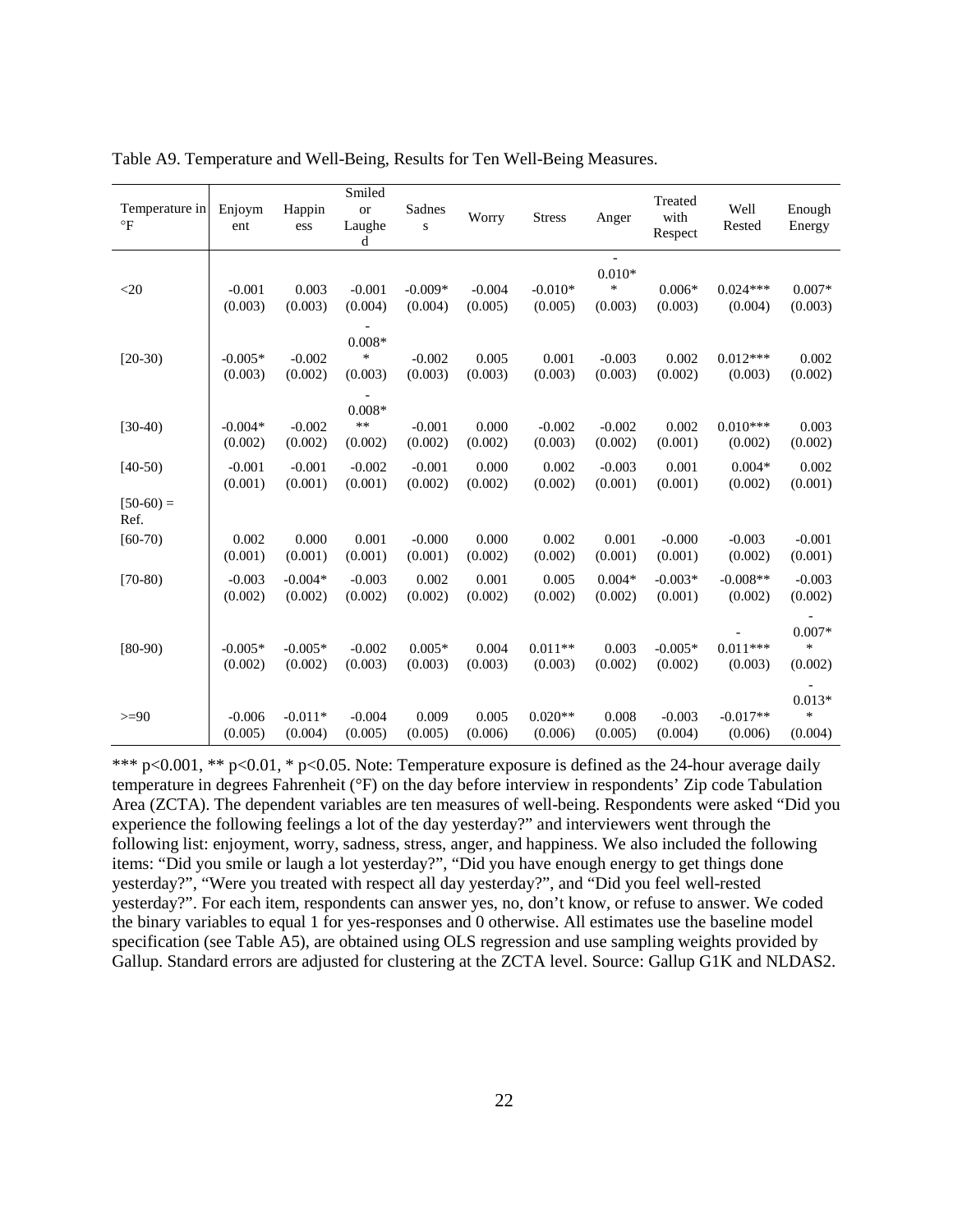### <span id="page-44-0"></span>**FURTHER TESTS FOR HEAT ADAPATION**

The basic logic of our empirical test is to compare the well-being temperature response functions across U.S. regions defined by summer climate. We split the sample into two groups at the median of average summertime temperature reported in respondents' ZCTA over the five years preceding the year of interview. For respondents interviewed in 2010, average summertime temperature is measured as the average of daily temperatures for the months June, July and August over the years from 2005 to 2009. Our null hypothesis is that the temperature well-being response function is constant across different climate regions. In turn, we interpret significant differences in the response function as evidence supporting adaptation, specifically if we find a significantly weaker effect of heat on well-being among individuals living in areas with typically hot compared to mild summers.

### **Data**

<span id="page-44-1"></span>The following analysis use the same data and sample as the analyses described above. In addition, we calculated, for each ZCTA, the five-year average summer temperature, as the average of daily 24-hour temperatures for the months of June, July and August over five years. Temperature data are taken from the NLDAS-2 (see Data & Methods in main manuscript). Each respondent was matched with the average summer time temperature of the preceding five years in his or her ZCTA. For example, a respondent observed in July 2008 was assigned the average summer temperature in her ZCTA for the period 2003-2007. Implicit in this choice is the assumption that the experience and memory of recent summers is central for how adapted individuals to summer time heat exposure on a day-to-day basis. We report analyses using two groups or climate areas, splitting the sample at the median of ZCTA-specific, average summer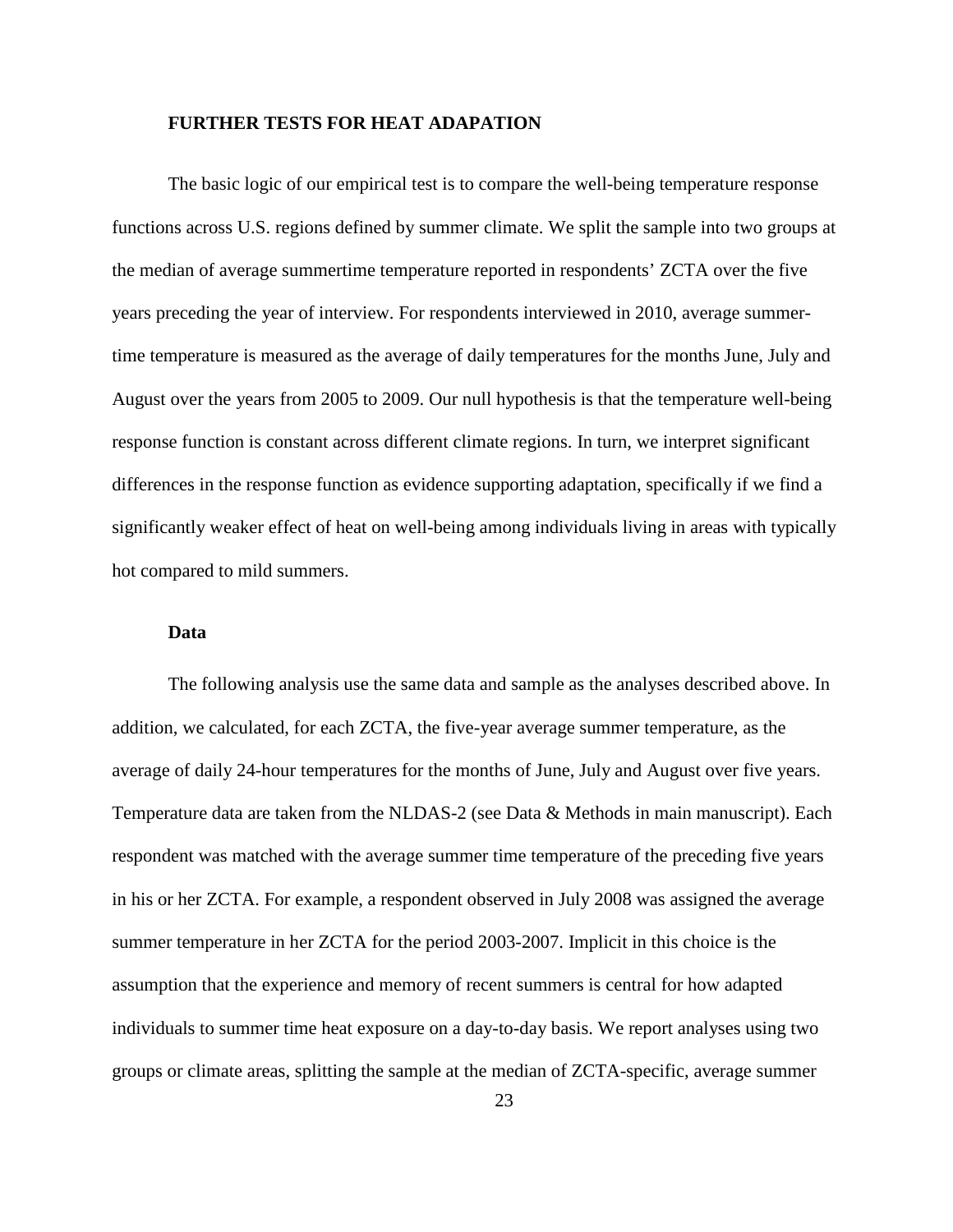temperature. We refer to the resulting groups as the mild (below median) or hot (at or above median) summer areas/groups below.

Our testing approach faces the challenge that average summer temperature and heat exposure are positively correlated. If we split the sample into areas with hot summers and areas with mild summers, we will observe much fewer extreme heat exposures in areas with mild compared to areas with hot summers. Table A10 shows the distribution of the sample across the two groups. In the mild summer sample, the top bin has 462 observations. Our tests therefore have less statistical power in the tails of the temperature distribution compared to the center. Similarly, it becomes more difficult to identify the correct functional form of the temperature effect in the tails of the distribution. This particularly applies to the mild summer sample at temperatures above 90°F. To improve efficiency, we use more parsimonious covariate specifications and parametric specifications of the temperature variable.

| Temperature in <sup>o</sup> F | Mild Summers<br>(average temperatures $\langle 75^\circ F \rangle$ | <b>Hot Summers</b><br>(average temperatures $>75^{\circ}F$ ) |
|-------------------------------|--------------------------------------------------------------------|--------------------------------------------------------------|
| $<$ 20                        | 38,907                                                             | 6,683                                                        |
| $[20-30)$                     | 85,443                                                             | 26,657                                                       |
| $[30-40)$                     | 130,533                                                            | 67,891                                                       |
| $[40-50)$                     | 154,148                                                            | 109,277                                                      |
| $[50-60)$                     | 185,042                                                            | 142,591                                                      |
| $[60-70)$                     | 198,649                                                            | 162,047                                                      |
| $[70-80)$                     | 141,677                                                            | 196,783                                                      |
| $[80-90)$                     | 20,169                                                             | 162,574                                                      |
| $>= 90$                       | 462                                                                | 25,213                                                       |

**Table A10. Distribution of observations across climate areas.**

Source: Gallup G1K, NLDAS-2.

Table A11 shows that daily temperatures in the hot summer sample are on average around 11°F, or 6°C, higher than in the mild summer sample. This difference in summertime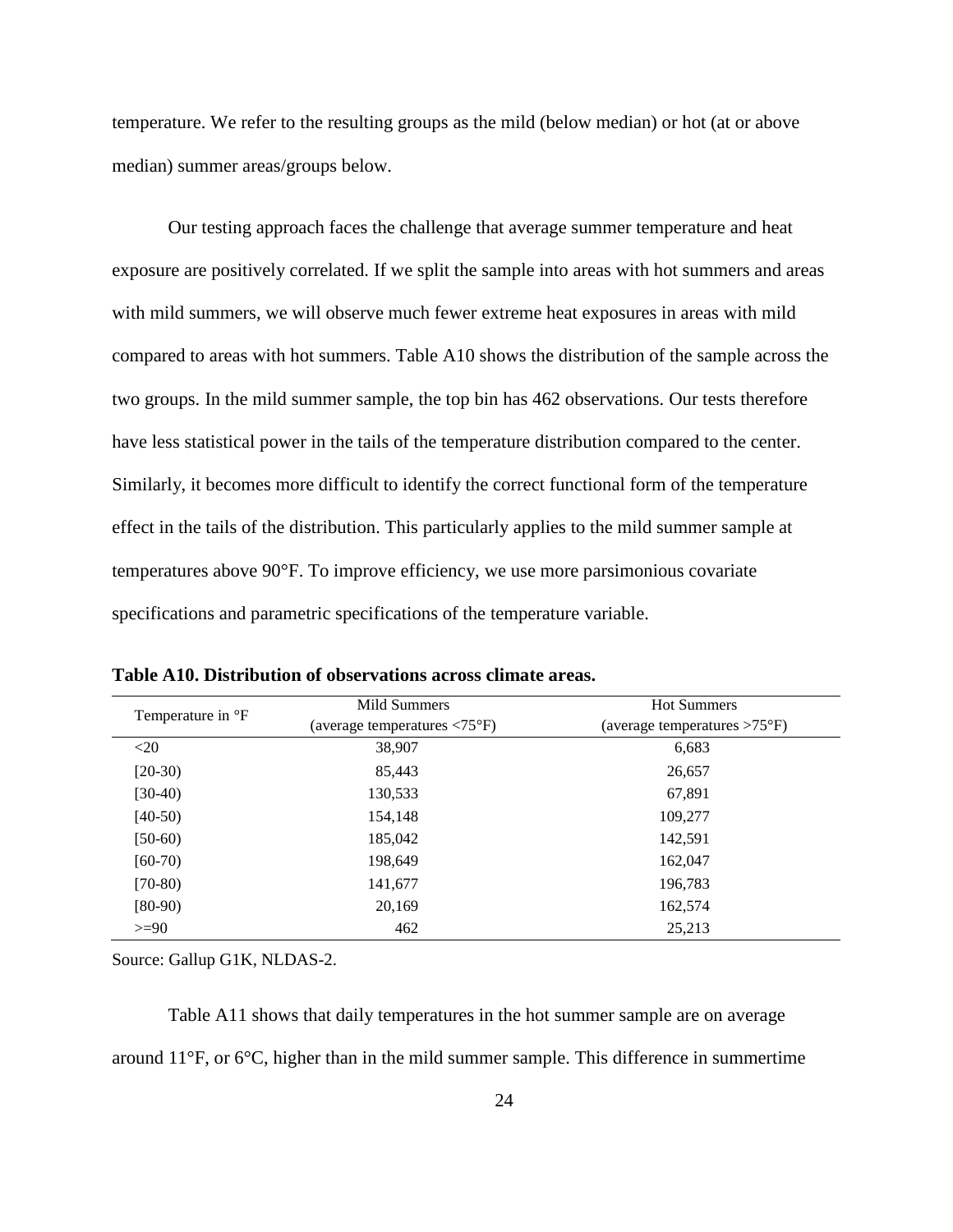temperatures across the two samples exceeds the projected increase in U.S. surface temperatures until the end of century in many scenarios.

|                    | Mild Summers                                       | <b>Hot Summers</b>                     |
|--------------------|----------------------------------------------------|----------------------------------------|
|                    | (average temperatures $\langle 75^\circ F \rangle$ | (average temperatures $>75^{\circ}F$ ) |
| Year-round         | 52.0                                               | 63.7                                   |
| June, July, August | 70.5                                               | 81.7                                   |

**Table A11. Sample average temperatures in degrees Fahrenheit across climate areas.**

Note: Based on respondents' average of 24-hour average temperature exposure in analysis sample, using sampling weights. Source: Gallup G1K, NLDAS-2.

### **Model Specification**

<span id="page-46-0"></span>In the following analyses, temperature variables and control variables are specified to have different effects across the climate groups we distinguish. If we allow all parameters to vary across groups, this would roughly double the number of estimated parameters, some of which may not be well identified. To address this issue and to improve overall efficiency, we explored whether it was possible to recover the estimates from the baseline model using a more restricted covariate specifications. Our goal was to obtain a more parsimonious model, yielding more efficient estimates of temperature on well-being. This in turn should increase the likelihood of finding significant differences in the well-being temperature response functions across climate and therefore evidence supporting adaptation. Here and elsewhere, the models are estimated using Ordinary Least Squares with the sampling weights provided, and standard errors that allow for arbitrary residual correlation within ZCTAs.

Column 1 of Table A12 reports the baseline model results visually displayed in Figure 1 in the main manuscript. The following columns report results from more restrictive models. A separate row lists the number of parameters (including a constant) estimated for each model.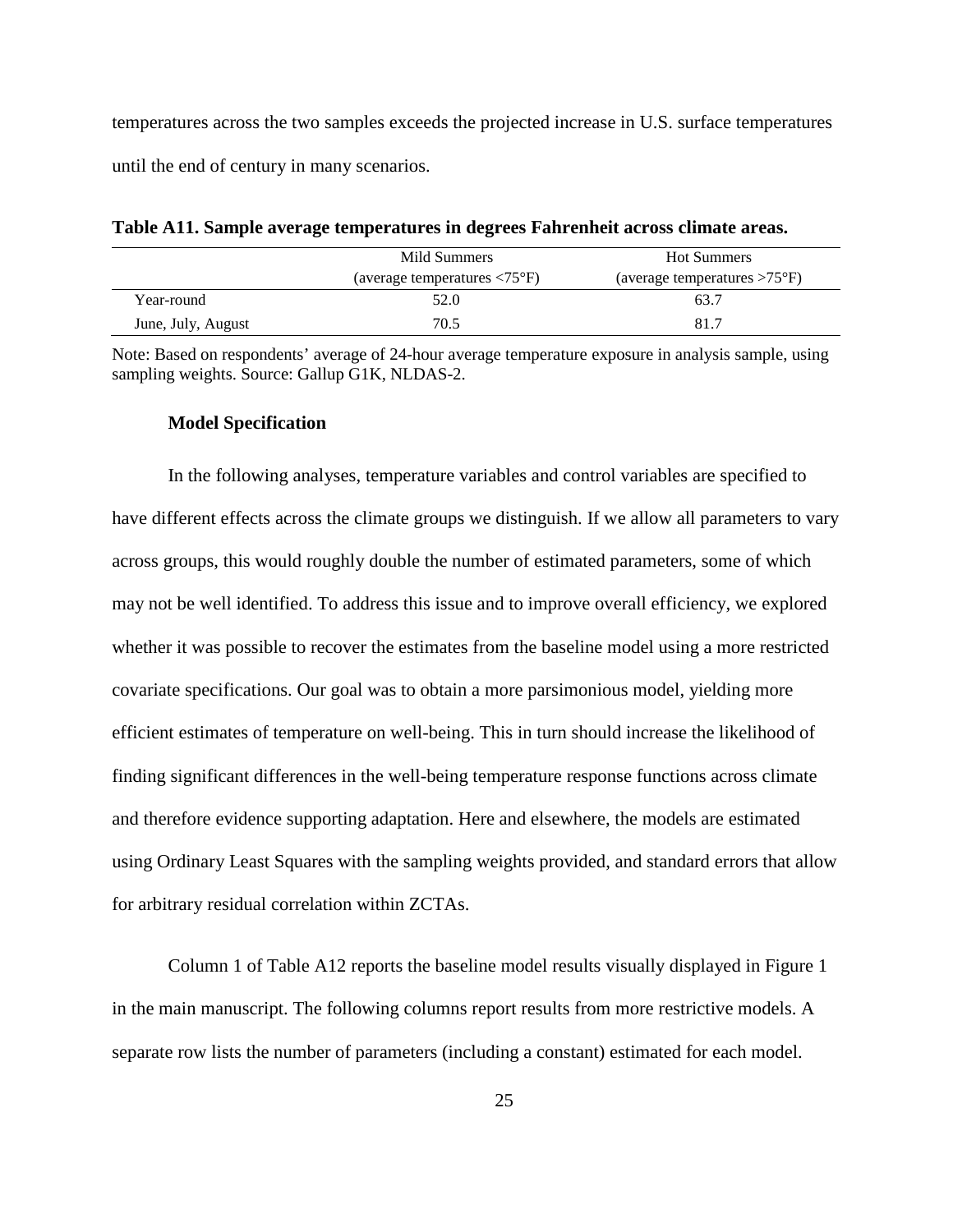Model 2 replaces state by year fixed effects with census-division by year fixed effects, which saves 239 parameters. Model 3 replaces the year by week fixed (i.e. one fixed effect per year and calendar week) effects with year fixed effects and week fixed effects, saving another 255 parameters. M4 drops the census division by year fixed effects, saving another 48 parameters. Finally, M5 conditions on commuting zone fixed effects instead of commuting zone by month fixed effects.

| Temperature in °F                | $%$ of<br>Sample | M1           | M <sub>2</sub> | M <sub>3</sub> | M4           | M <sub>5</sub> |
|----------------------------------|------------------|--------------|----------------|----------------|--------------|----------------|
|                                  |                  |              |                |                |              |                |
| $<$ 20                           | 2.3              | $0.0315**$   | $0.0319**$     | $0.0310**$     | $0.0300**$   | $0.0190*$      |
| $[20-30)$                        | 6.0              | $-0.0015$    | $-0.0015$      | $-0.0009$      | $-0.0016$    | $-0.0099$      |
| $[30-40)$                        | 10.7             | 0.0005       | 0.0004         | 0.0011         | 0.0010       | $-0.0068$      |
| $[40-50)$                        | 14.0             | 0.0016       | 0.0014         | 0.0028         | 0.0028       | $-0.0007$      |
| $[50-60)$ = Reference Group      | 17.4             |              |                |                |              |                |
|                                  |                  |              |                |                |              |                |
| $[60-70)$                        | 19.5             | $-0.0014$    | $-0.0013$      | $-0.0008$      | $-0.0009$    | $-0.0010$      |
| $[70-80)$                        | 18.6             | $-0.0162**$  | $-0.0163**$    | $-0.0160**$    | $-0.0162**$  | $-0.0170***$   |
| $[80-90)$                        | 10.1             | $-0.0263***$ | $-0.0264***$   | $-0.0247***$   | $-0.0250***$ | $-0.0293***$   |
| $>=$ 90                          | 1.4              | $-0.0425**$  | $-0.0428**$    | $-0.0407**$    | $-0.0400**$  | $-0.0386***$   |
|                                  |                  |              |                |                |              |                |
| Number of parameters             |                  | 8881         | 8642           | 8387           | 8339         | 761            |
| Year x Week FE                   |                  | Yes          | Yes            |                |              |                |
| State x Year FE                  |                  | Yes          |                |                |              |                |
| Commuting Zone x Month FE        |                  | Yes          | Yes            | Yes            | Yes          |                |
| Commuting Zone FE                |                  |              |                |                |              | Yes            |
| Weekday FE                       |                  | Yes          | Yes            | Yes            | Yes          | Yes            |
| Year FE                          |                  |              |                |                | Yes          | Yes            |
| Week FE                          |                  |              |                | Yes            | Yes          | Yes            |
| <b>Census Division x Year FE</b> |                  |              | Yes            | Yes            |              |                |

**Table A12. Temperature and Well-Being, Restricting the Number of Control Variables.**

\*\*\* p<0.001, \*\* p<0.01, \* p<0.05. Note: FE = Fixed Effects. Column 1: in-sample distribution of the temperature exposure variable. Column 2: Estimates from baseline model graphed in Figure 1, and listed in Table A5. Columns 3-5 report results from models with fewer covariates. The dependent variable is a well-being index with mean zero and standard deviation one. The index is the first principal component extracted from ten measures querying respondents' emotional well-being on the day prior to the interview. Temperature is measured as the 24-hour average temperature in degrees Fahrenheit (°F) on the day before the interview. All estimates were obtained using OLS regression and use sampling weights provided by Gallup. Standard errors are adjusted for clustering at the ZCTA level. Source: Gallup G1K and NLDAS-2.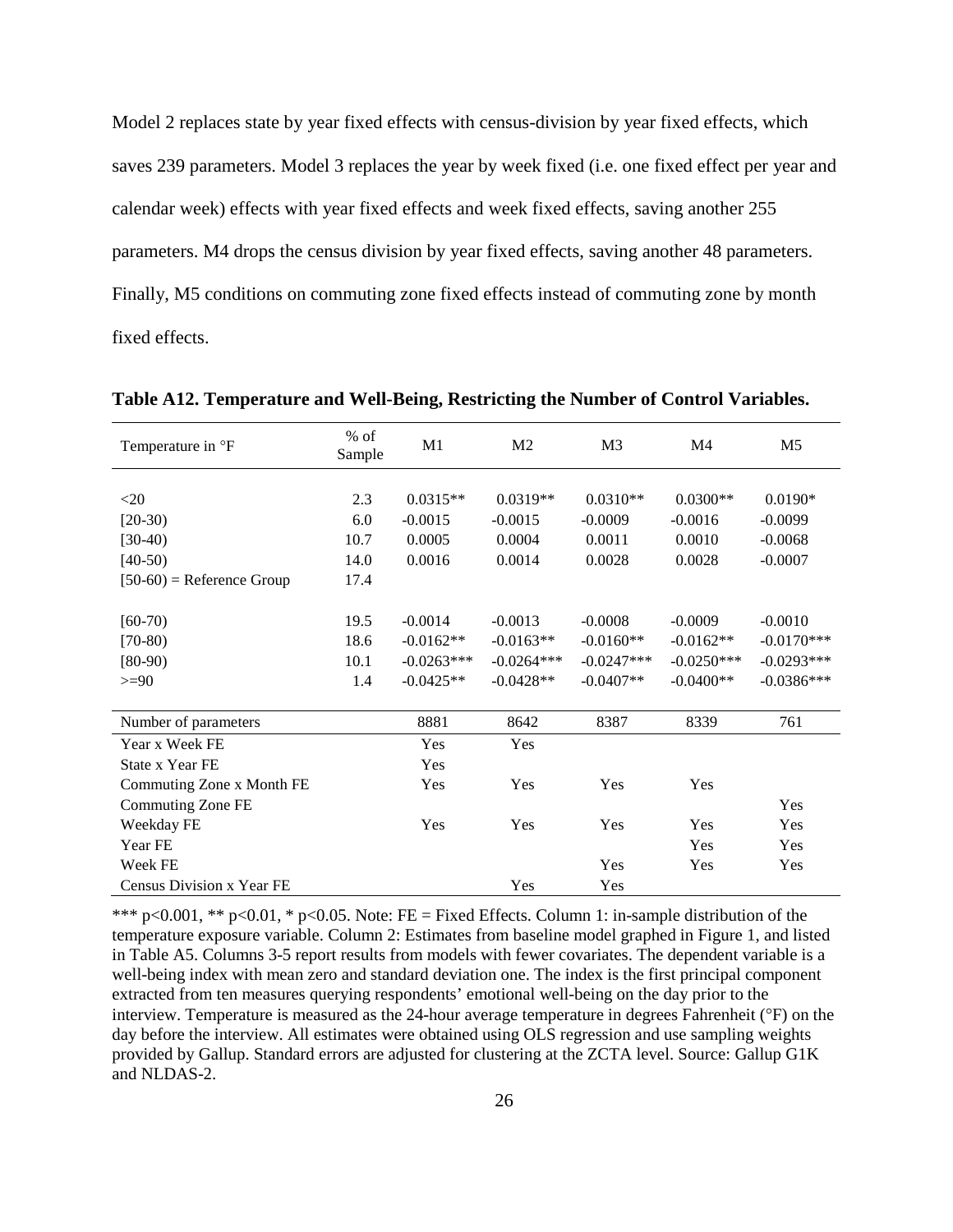Replacing the state-year fixed effects with census division fixed effects (and later dropping census division fixed effects altogether) barely influences results (column M2). Specification M5 only conditions on 51 dummy variables for calendar week, 6 week-day fixed effects, 6 year fixed effects and 698 commuting zone dummies, reducing the total number of parameters by 8,339. It nearly succeeds in recovering the estimates from the baseline model. The effects in the most extreme temperature categories are a bit smaller, but these differences are negligible.[2](#page-48-1) Most importantly, our goal was to determine whether a more efficient parsimonious model with reduced confidence intervals would still produce unbiased point estimates for the heat effects, which specification M5 accomplishes in the full sample. To assess whether restrictions are consequential, we repeated the analysis in the following section using both specification M2, which produces estimates that are virtually identical to the baseline model, and specification M5.

### **Results**

 $\overline{a}$ 

<span id="page-48-0"></span>For our first test, we employed the analysis sample used in the main model and adopted covariate specifications M2 and M5 identified in the preceding section. We added the climate zone indicator variable distinguishing mild and hot summers and interacted it with all other covariates, including interactions with the temperature variables. We then conducted a joint Ftests on the estimated interaction effects between temperature and climate area variable. The

<span id="page-48-1"></span> $2$  Another consideration influencing our choice was that any model that we tried that was less restrictive than M5 resulted in computational problems when simulating the temperature well-being response function with confidence intervals using the margins command in Stata.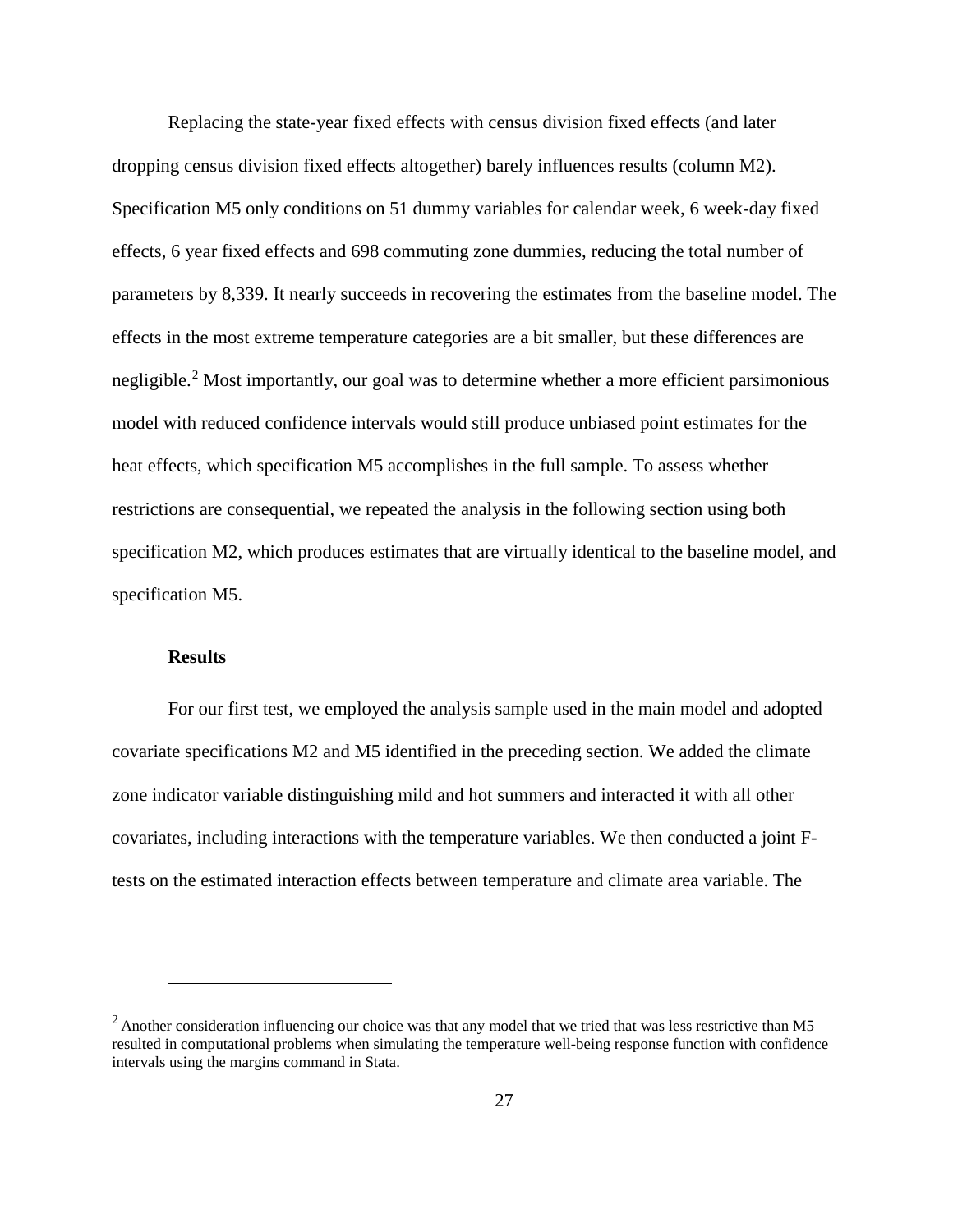resulting test answers the question whether the temperature response function differs across areas in a way that cannot be attributed to sampling variability.

Figure A2 graphs the 95% confidence intervals around the group-specific marginal effects, using specification M2 (see preceding section). The data presented here is identical to the data shown in Figure 3 in the main manuscript. Confidence intervals are of central interest here because the main issue is whether the response functions for temperature effects vary for reasons other than the uncertainty introduced by sampling. Again, the reference group is exposure to temperatures in the 50-60°F range. The effect of temperature in the 80-90°F degree range differs across samples in a manner that is consistent with adaptation. Moreover, the 95% confidence intervals just barely include 0 for exposure to 70-80°F and 80-90°F in the hot summer sample.

However, there is no formal evidence that the response functions differ; none of the Ftests we performed yielded evidence suggesting that they do. For example, testing whether the effect of exposure to 70-80°F and 80-90°F differs across groups, i.e. the two effects most suggestive of adaptation, we obtained an F-statistic of 1.29 with a p-value of 0.27. Figure S2.1 also reveals that because of the low number of observations (see Table A10), the confidence interval for exposure to very hot days  $(>90°F)$  in the mild summer sample is very wide. This illustrates that effects in this part of the temperature distribution are more difficult to identify, which we will further examine below.

While we failed to find evidence of adaptation using conventional statistical tests within the modeling framework adopted for the main analysis, we found this difference intriguing enough to conduct further analyses that address two main concerns. First, we wanted to explore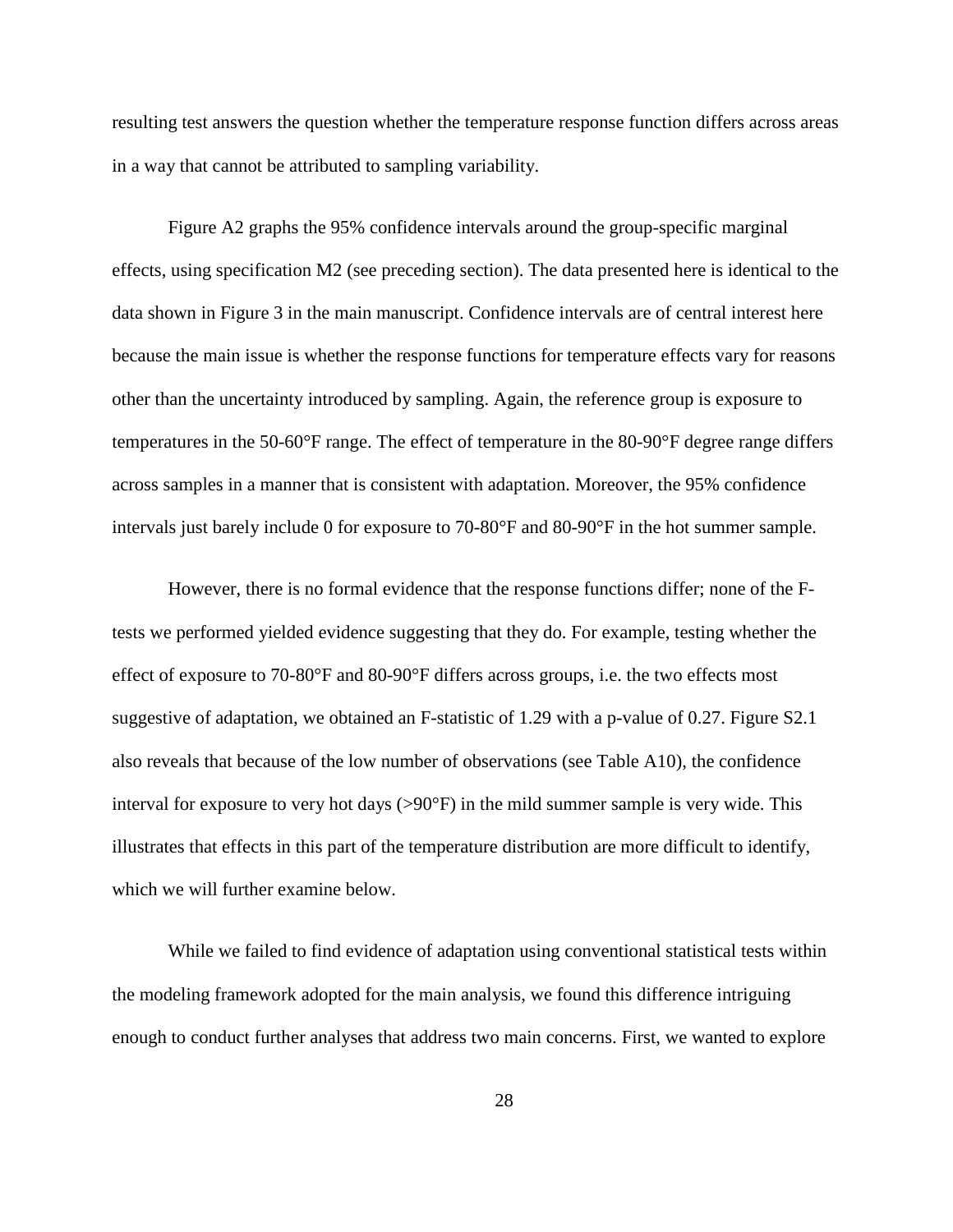whether our conclusions would differ if we adopted a more parsimonious covariate specification. Second, we wanted to explore whether binning the temperature variable into 10 degree bins affects our results, and in particular whether a continuous temperature variable would yield more efficient estimates. The categorical temperature variable does not utilize variation within temperature bins to identify the effect of temperature on well-being, which could result in tests for adaptation that are too conservative.





Note: The bars represent 95% confidence intervals around the marginal effect of temperature exposure on well-being relative to the exposure level of the reference group (50 to 60°F). Estimates were stratified by climate area, grouping respondents into areas with mild ( $\langle 75^{\circ}$ F) and hot ( $>75^{\circ}$ F) summers. The dependent variable is a well-being index with mean zero and standard deviation one. The index is the first principal component extracted from ten measures querying respondents' emotional well-being on the day prior to the interview. Temperature is measured as the 24-hour average temperature in degrees Fahrenheit (°F) on the day before the interview. All estimates were obtained using OLS regression and use sampling weights provided by Gallup. The covariate specification is described in Table A12. Standard errors are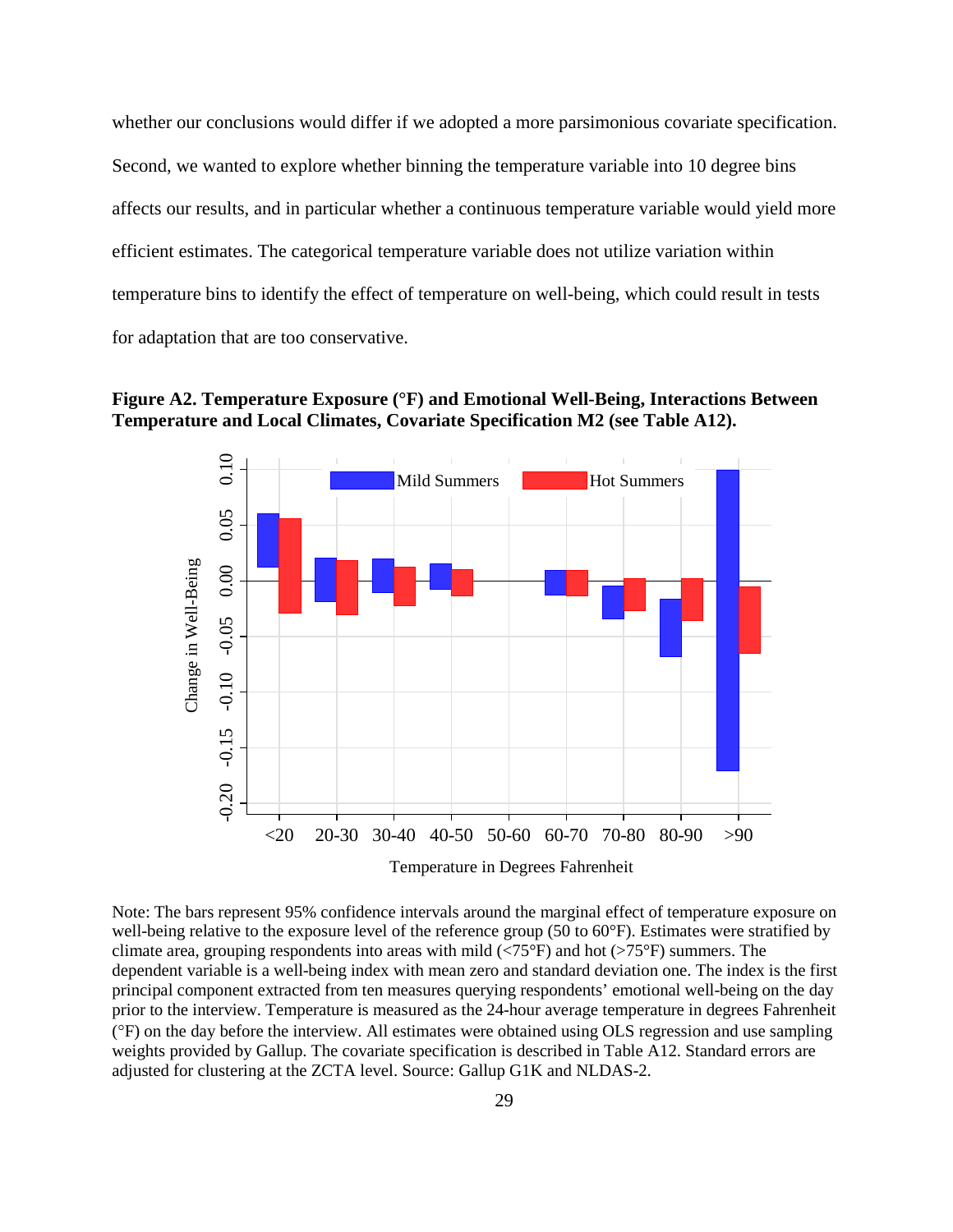We therefore repeated the preceding analysis using specification M5 identified in the preceding section, which uses less than 10% of the number of parameters that specification M2 (see Figure S2.1 and preceding section) uses. Figure S2.2 reports the confidence intervals around the marginal effects for both climate groups. The 95% confidence intervals for all heat exposure effects in the hot summer sample just cross 0. The respective p-values of the coefficient estimates are around 0.06.





Note: The bars represent 95% confidence intervals around the marginal effect of temperature exposure on well-being relative to the exposure level of the reference group (50 to 60°F). Estimates were stratified by climate area, grouping respondents into areas with mild  $\left\langle \langle 75^{\circ}F \rangle \right\rangle$  and hot  $\left\langle \rangle 75^{\circ}F \rangle$  summers. The dependent variable is a well-being index with mean zero and standard deviation one. The index is the first principal component extracted from ten measures querying respondents' emotional well-being on the day prior to the interview. Temperature is measured as the 24-hour average temperature in degrees Fahrenheit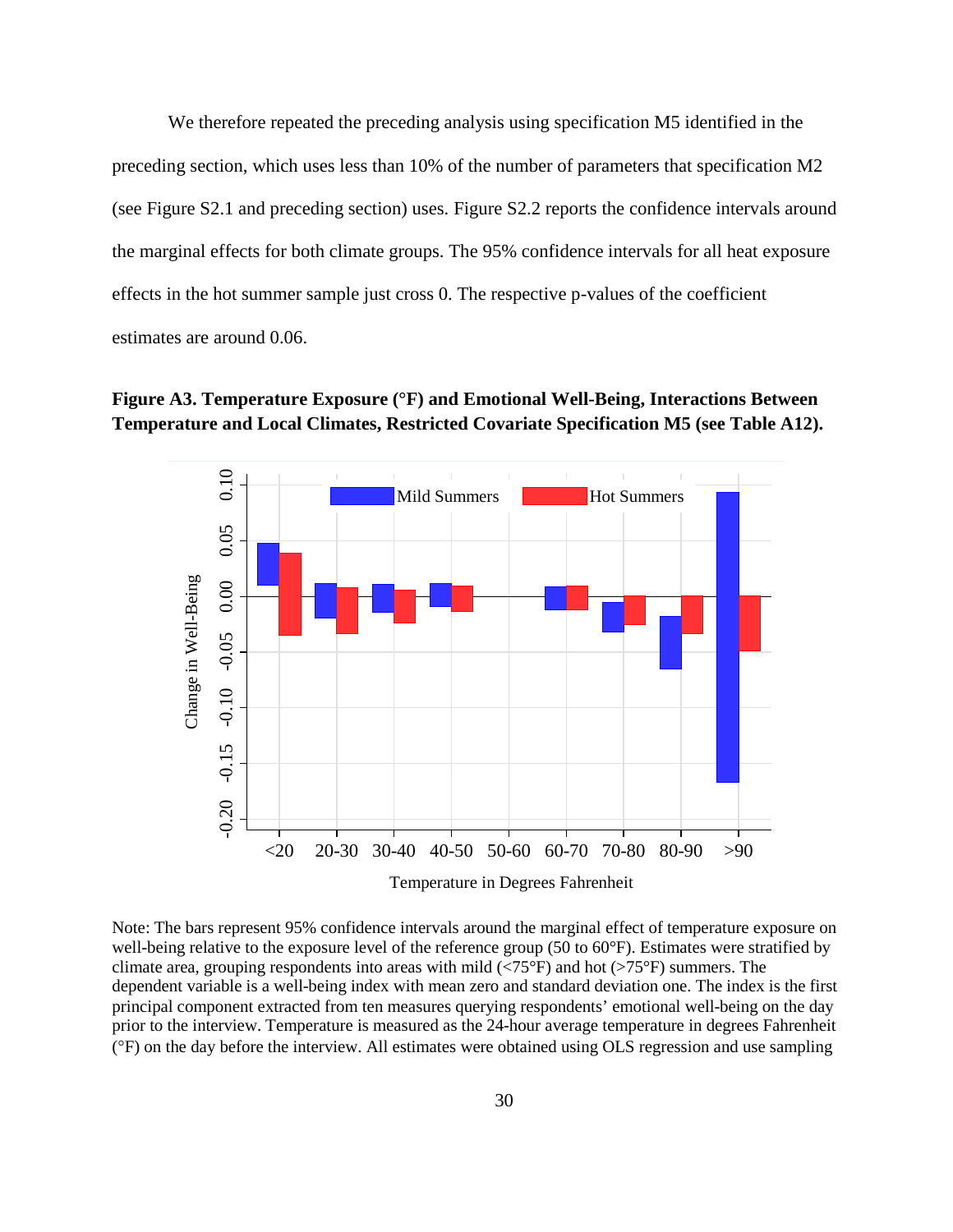weights provided by Gallup. The covariate specification is described in Table A12. Standard errors are adjusted for clustering at the ZCTA level. Source: Gallup G1K and NLDAS-2.

While estimates appear qualitatively very similar to those in Figure S2.1, closer inspection of the estimates indicates that some but not all confidence intervals are marginally smaller than in Figure  $S2.2<sup>3</sup>$  $S2.2<sup>3</sup>$  $S2.2<sup>3</sup>$  Still, there is no formal evidence of adaptation. For example, testing whether the effect of exposure to 70-80°F and 80-90°F differs across groups, we obtained an Fstatistic of 1.50 with a p-value of 0.22.

Before conducting a parametric analysis, we want to explore the functional form of the well-being temperature response function further. For Figure S2.3, we repeated the preceding analysis except that we binned the temperature variable into 5 degree instead of 10 degree bins. This reduced the number of observations in each bin and resulted in wider confidence intervals. In particular, the confidence intervals for exposure to very hot days in the mild summer sample expanded substantially. To facilitate the visual display of results, we truncated the estimated effect for exposure to temperatures above 90°F for the mild summer group at -0.2 and 0.1 respectively.

This further illustrates the problem that temperature effects estimated in the tails of the temperature distribution, in particular in the right tail for the mild summer sample, are based on relatively few observations. This not only increases confidence intervals, but also creates difficulty in identifying the functional form of the temperature effect. Figure S2.3 illustrates this by showing how well-being seems to diminish seemingly as a linear function of temperature in

 $\overline{a}$ 

<span id="page-52-0"></span><sup>&</sup>lt;sup>3</sup> If the covariates we dropped predict the outcome variable well for one of the groups, the increase in residual variation could increase estimated standard errors and widen confidence intervals.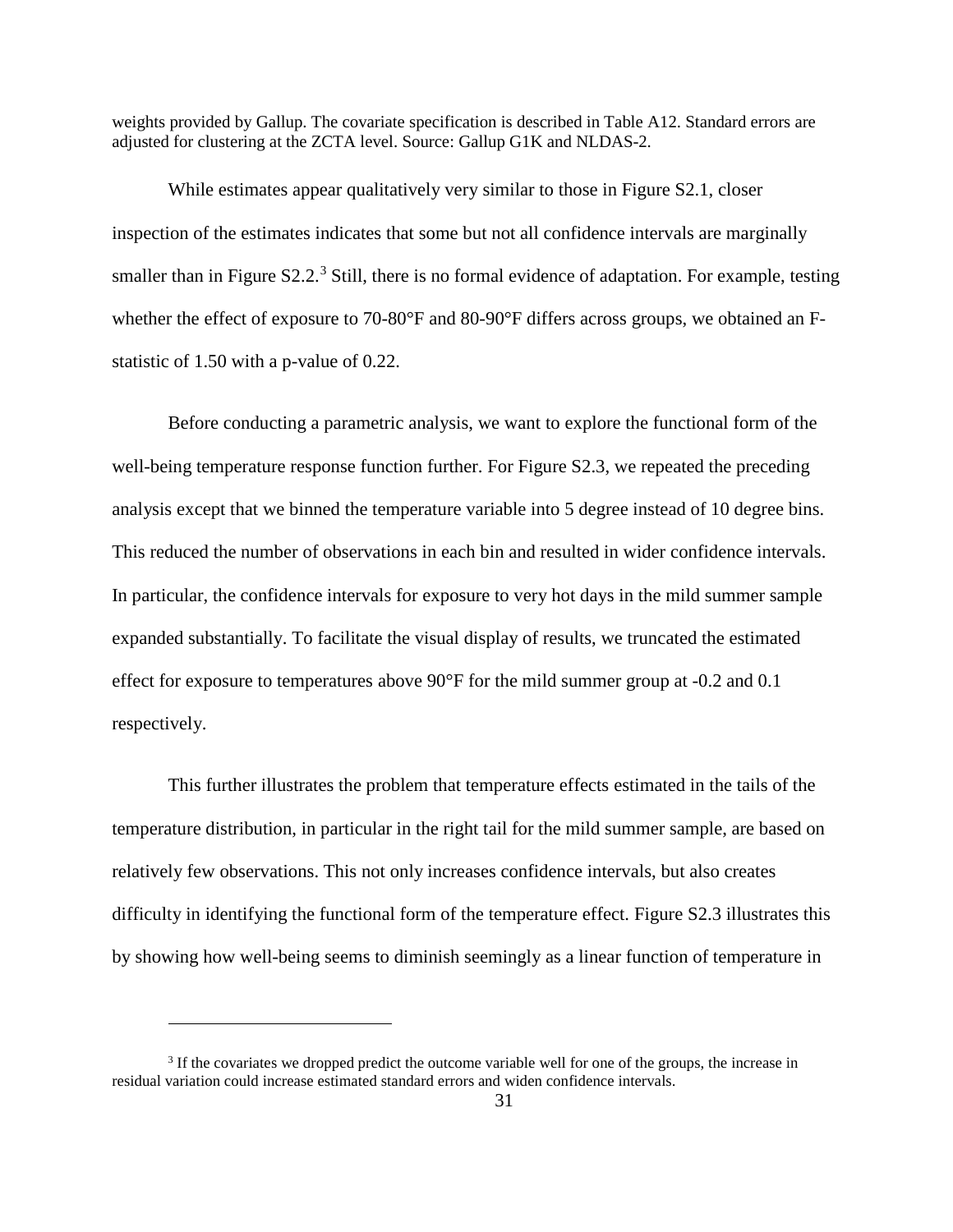the mild summer sample between the reference group and the 85-90°F bin. Beyond that point, we lack observations to make a more definitive assessment about the functional form of the temperature effect.

**Figure A4. Temperature Exposure (°F) and Emotional Well-Being, Interactions Between Temperature and Local Climates, 5°F Temperature Exposure Bins, Restricted Covariate Specification M5 (see Table A12).**



Note: The bars represent 95% confidence intervals around the marginal effect of temperature exposure on well-being relative to the exposure level of the reference group (65 to 70°F). Estimates were stratified by climate area, grouping respondents into areas with mild ( $\langle 75^{\circ}$ F) and hot ( $>75^{\circ}$ F) summers. The dependent variable is a well-being index with mean zero and standard deviation one. The index is the first principal component extracted from ten measures querying respondents' emotional well-being on the day prior to the interview. Temperature is measured as the 24-hour average temperature in degrees Fahrenheit (°F) on the day before the interview. All estimates were obtained using OLS regression and use sampling weights provided by Gallup. The covariate specification is described in Table A12. Standard errors are adjusted for clustering at the ZCTA level. To facilitate visual display, we truncated the confidence interval for exposure to temperatures above 90°F for the mild summer group at -0.2 and 0.1 respectively.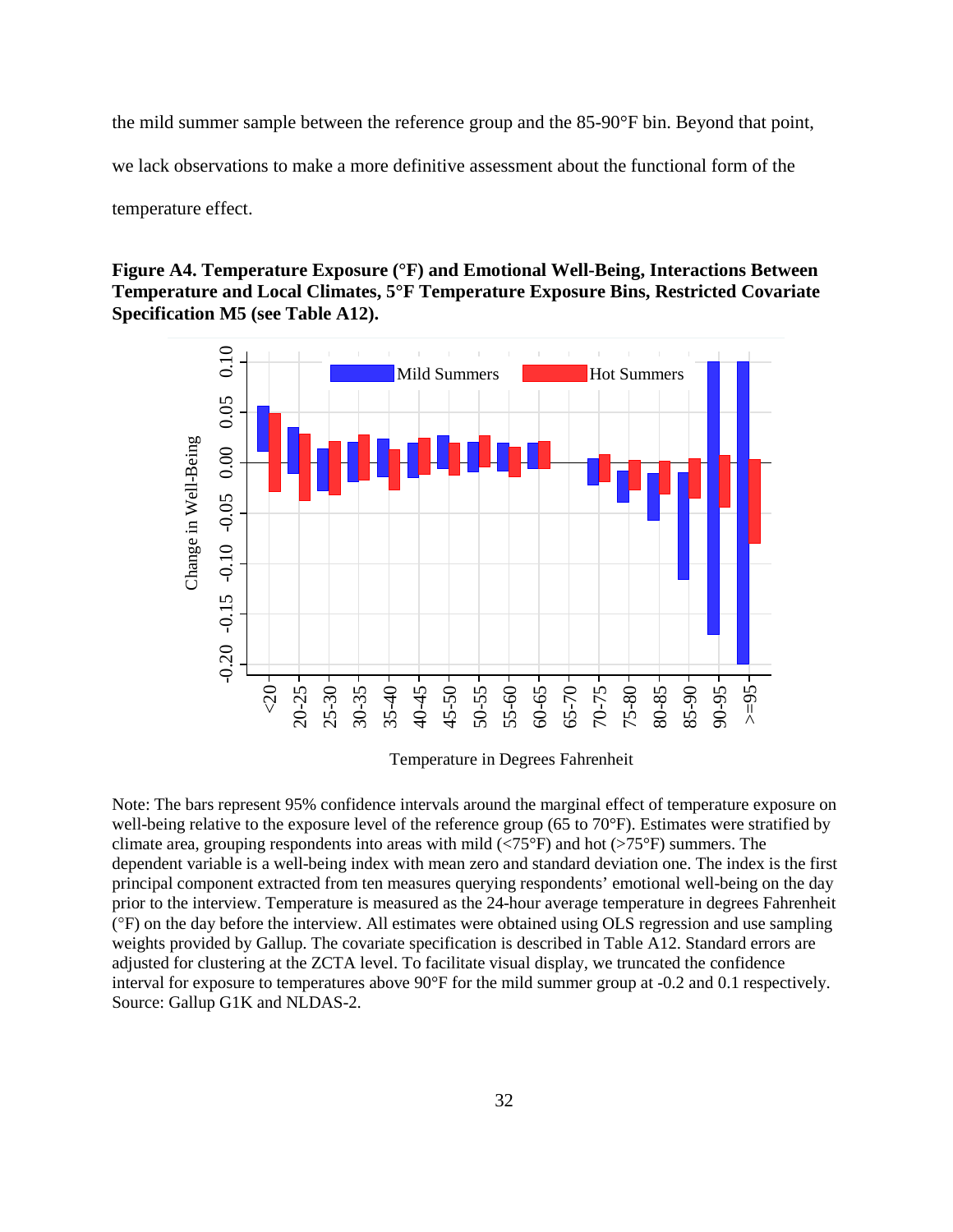For the following analyses, we use the restricted covariate specification and replaced the binned temperature variable with a continuous temperature variable and higher order temperature polynomials. We again add the climate group dummy variable and its interactions with all other variables to the model and performed joint F-tests to see whether the well-being temperature response function differs significantly across groups. We then simulate predicted means and 95% confidence intervals to visualize the temperature effects over the full temperature distribution from 10 to 100°F, keeping all other variables at their sample means. One should keep in mind that in the mild summer sample, we only observe 462 observations at temperatures above 90°F, an only 52 observations at temperatures above 95°F.

Figures S2.4 and S2.5 below visualize the continuous temperature well-being response function across the two climate areas. Both show simulated mean well-being at a given temperature with a 95% confidence interval. Following Hsiang, confidence intervals were drawn in a manner that adds "graphical weight" to the areas of the figure where confidence intervals are smallest, i.e. where we have the greatest certainty about the underlying population parameter if we were to repeat our estimation on multiple successive samples (Hsiang, 2013).

The predicted means are shown in white, embedded within their respective confidence intervals. The confidence intervals are shown in color, with color saturation at each temperature inversely proportional to the width confidence interval. Inverse proportionality implies that, at each temperature, the same amount of color or ink is used to draw the confidence interval. In areas where confidence intervals are small, this amount of ink is used on a small vertical area, producing high color saturation. In areas where confidence intervals are wide, the same amount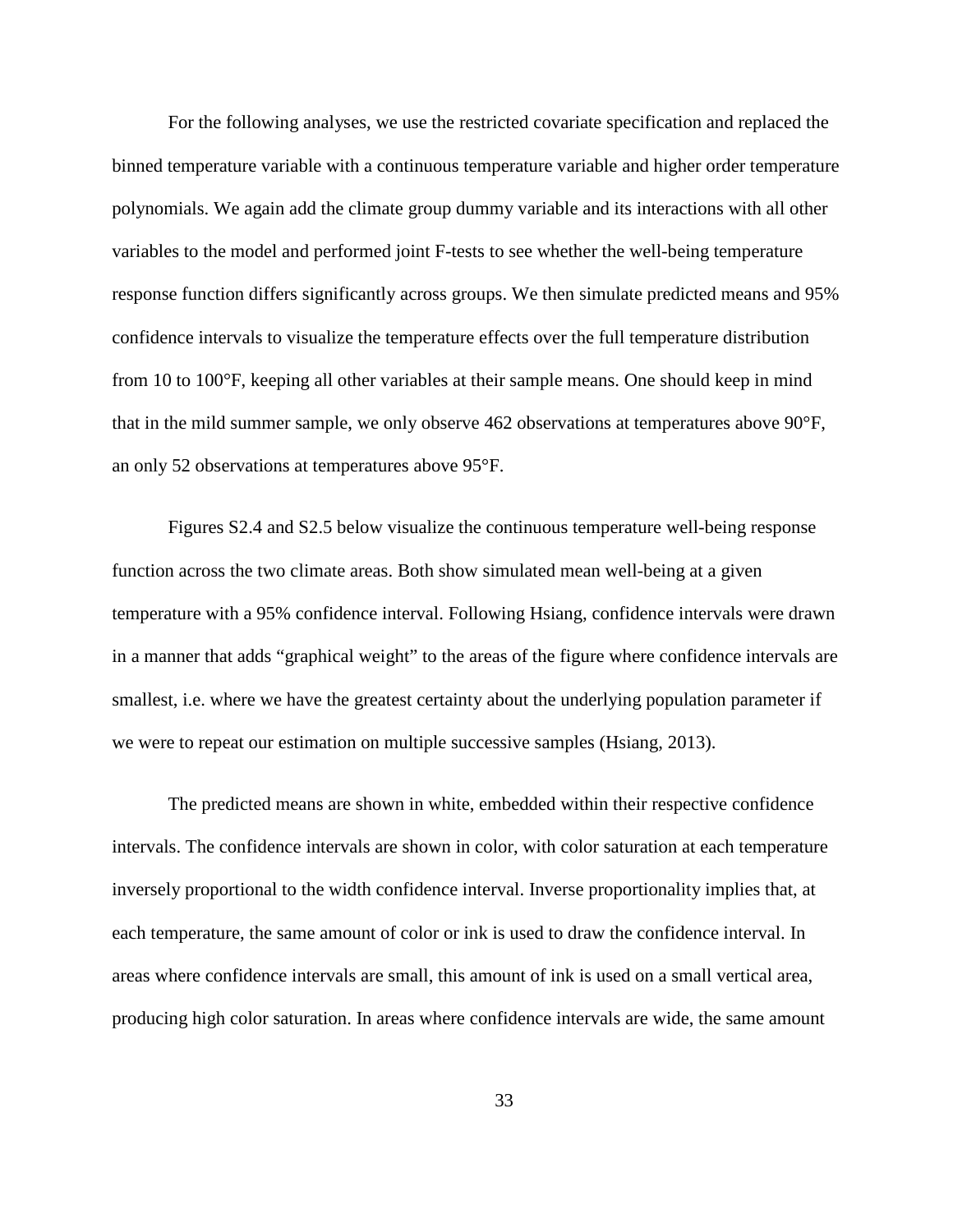of ink has to be used to color a larger vertical area, and therefore the resulting color saturation is

low.

**Figure A5. Temperature Exposure (°F) and Emotional Well-Being, Interactions Between Temperature and Local Climates, Sixth Order Temperature Polynomial, Restricted Covariate Specification M5 (see Table A12).**



Note: The figure shows predicted means and 95% confidence intervals from a regression of well-being on a sixth order temperature polynomial. Confidence intervals are visually weighted as a function of their width, with lower color saturation at greater widths (Hsiang, 2013). Estimates were stratified by climate area, grouping respondents into areas with mild  $\langle 75^{\circ}$ F) and hot  $\langle 275^{\circ}$ F) summers. The dependent variable is a well-being index with mean zero and standard deviation one. The index is the first principal component extracted from ten measures querying respondents' emotional well-being on the day prior to the interview. Temperature is measured as the 24-hour average temperature in degrees Fahrenheit (°F) on the day before the interview. All estimates were obtained using OLS regression and use sampling weights provided by Gallup. The covariate specification is described in Table A12. Standard errors are adjusted for clustering at the ZCTA level. To facilitate visual display, we truncated the confidence interval for exposure to temperatures above 90°F for the mild summer group at -0.2 and 0.1 respectively. Source: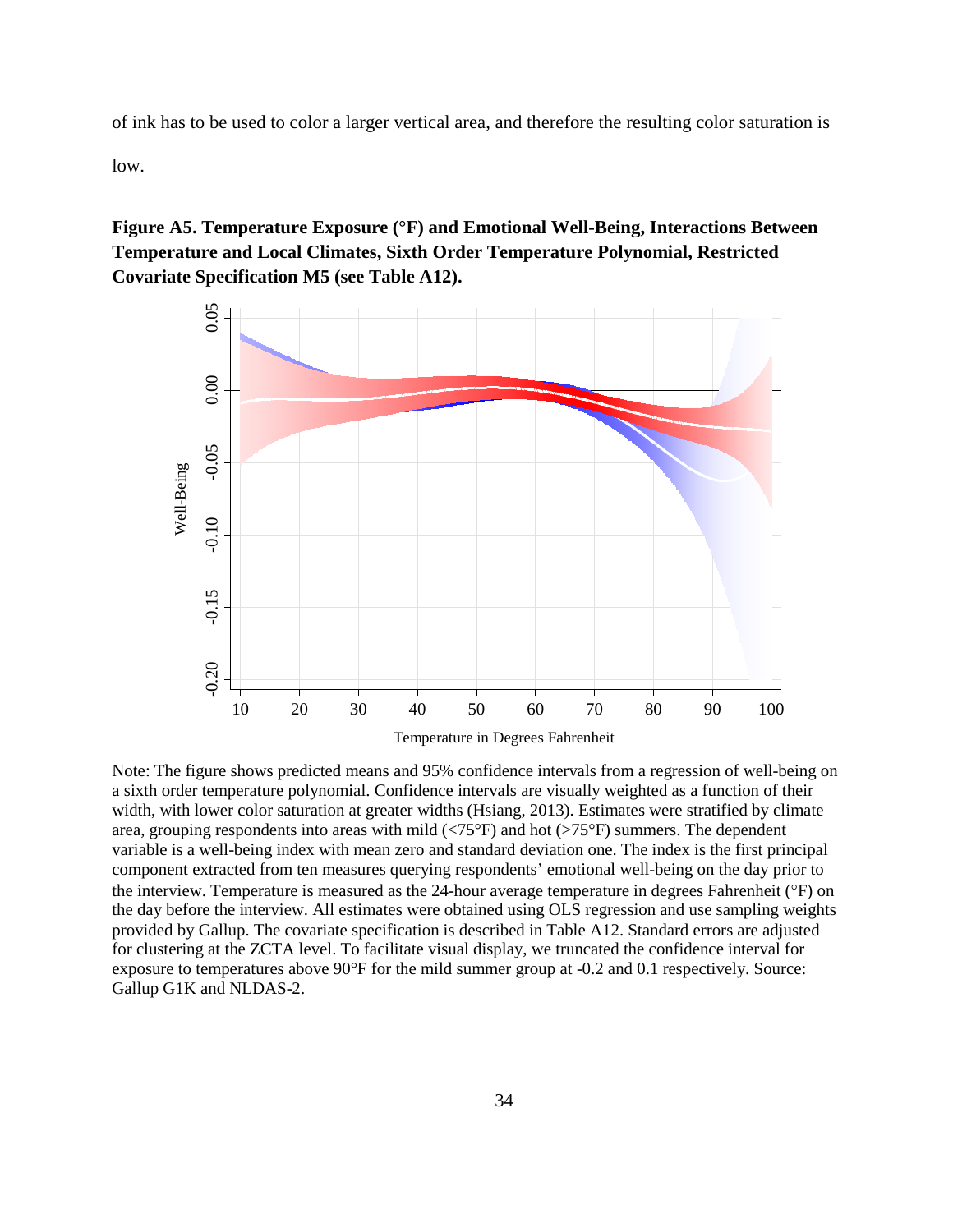Using a sixth order polynomial, joint F-test on the interactions between climate group dummy and temperature polynomials indicate no significant difference ( $p$ -value = 0.21). The well-being temperature response functions are statistically indistinguishable up until 60°F (Figure S2.5). Then well-being seems to decline faster with temperature in the mild summer sample, but confidence intervals also widen rapidly. Moreover, there is some evidence of nonlinearity beyond 90°F. This may be specific to our sample, but illustrates the general point that it is difficult to identify the functional form in this part of the covariate distribution.

Once we restrict the functional form to a third order polynomial (Figure S2.6), we detect statistically significant differences. The more restrictive functional form results in much smaller confidence intervals in the mild summer sample at high temperatures. A joint F-Test on the interaction between climate group variable and temperature polynomials indicates a statistically significant difference ( $p<0.05$ ). However, well-being also declines with temperature in the areas with hot summers. Despite the fact that the underlying population should be well adapted to heat in this region if adaptation is to occur at all, we nevertheless observe a negative effect of temperature on well-being.

Finally, we explored whether a more conservative model selection criterion would lead to different conclusions. Despite the power issues noted, we are more likely to find evidence for adaptation using joint F-tests as sample size increases. We therefore also considered the Bayesian Information Criterion (BIC). In situations where an F-test would support the addition of further parameters, i.e. an interaction between climate and temperature, BIC tends to prefer more restrictive specifications with fewer parameters.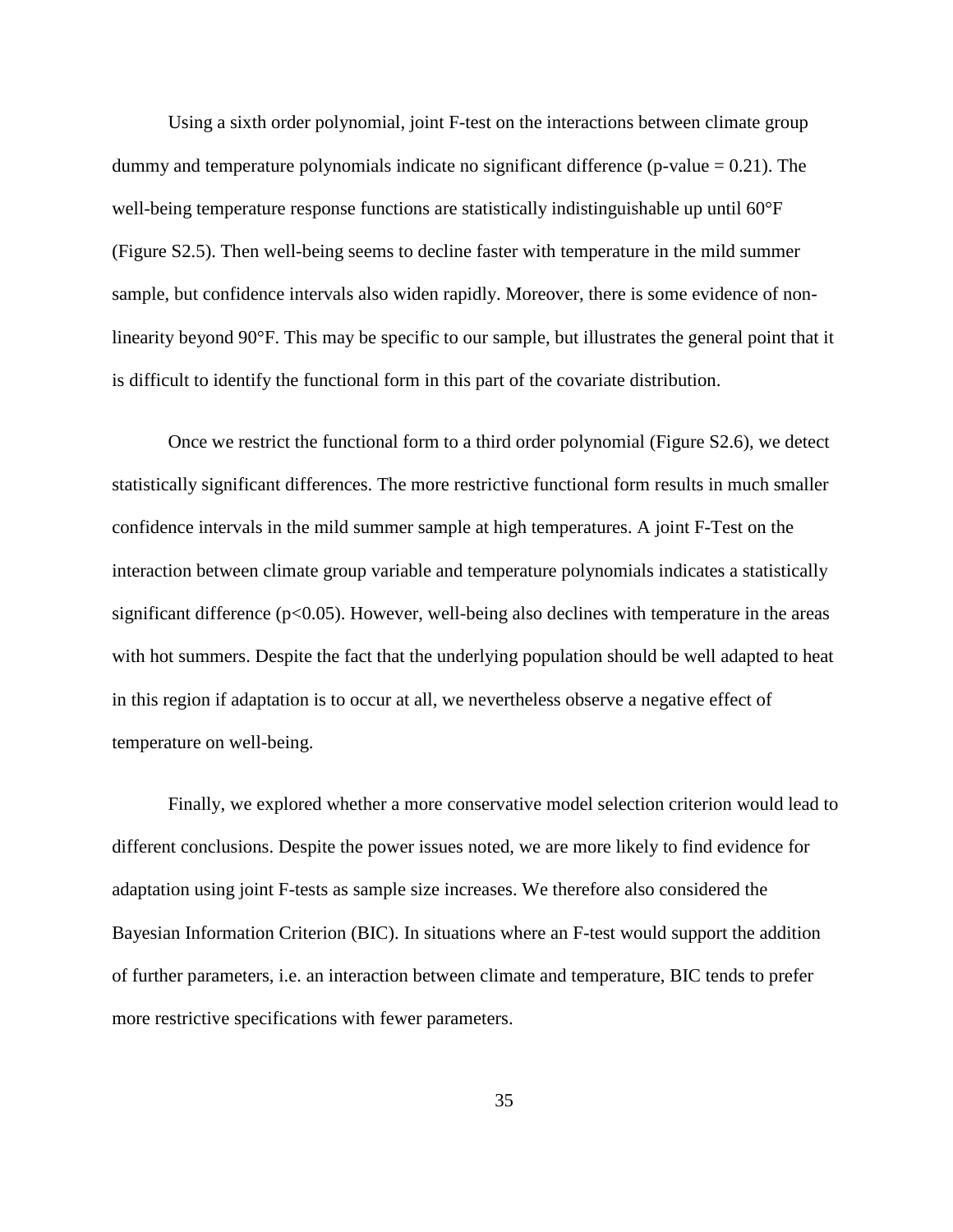**Figure A6. Temperature Exposure (°F) and Emotional Well-Being, Interactions Between Temperature and Local Climates, Third Order Temperature Polynomial, Restricted Covariate Specification M5 (see Table A12).**



Note: The figure shows predicted means and 95% confidence intervals from a regression of well-being on a third order temperature polynomial. Confidence intervals are visually weighted as a function of their width, with lower color saturation at greater widths (Hsiang, 2013). Estimates were stratified by climate area, grouping respondents into areas with mild  $\left\langle \langle 75^{\circ} \mathrm{F} \rangle \right\rangle$  and hot  $\left\langle \rangle \langle 75^{\circ} \mathrm{F} \rangle \rangle$  summers. The dependent variable is a well-being index with mean zero and standard deviation one. The index is the first principal component extracted from ten measures querying respondents' emotional well-being on the day prior to the interview. Temperature is measured as the 24-hour average temperature in degrees Fahrenheit (°F) on the day before the interview. All estimates were obtained using OLS regression and use sampling weights provided by Gallup. The covariate specification is described in Table A12. Standard errors are adjusted for clustering at the ZCTA level. Source: Gallup G1K and NLDAS-2.

Table A13 reports statistics from goodness of fit tests. Each row contains statistics from a different model. In the upper (lower) section, the temperature effect has been specified as a  $3<sup>rd</sup>$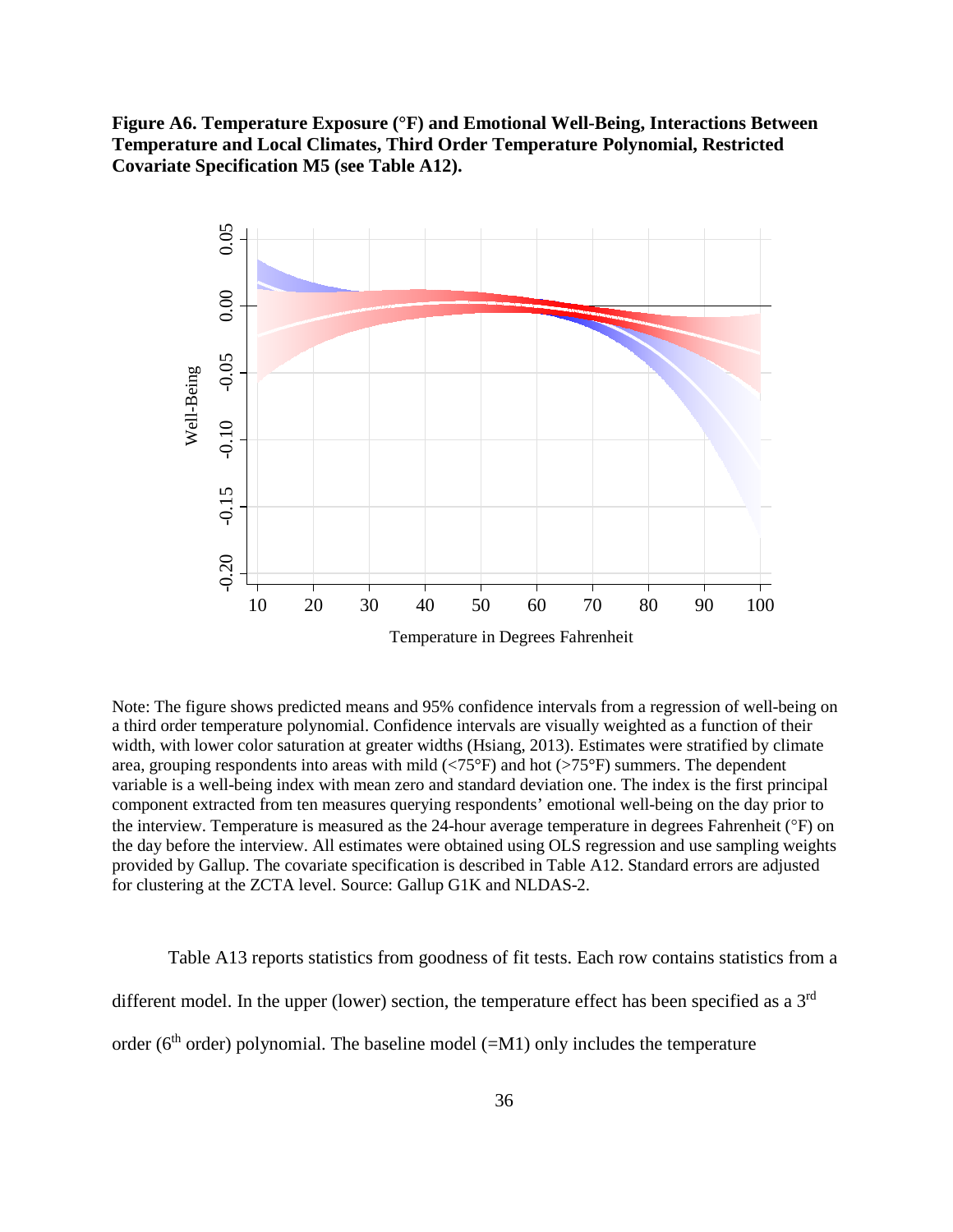polynomial, commuting zone fixed effects, year fixed effects, week fixed effects and day of the week fixed effects. M2 adds the climate zone indicator variable and an interaction between climate zone indicator and the respective temperature polynomial. Model 3 contains interactions between the climate zone indicator and all other covariates in the model. Column 1 contains pvalues from a joint F-test on the interaction between the climate zone indicator and temperature polynomials (also reported above). Column 2 contains the BIC for the respective model, and column 3 contains the change in BIC relative to the baseline model (M1). A smaller BIC generally indicates a better fit.

**Table A13. Interactions Between Temperature and Local Climates: Testing Model Fit Using Different Temperature Polynomials.**

|                                             | $P-Value*$ | <b>BIC</b> | Change in BIC<br>relative to<br><b>Baseline</b> |
|---------------------------------------------|------------|------------|-------------------------------------------------|
| Third Order Temperature Polynomial          |            |            |                                                 |
| M1: Baseline                                |            | 5404823    |                                                 |
| $M2$ : Baseline + climate area interactions | 0.039      | 5404851    | 28                                              |
| M3: Fully interacted                        | 0.012      | 5405096    | 273                                             |
| Sixth Order Temperature Polynomial          |            |            |                                                 |
| M1: Baseline                                |            | 5404819    |                                                 |
| $M2$ : Baseline + climate area interactions | 0.300      | 5404865    | 46                                              |
| M3: Fully interacted                        | 0.210      | 5405113    | 248                                             |

Note: \* p-value from joint F-test on interactions between climate zone indicator and temperature polynomial. Source: Gallup G1K and NLDAS-2.

<span id="page-58-0"></span>We observe that the baseline model for the  $6<sup>th</sup>$  order polynomial specification has the lowest BIC. Moreover, using either the  $3<sup>rd</sup>$  or 6<sup>th</sup> order polynomial specification, we would prefer the baseline model to the models which allow for an interaction between climate and temperature. Using a conservative criterion for model selection, we would therefore favor the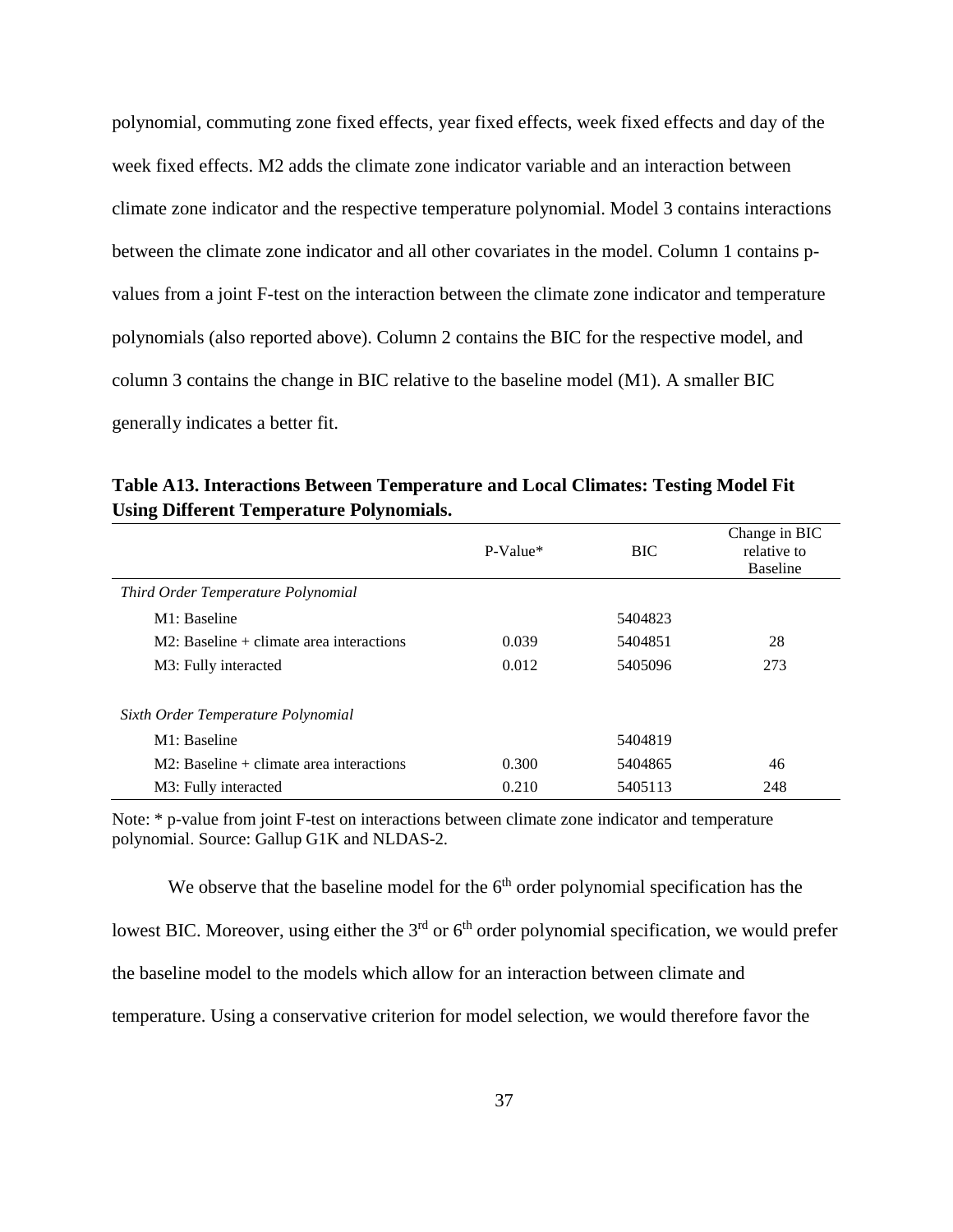baseline specification and omit climate area specific temperature effects. Using BIC to guide model selection, we therefore find no evidence for adaptation.

#### **Discussion**

The weight of the evidence does not suggest that the effect of temperature on well-being differs across regions with mild and hot summers. Using the Bayesian Information Criterion as a guide model selection, we find no evidence of improved model fit if we allow for an interaction between climate and temperature. Using joint F-tests, we also find no evidence that the temperature effects differ by climate area if we use a semi-parametric or flexible polynomial specification for the temperature variable. Only the most restrictive model we estimate, both in terms of covariates controlled and functional form of the temperature variable, yields some evidence in favor of adaptation.

Using a third-order polynomial, we find that the temperature effect is significantly weaker in the hot summer sample according to a joint F-test ( $p<0.05$ ). This evidence is consistent with lower levels of adaptation in areas with mild summers, and could imply untapped capacity for adaptation in these areas that, if it is realized, might weaken the well-being response to heat levels observed in areas with hot summers. However, using BIC, we would prefer a model without a climate-temperature interaction. Another problematic aspect of this analysis is the implied functional form assumption (Schlenker & Roberts, 2009). This particularly applies to the mild summer subsample, for which we lack observations at high temperatures to test whether or not a chosen functional form is an accurate representation of the data. In Figure A6, we effectively extrapolate the temperature effect into parts of the temperature distribution where we have very little data, by imposing a curvilinear functional form. Analyses that make use of a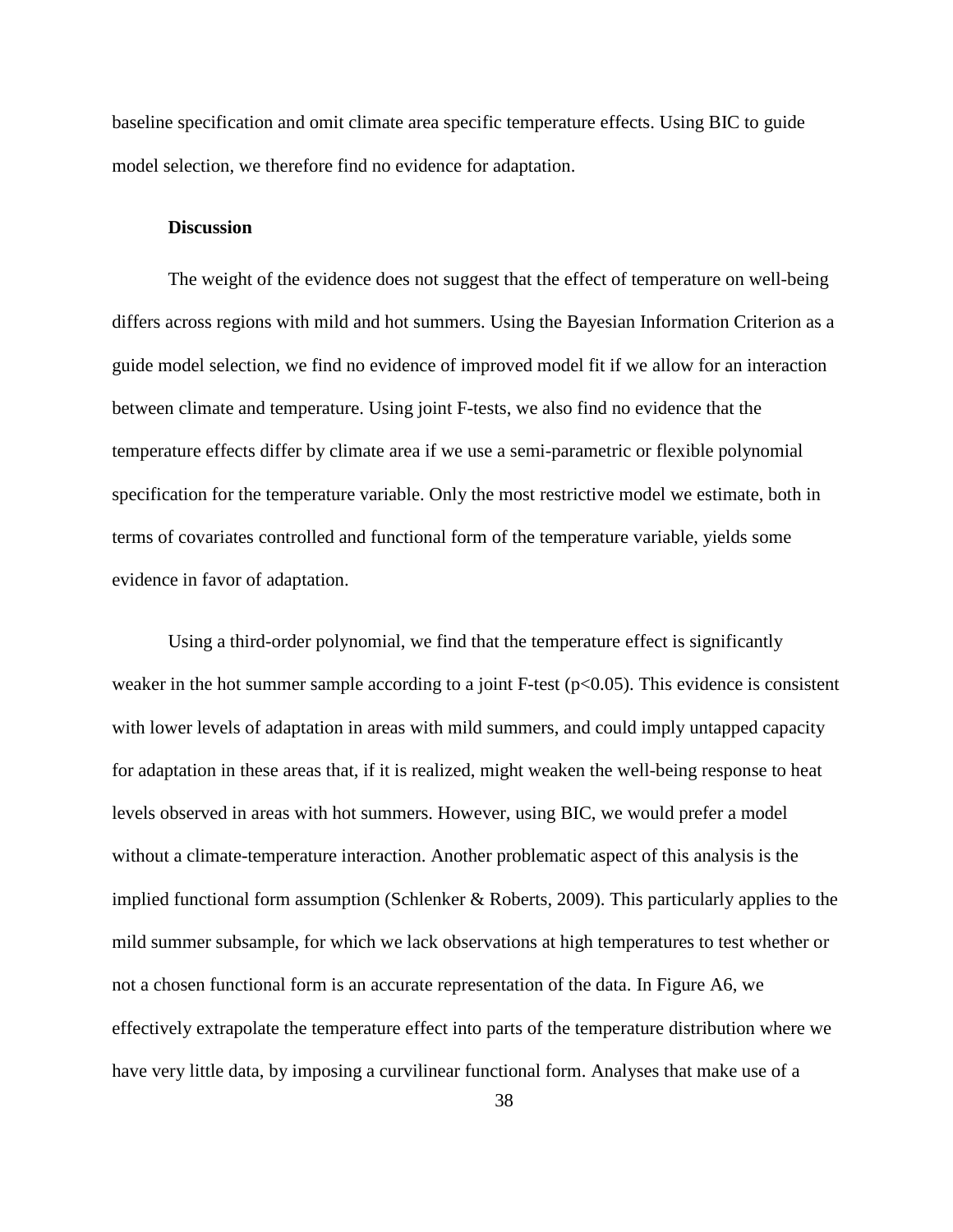more flexible functional form at high temperatures (Figure A4, A5) suggest that the functional form may well be different from the one imposed by the  $3<sup>rd</sup>$  order polynomial.

Our testing approach is limited by a lack of observations at very high temperatures in the mild summer sample, which in turn limits our ability to reliably determine the functional form of the temperature effect, and therefore to assess whether these effects indeed differ at high temperatures. However, our test is also stacked in favor of finding adaptation in several ways. First, we used F-tests to determine whether effects differ across very large (~900,000 observations) subsamples. Second, we adopted restrictive model specifications, both in terms of covariates controlled and the functional form of the temperature variable. Third, the difference in temperatures across our climate zones was larger than the expected increase in temperatures due to global climate change during our projection period. Even if we had found consistent evidence for adaptation, we could not be sure that adaptation would occur if the expected increase in temperatures due to global warming would provide a weaker incentive for adaptation than the difference in temperatures across our climate zones.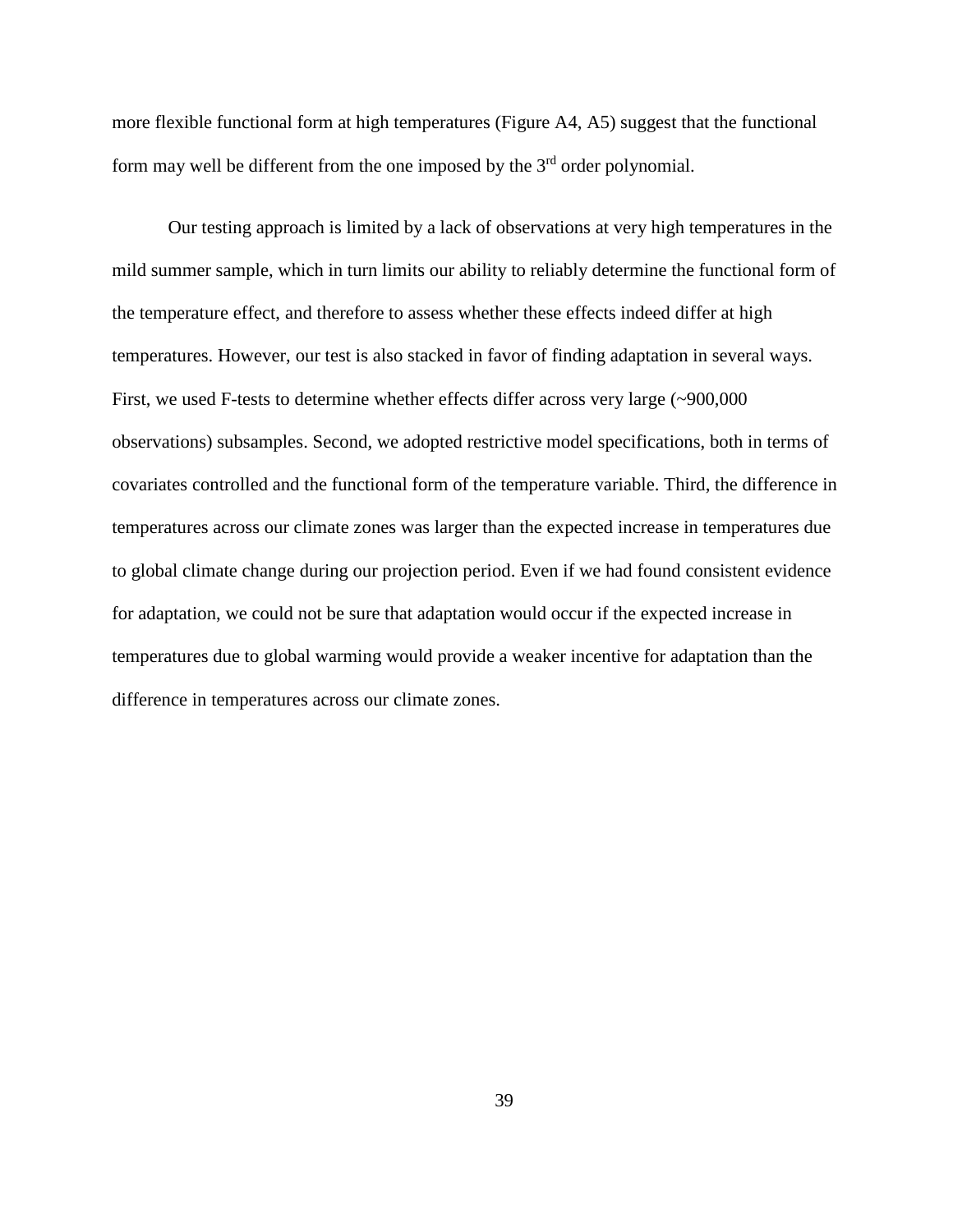### <span id="page-61-0"></span>**REFERENCES**

- Angrist, J. D., & Pischke, J.-S. (2009). *Mostly harmless econometrics: An empiricist's companion*. Princeton: Princeton University Press.
- Barreca, A., Clay, K., Deschênes, O., Greenstone, M., & Shapiro, J. S. (Forthcoming). Adapting to Climate Change: The Remarkable Decline in the U.S. Temperature-Mortality Relationship Over the 20th Century. *Journal of Political Economy*.
- Claxton, G., Levitt, L., Brodie, M., Garfield, R., & Damico, A. (2014, April 30). Measuring Changes in Insurance Coverage Under the Affordable Care Act. Retrieved December 8, 2014, from http://kff.org/health-reform/issue-brief/measuring-changes-in-insurancecoverage-under-the-affordable-care-act/
- Deschênes, O., & Greenstone, M. (2011a). Climate Change, Mortality, and Adaptation: Evidence from Annual Fluctuations in Weather in the US. *American Economic Journal: Applied Economics*, *3*(4), 152–185.
- Deschênes, O., & Greenstone, M. (2011b). Using Panel Data Models to Estimate the Economic Impacts of Climate Change on Agriculture. In A. Dinar & R. Mendelsohn (Eds.), *Handbook on Climate Change and Agriculture* (pp. 112–140). Edward Elgar Publishing.
- Deschênes, O., & Moretti, E. (2009). Extreme Weather Events, Mortality, and Migration. *The Review of Economics and Statistics*, *91*(4), 659–681.
- Gallup. (2014a). Election Polls Accuracy Record in Presidential Elections. Retrieved December 8, 2014, from http://www.gallup.com/poll/9442/election-polls-accuracy-recordpresidential-elections.aspx
- Gallup. (2014b, October 10). Slim Majority in U.S. Expect Republicans to Win the Senate. Retrieved December 8, 2014, from http://www.gallup.com/poll/178271/slim-majorityexpect-republicans-win-senate.aspx
- Hajat, S., Armstrong, B. G., Gouveia, N., & Wilkinson, P. (2005). Mortality displacement of heat-related deaths: a comparison of Delhi, São Paulo, and London. *Epidemiology (Cambridge, Mass.)*, *16*(5), 613–620.